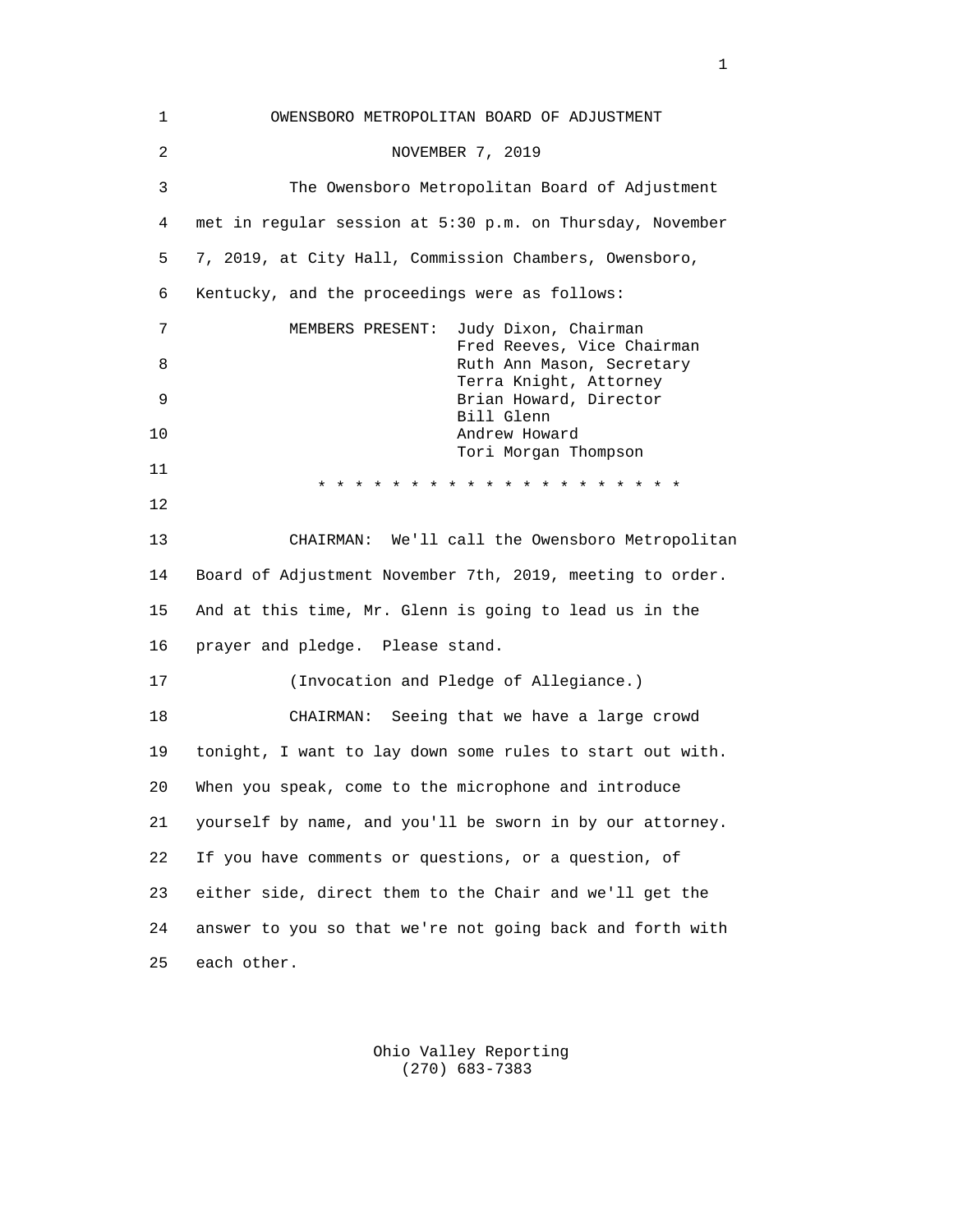1 All right. Fist item on the agenda is to 2 consider the minutes of the October 3rd, 2019, meeting. 3 All members should have received a copy and had time to 4 look it over. So at this time, I'll entertain a motion. 5 MR. ANDREW HOWARD: I make a motion. 6 CHAIRMAN: Motion to approve by Drew. 7 MS. MASON: Second. 8 CHAIRMAN: Second by Ruth Ann. All in favor of 9 the motion, raise your right hand. 10 (All board members present responded aye.) 11 CHAIRMAN: Chair votes aye. Motion carries 12 unanimously. 13 First item on the agenda, Mr. Howard. 14 -------------------------------------- 15 CONDITIONAL USE PERMITS 16 ITEM 2 17 4351 Greenback Road, zoned R1-A Single Family Residential Consider a request for a Conditional Use Permit in order<br>18 to install a Class 2 Manufactured Home in an R-A Single to install a Class 2 Manufactured Home in an R-A Single Family Residential zoning classification<br>19 References: Zoning Ordinance Article 8, References: Zoning Ordinance Article 8, Section 8.2A10B/7 Applicants: Irvin Stacy and Sherry Stacy 20 21 MS. KNIGHT: Please state your name for the 22 record. 23 MR. PEDLEY: Trey Pedley. 24 (Mr. Pedley sworn by the attorney.) 25 MR. PEDLEY: Subject property is currently zoned

> Ohio Valley Reporting (270) 683-7383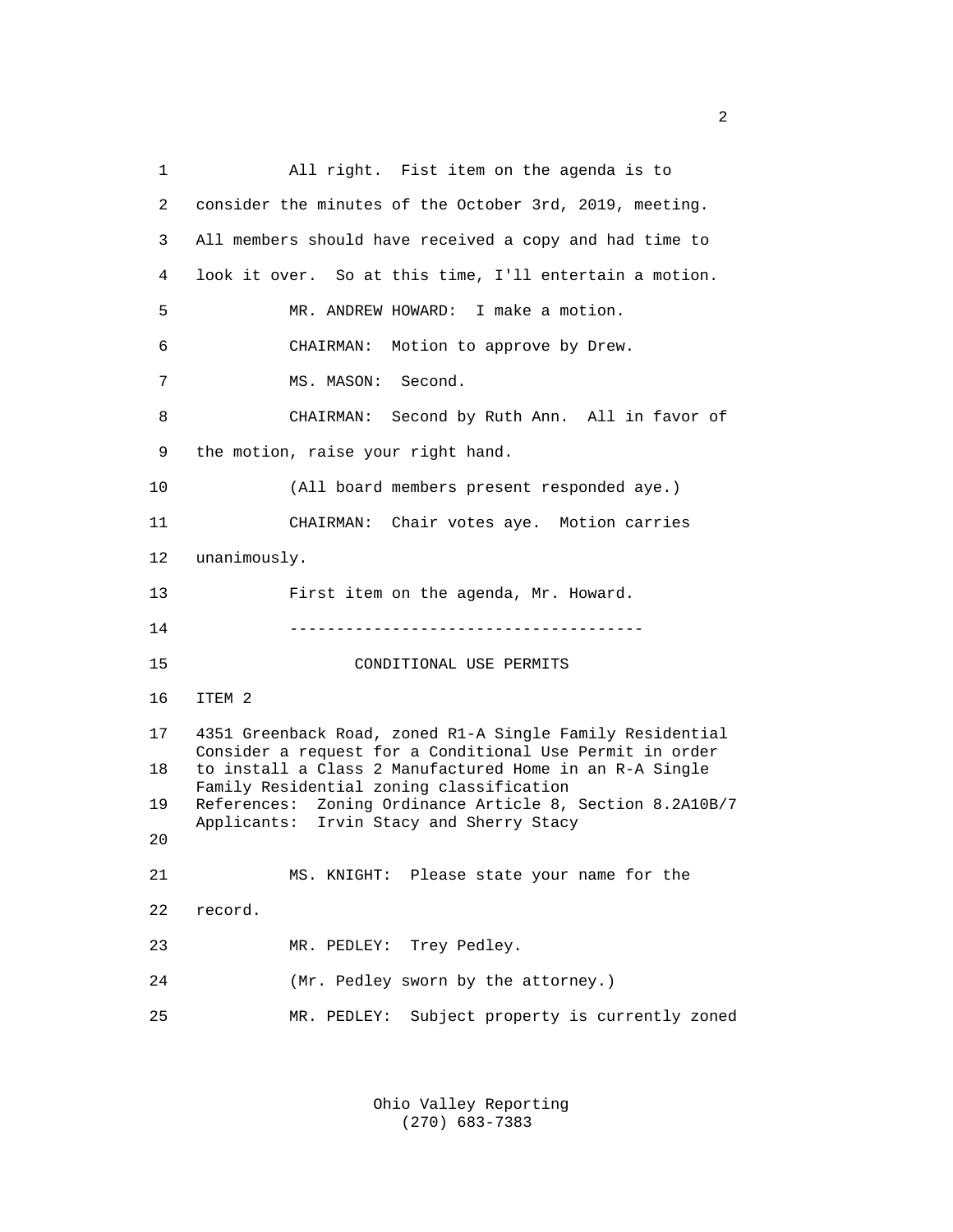1 R-1A Single Family Residential. Surrounding properties 2 are zoned R-1A Single Family Residential and A-U Urban 3 Agriculture and include a Class 2 manufactured home on a 4 neighboring property, which is a permitted use in an A-U 5 zone. The one-acre subject property has until recently 6 been utilized residentially with the submitted Class 1 7 manufactured home. The applicant would now like to 8 replace the pre-existing home with a 16-by-76 Class 2 9 manufactured home on the subject property in the same 10 location as a previous residential structure.

 11 Such a structure is conditionally permitted in 12 an R-1A Single Family Residential zone so long as it 13 complies with all zoning ordinance requirements, of which 14 the applicant would like to request a waiver of the 15 sidewalk requirement to remain consistent with the 16 remainder of Greenback Road where sidewalks are not 17 present.

 18 The applicant also requests approval allowing 19 the two 9-by-18 parking spaces and the driveway apron to 20 be gravel surfaces since the subject property is not in 21 the city limits and many neighboring properties utilize a 22 gravel drive.

 23 If approved, special conditions include: 24 1: Obtain all necessary building, electrical, 25 and HVAC permits, inspections, and certificates of

> Ohio Valley Reporting (270) 683-7383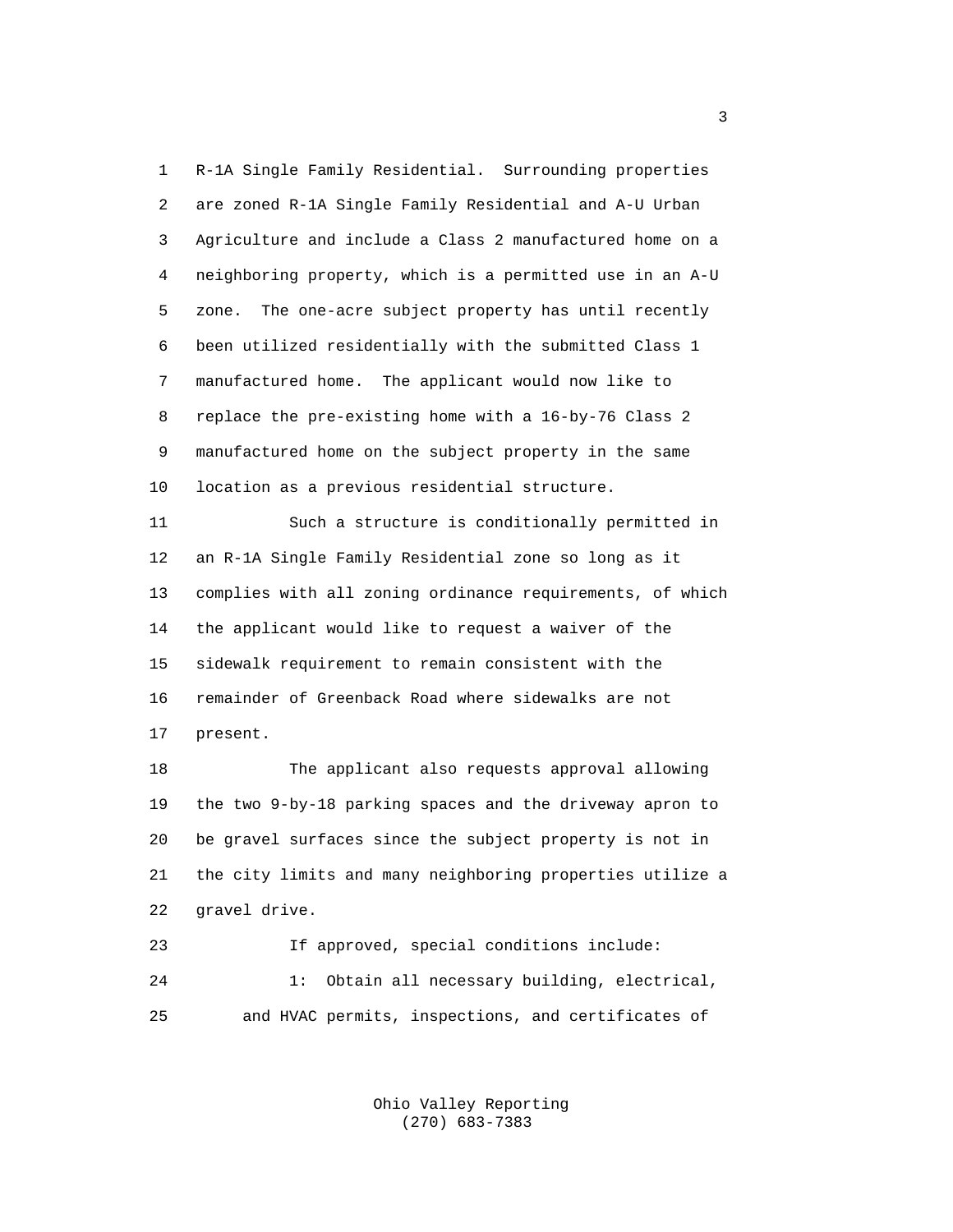1 occupancy and compliance.

 2 We'd like to enter the staff report into the 3 record as Exhibit A. 4 CHAIRMAN: Thank you, Mr. Pedley. 5 Is the applicant here? 6 MR. STACY: Yes. 7 CHAIRMAN: Would you step up and be sworn in, 8 and we'll see if has anybody has any questions. 9 MS. KNIGHT: Sir -- 10 MR. STACY: Irvin Stay, 4351 Greenback Road, 11 Utica, Kentucky. 12 (Mr. Stacy sworn by the attorney.) 13 CHAIRMAN: Okay. Do you have anything to add to 14 what's been introduced into the record? 15 MR. STACY: No, ma'am. 16 CHAIRMAN: Okay. Is there anyone in the 17 audience that has questions of the applicant or comments 18 about this item? 19 (No response.) 20 CHAIRMAN: Does anyone on the board have 21 questions? 22 (No response.) 23 CHAIRMAN: If not, I will entertain a motion. 24 MS. MASON: Madam Chairman, I'll make a motion 25 to approve the conditional use permit. There are already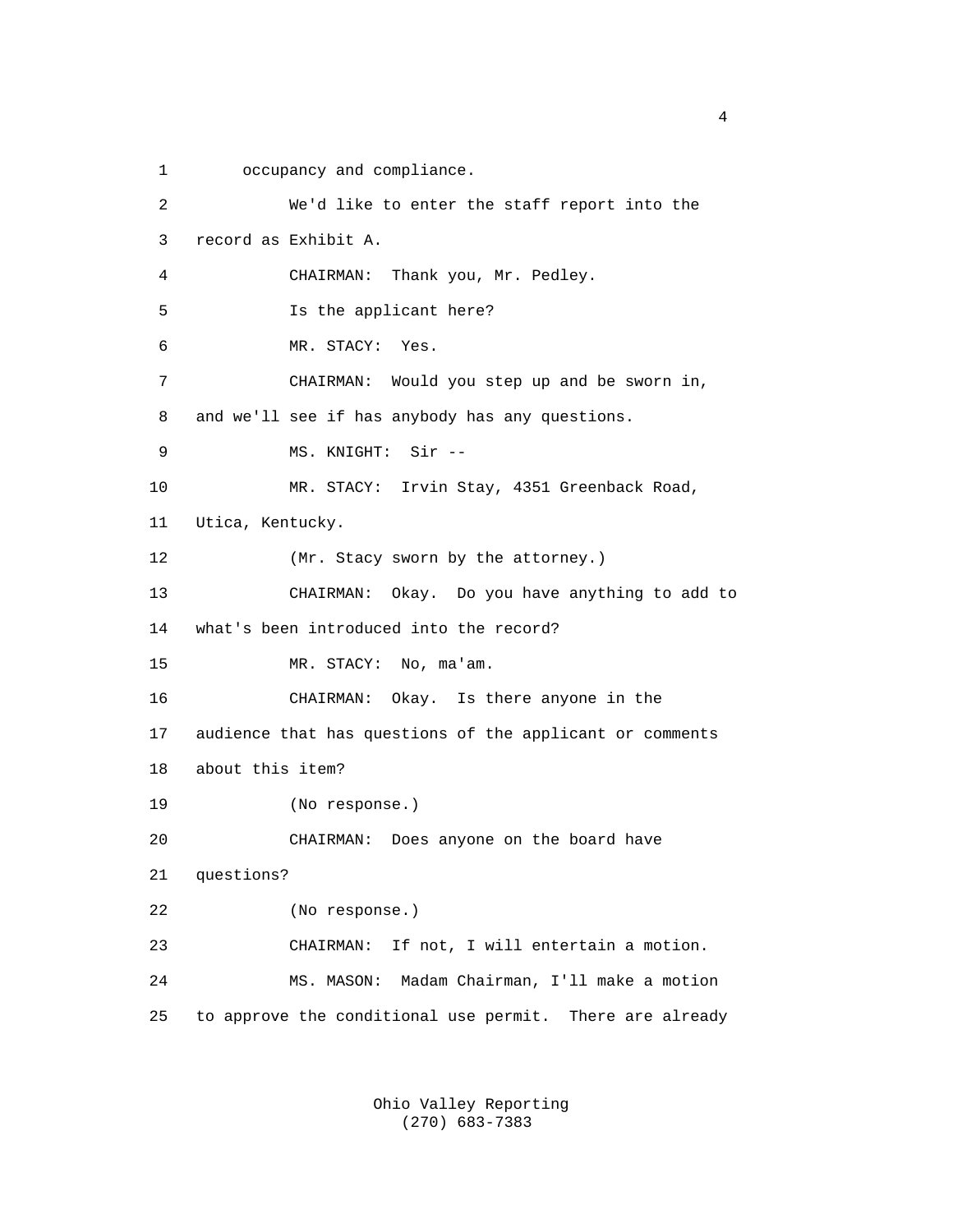1 existing manufactured homes in the area. It would be 2 compatible. It would be in harmony with the area. And 3 with the waivers, the waiver to eliminate the required 4 sidewalk and the waiver to the two 9-by-18 parking spaces 5 with the driveway apron be gravel surface. 6 CHAIRMAN: And subject to the special condition. 7 MS. MASON: And subject to the special 8 condition, yes, ma'am. 9 CHAIRMAN: Okay. Do I have a second? 10 MR. REEVES: Second. 11 CHAIRMAN: Second by Mr. Reeves. Any question 12 on the motion? 13 (No response.) 14 CHAIRMAN: All in favor of the motion, raise 15 your right hand. 16 (All board members present responded aye.) 17 THE CHAIRMAN: Opposed, like sign. 18 Chair votes aye. Motion carries unanimously. 19 Thank you. 20 MR. STACY: Thank you. 21 ITEM 3 22 501 Office Lane, zoned MHP Planned Manufactured Housing Park<br>23 Cons: Consider a request for a conditional use permit in order to utilize a portion of the existing manufactured housing<br>24 park as a short-term rental campground. park as a short-term rental campground. Reference: Zoning Ordinance Article 11, Section 11.321<br>25 Applicant: Owensboro MHC. LLC Applicant: Owensboro MHC, LLC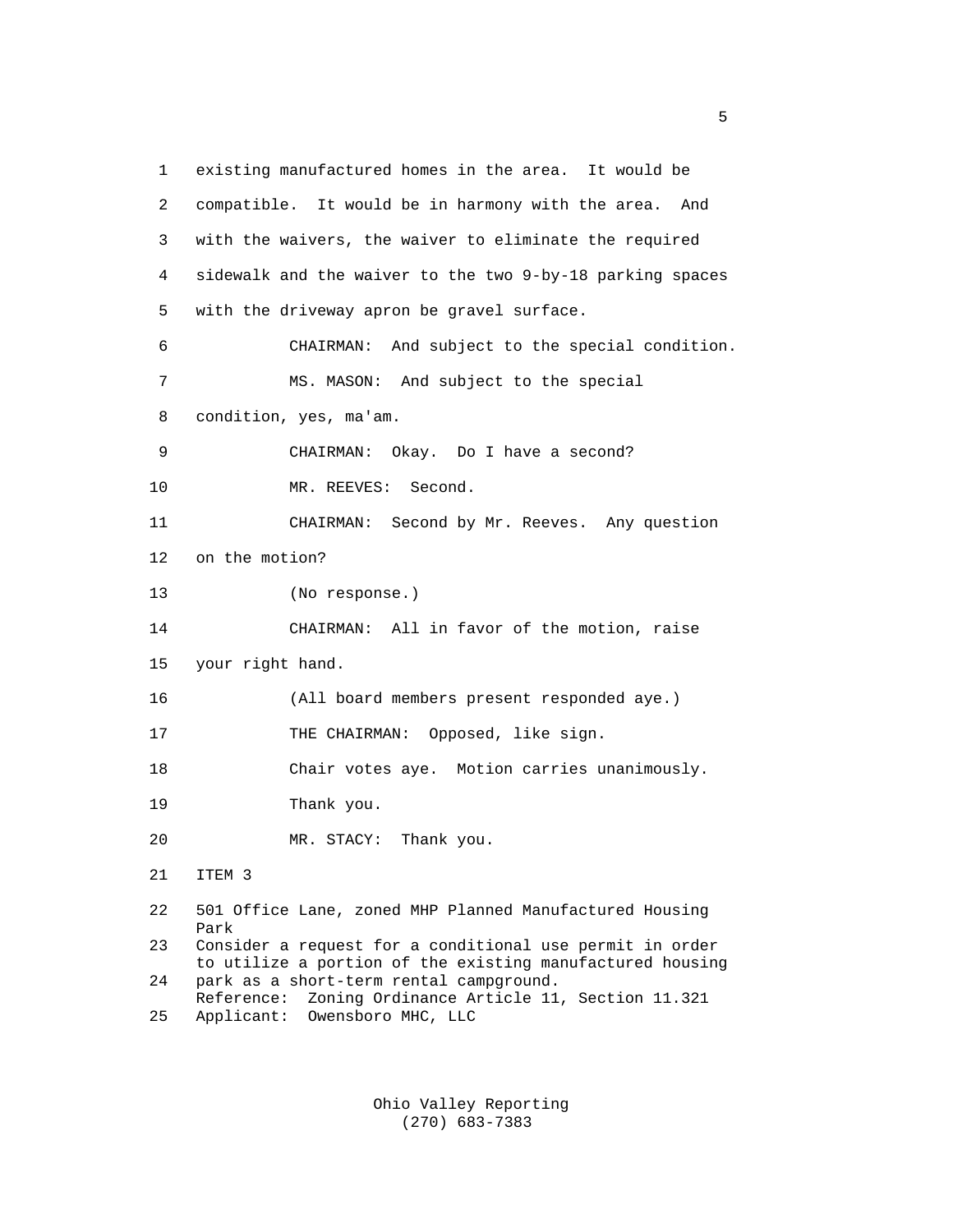1 MR. PEDLEY: The subject property is zoned MHP 2 Planned Manufactured Housing Park and is the site of an 3 existing manufactured housing complex that is 4 approximately 67.26 acres in size, with over 200 5 designated sites for manufactured homes to be utilized. 6 The applicant proposes to utilize roughly four 7 percent of the park as a short-term rental campground. 8 Conditionally permitted use of the MHC zoned complexes so 9 long as the site complies with all zoning ordinance 10 requirements. 11 The designated area, as shown on the site plan, 12 is proposing to replace 22 interior lots that are 13 currently intended for manufactured homes to be utilized 14 for residential living. Should the proposal be approved, 15 this area will no longer be intended for the utilization 16 of such manufactured homes. Rather, any manufactured 17 homes that are currently located within the designated 18 area will then be treated as legal non-conforming 19 structures for as long as the current tenant resides on 20 the lot and within the structure that they are currently 21 utilizing. 22 Surrounding the MHC complex is a combination of 23 residential uses that are zoned R-1A Single Family 24 Residential or are additional MHP zoned. Other 25 surrounding properties are zoned I-2 Heavy Industrial or

> Ohio Valley Reporting (270) 683-7383

entration of the contract of the contract of the contract of the contract of the contract of the contract of t<br>The contract of the contract of the contract of the contract of the contract of the contract of the contract o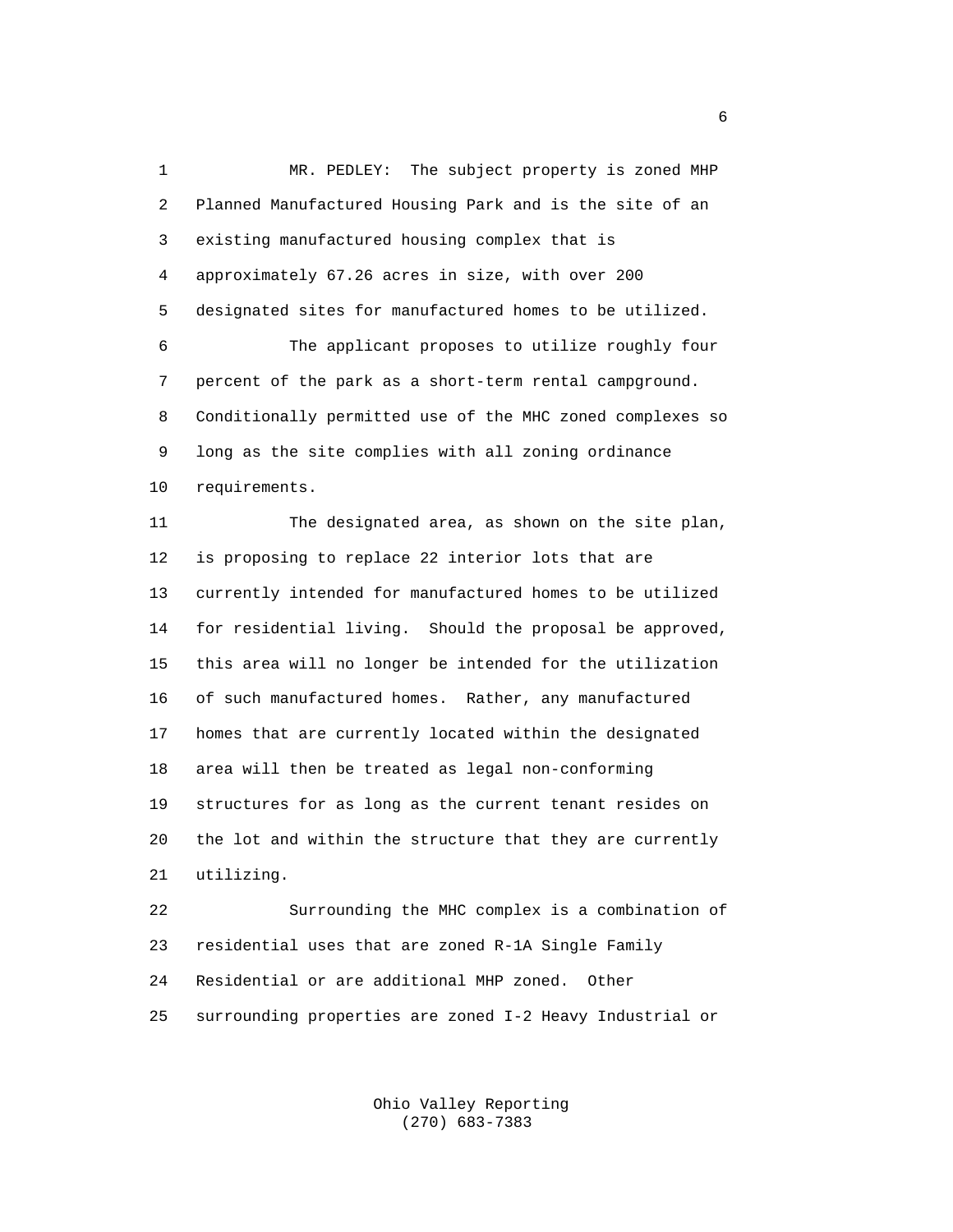1 zoned MHP but appear to be vacant or utilized

```
 2 agriculturally.
```
 3 The applicant has illustrated that the 4 designated area that will be utilized as a campground is 5 located within the interior of the MHP complex. 6 Consequentially, any required buffers, setbacks from 7 property lines, or screening elements that are required to 8 separate the MHP complex from differing zones and uses 9 will not be affected by this proposal. 10 If approved, special conditions include: 11 l: Obtain approval of an Amended Final 12 Development Plan; and 13 2: Obtain all necessary building, electrical, 14 and HVAC permits, inspections, and certificates of 15 occupancy and compliance. 16 We'd like to enter the staff report into the 17 record as Exhibit B. 18 CHAIRMAN: Thank you, Mr. Pedley. 19 Is there someone here representing the 20 applicant? 21 MR. SMITH: Yes. Nathan -- oh. 22 MS. KNIGHT: Go ahead, state your name. 23 MR. SMITH: Yes. Nathan Smith. 24 (Mr. Smith sworn by the attorney.) 25 CHAIRMAN: Do you have anything to add to what's

> Ohio Valley Reporting (270) 683-7383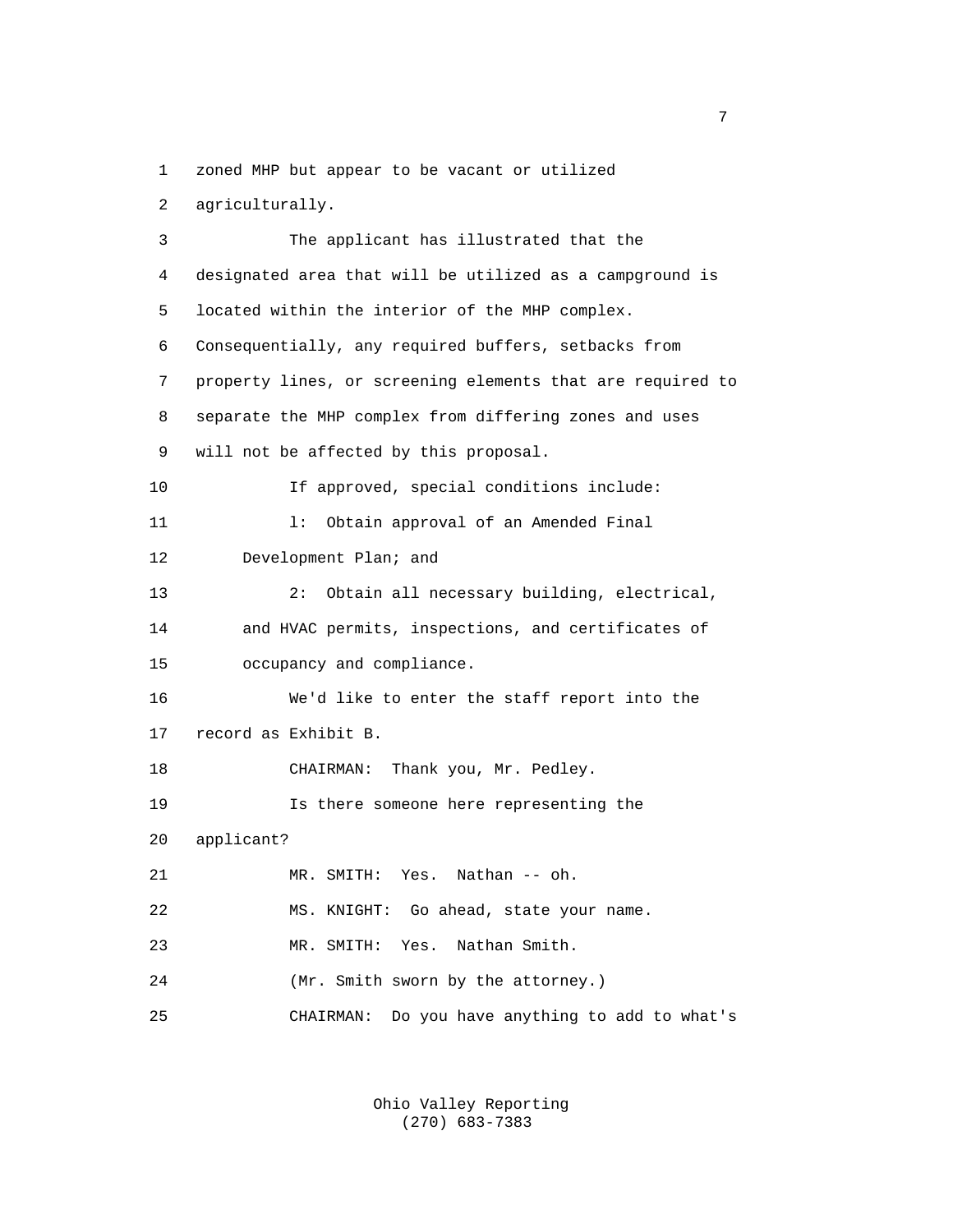1 been read into the --

| 2  | MR. SMITH: I do. We want to thank you guys for             |
|----|------------------------------------------------------------|
| 3  | helping. We went to the fiscal court to ask that this be   |
| 4  | allowed in a manufactured housing community. While it      |
| 5  | says campground, these are really for RVs and normally are |
| 6  | used for situations where you've got temporary workers     |
| 7  | coming in that would bring their RV into the community,    |
| 8  | would set up with sewer and water and electric, and would  |
| 9  | be there temporarily while they work on a project in the   |
| 10 | neighborhood or in the community.                          |
| 11 | Thank you.<br>CHAIRMAN:                                    |
| 12 | Is there anyone in the audience that has                   |
| 13 | questions of the applicant or concerns to voice?           |
| 14 | (No response.)                                             |
| 15 | Hearing none -- oh, anybody on the<br>CHAIRMAN:            |
| 16 | board have a question?                                     |
| 17 | (No response.)                                             |
| 18 | Okay. I'll entertain a motion.                             |
| 19 | MR. GLENN: I will make a motion to approve this            |
| 20 | request based on the information that's been presented     |
| 21 | here tonight and also that they -- there are two special   |
| 22 | conditions which need to be met before they do that.       |
| 23 | Thank you.<br>CHAIRMAN:                                    |
| 24 | Do I have a second?                                        |
|    |                                                            |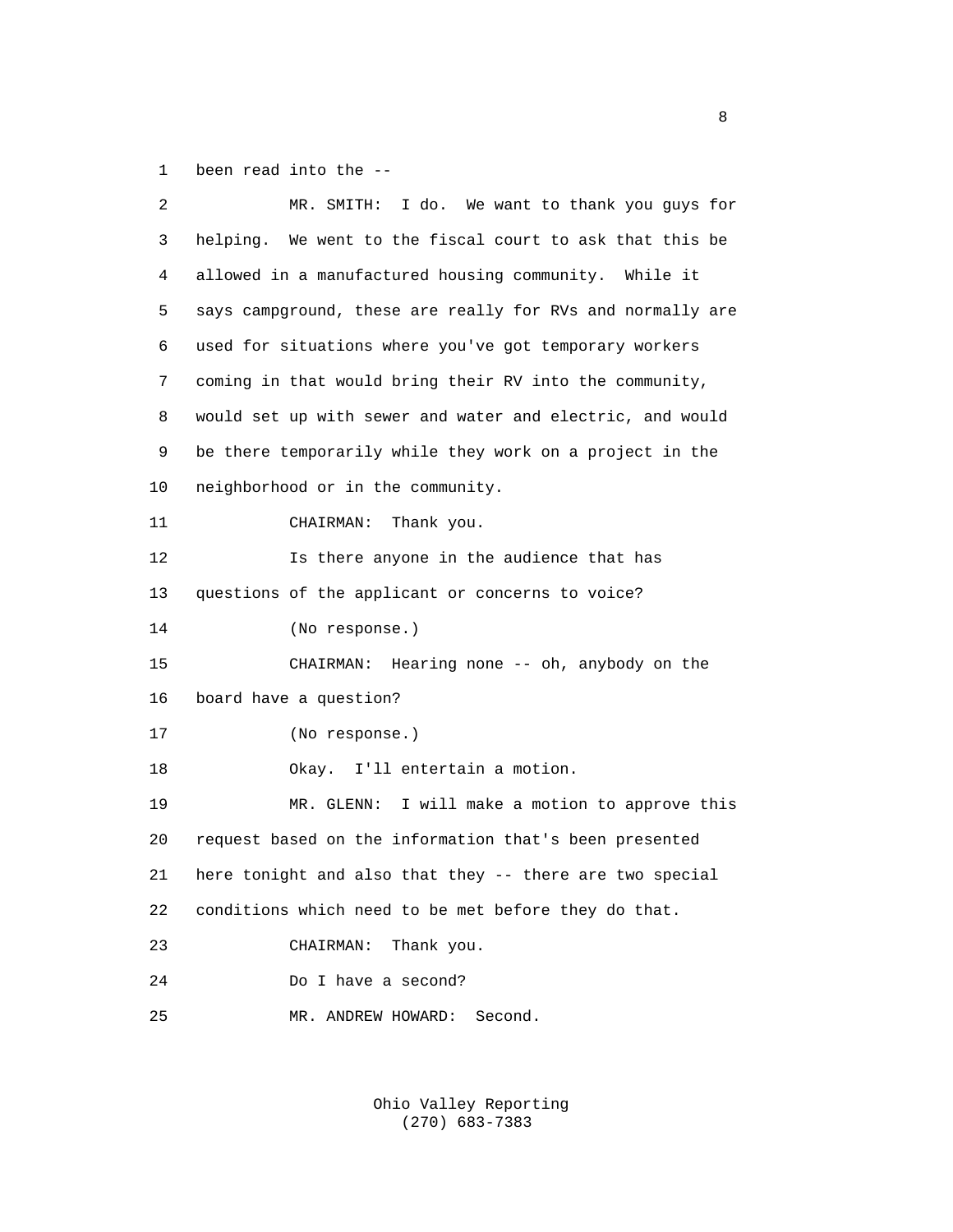1 CHAIRMAN: Second by Mr. Howard. All in favor 2 of the motion, raise your right hand. 3 (All board members present responded aye.) 4 CHAIRMAN: All opposed, like sign. 5 Motion carries unanimously. 6 MR. REEVES: Madam Chairman? 7 CHAIRMAN: Yes. 8 MR. REEVES: I need to recuse myself on Items 5 9 and 6. I'm currently talking to Mr. Martin about purchase 10 of property. 11 MR. BRIAN HOWARD: We're only on four, though. 12 CHAIRMAN: We're only on four. 13 MR. REEVES: Okay. I'll stay. Nobody said I 14 could count. 15 CHAIRMAN: Please note that Mr. Howard is 16 recusing himself from the next item. 17 ITEM 4 18 9511 Old Highway 54, zoned A-U Urban Agricultural Consider request for a Conditional Use Permit in order to<br>19 operate a campground on the subject property. operate a campground on the subject property. Reference: Zoning Ordinance, Article 8, Section 8.2K742<br>20 Applicant: Daniel W. Kinney Applicant: Daniel W. Kinney 21 MR. PEDLEY: The subject property is currently 22 zoned A-U Urban Agriculture. All adjoining properties 23 that are located on the north side of Highway 54 are zoned 24 A-U Urban Agriculture or A-R Rural Agriculture and appear 25 to be large agricultural tracts with single family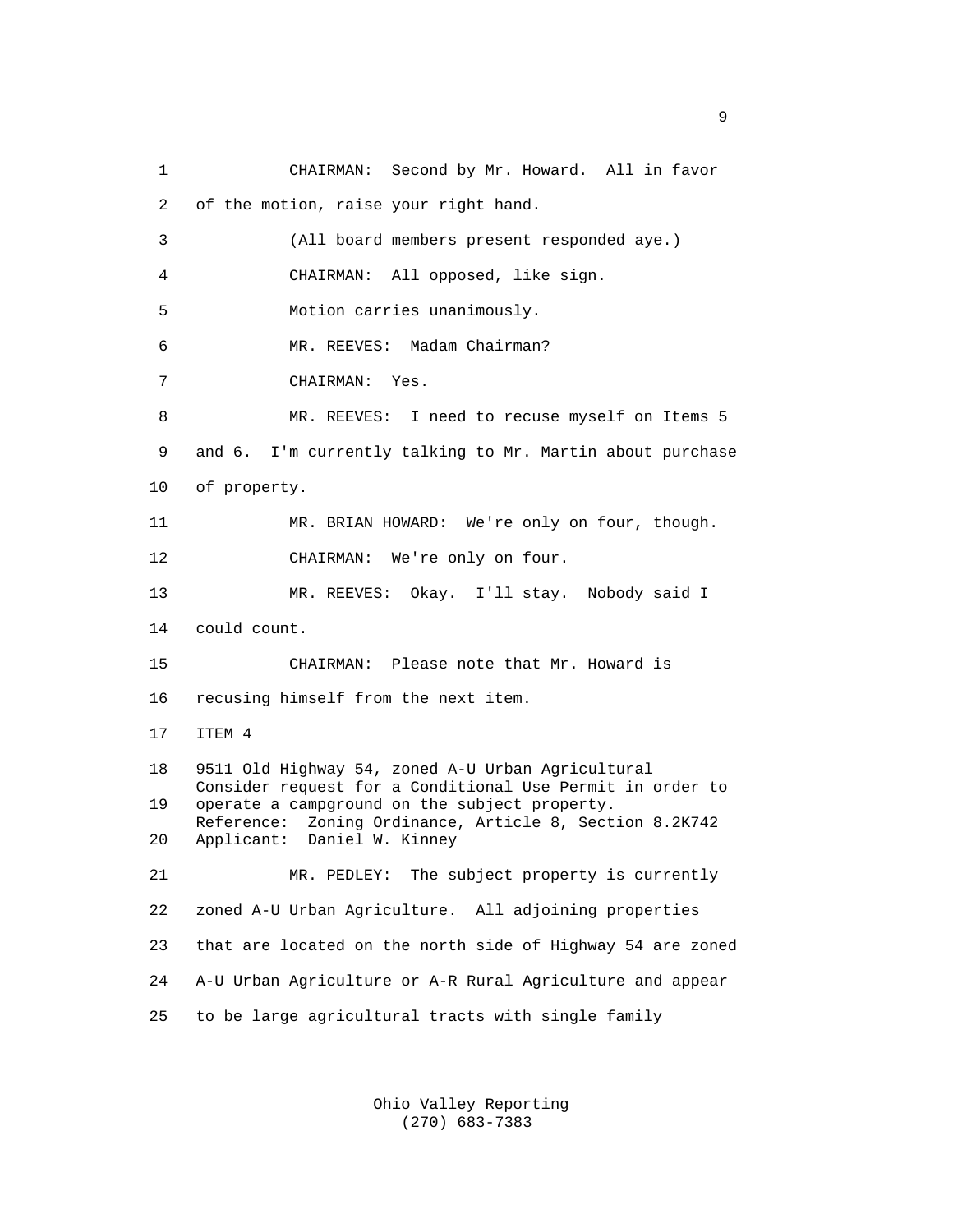1 residential uses. Across Highway 54, to the south of the 2 subject property, all adjoining properties are smaller 3 lots that are zoned R-1A Single Family Residential and 4 appear to be residential in nature.

 5 The applicant proposes to utilize the eight-acre 6 subject property to operate a ten-lot campground, a 7 conditionally permitted use in the A-U zoning class. 8 Based upon the site plan, it appears as though the intent 9 is to locate all ten lots along the eastern perimeter of 10 the access drive. The drive is an existing 20-foot wide 11 access easement which does encroach onto the adjoining 12 property to the west and provides access for utilities at 13 the rear of the subject property. The access drive will 14 remain open for the utilities. And while the site plan 15 illustrates that the ten lots will adjoin the perimeter of 16 the drive, all camping activity shall take place 17 exclusively on the subject property, with all camping 18 areas located at least ten feet from the side property 19 line.

 20 The applicant will be required to submit a Final 21 Development Plan to determine compliance with all zoning 22 ordinance regulations.

 23 The zoning ordinance requires one parking space 24 per three participants for each campsite within the 25 development and vehicular use area screening consisting of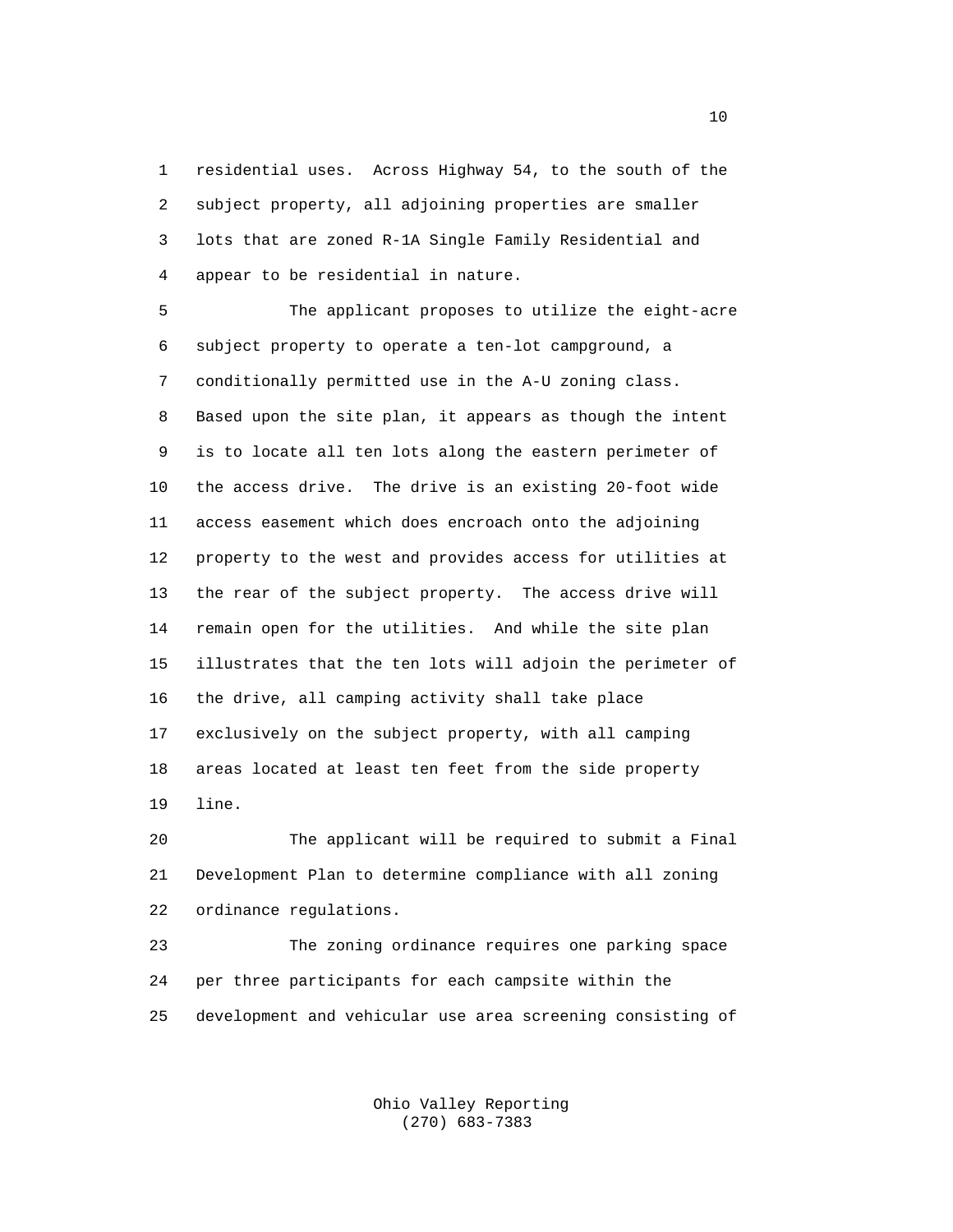1 a three-foot-tall continuous element and one tree per 40 2 linear feet to be located where the vehicular use area 3 adjoins public rights-of-way. Such regulations will be 4 reviewed with the required Final Development Plan should 5 the proposal be approved. 6 If approved, special conditions include: 7 1. Obtain approval of a Final Development Plan; 8 and 9 2. Obtain all necessary building, electrical, 10 and HVAC permits, inspections, and certificates of 11 occupancy and compliance. 12 We'd like to enter the staff report into the 13 record as Exhibit C. 14 CHAIRMAN: Thank you. 15 Is there anyone here representing the applicant? 16 (No response.) 17 CHAIRMAN: Mr. Kinney is not here. 18 Is there anyone here wishing to ask questions or 19 voice concerns about this item? One at a time. 20 MS. KNIGHT: Please state your name for the 21 record. 22 MS. HOWARD: Lisa Howard. 23 (Ms. Howard sworn by the attorney.) 24 MS. HOWARD: And I actually have presentations 25 for you all. Would you like to see them?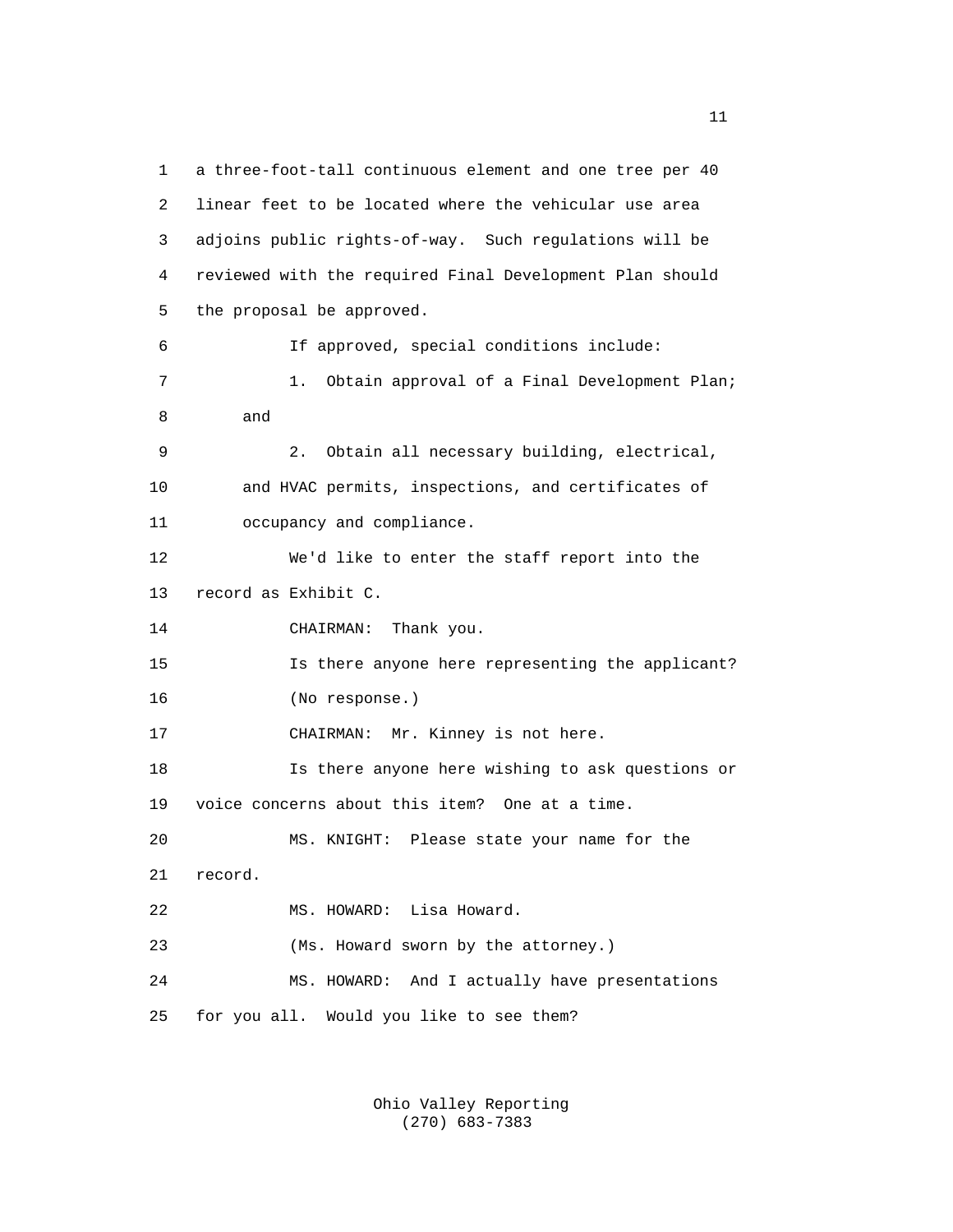1 CHAIRMAN: Sure.

2 MS. KNIGHT: That's fine.

 3 MR. BRIAN HOWARD: Could you give one to the 4 court reporter?

 5 MS. HOWARD: I own property at 9625 Highway 54, 6 and my sister owns the property that's located at 9635 7 Highway 54. Our properties butt up to this property where 8 the proposed campground is going to be, and we have 9 significant concerns as to having a campground that close 10 to our property.

 11 I have laid out for you the concerns in this 12 memo. Some of the concerns include potential property 13 value decrease; the fact that the property that we own is 14 currently being utilized for hunting, so there is an issue 15 there over concerns of people from the campground coming 16 over and it being a liability of them being on our 17 property during hunting season.

 18 Our area has a clearly wooded trail. There's 19 beautiful woods with trails, and it's very inviting to 20 campers. I would be extremely concerned that there would 21 be the chance of trespassing.

 22 In addition to those concerns, I have the 23 greatest concern being that you have a campground with 24 campfires and somebody is not watching over it. If the 25 woods were to catch on fire, the closest paid fire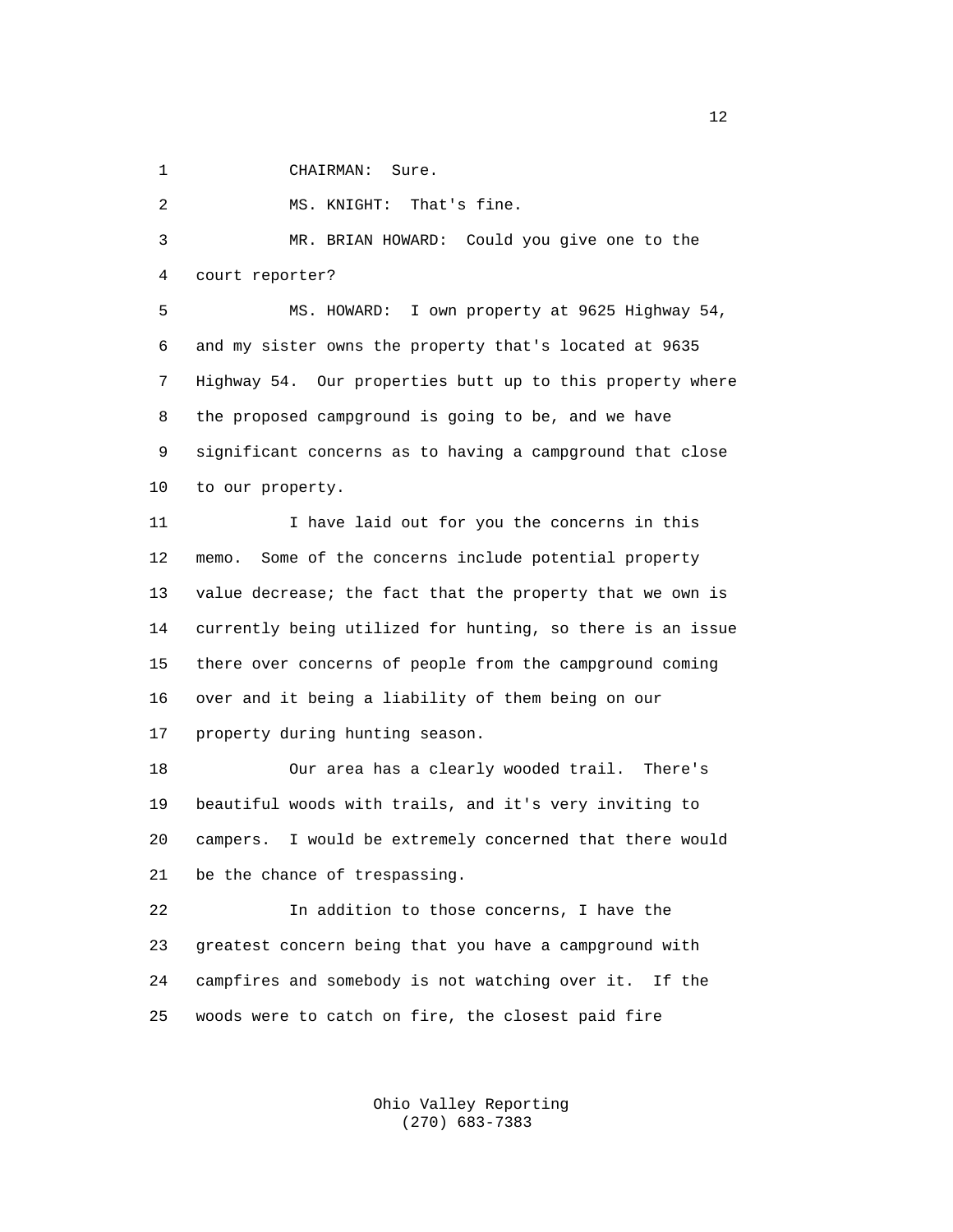1 department is in Philpot, Kentucky. We have a volunteer 2 fire department in Whitesville, Kentucky. Our acreage 3 that abuts up to it is mainly woods, and then there's 4 houses at the end. The chance of that fire getting put 5 out, where it sits down in the woods and the houses, is 6 almost nonexistent considering the circumstances and 7 surroundings.

 8 In addition to that, my sister recently, at 9 9635, built a beautiful home; has two young children that 10 are three years old. We like to know who our neighbors 11 are. We live in a small community, bought these lots so 12 we would know who we live next to. So it causes us great 13 distress to think that there's a potential of a campground 14 going in, with people that come in and out at all times, 15 maybe even year round, and us not know who our neighbors 16 are anymore.

17 17 I think I've covered the main concerns that I 18 have in the memo. There are several others that want to 19 speak. We did go around and try to get names and 20 signatures of a lot of other people that are opposed to 21 this as well, that have the same concerns that we do, 22 coming from a small community. And we know who our 23 neighbors are. And this could drastically change that. 24 It could change the entire impact of the area that we live 25 in on those properties. Thank you.

> Ohio Valley Reporting (270) 683-7383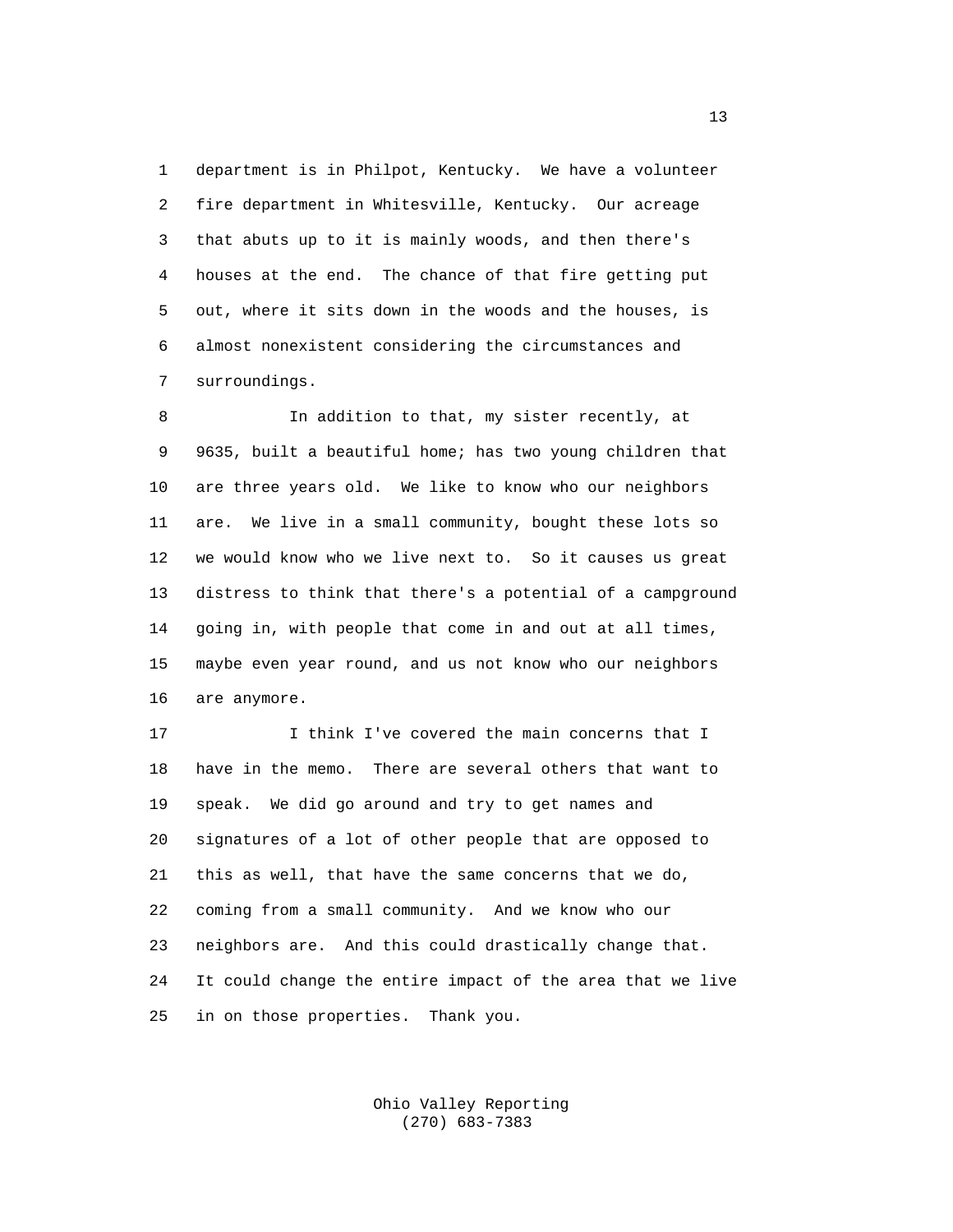1 CHAIRMAN: Someone else wishing to speak? 2 MS. KNIGHT: Please state your name for the 3 record. 4 MS. KELLEY: I go by Debbie Kelley. It's 5 Deborah Kelley. 6 (Ms. Kelley sworn by the attorney.) 7 MS KELLEY: The property that my children 8 received the notification on used to be ours, and we've 9 divided it off between our girls and ourselves. So we are 10 not attached to them directly. However, the woods that's 11 there directly covers everybody in that area. I don't 12 know, have any of you physically been there where he's 13 proposing this? Has anybody seen it? 14 MR. GLENN: I have not, no. 15 MS. KELLEY: Okay. Before you would ever even 16 begin to approve this, I'd really appreciate it if you 17 would go there and look. The property he's talking about 18 is a very dense wooded area. Yes, we do have trails 19 through there. We do go through there. But there's a lot 20 of woods, brush, and stuff. Because the person before him 21 had it logged out. They left a lot of stuff. That is one 22 of my major concerns, is really due to fire. 23 It did not dawn on me -- I do have two pages of 24 signatures here. Because when we got the notification -- 25 my daughters brought it up -- I thinking this is our

> Ohio Valley Reporting (270) 683-7383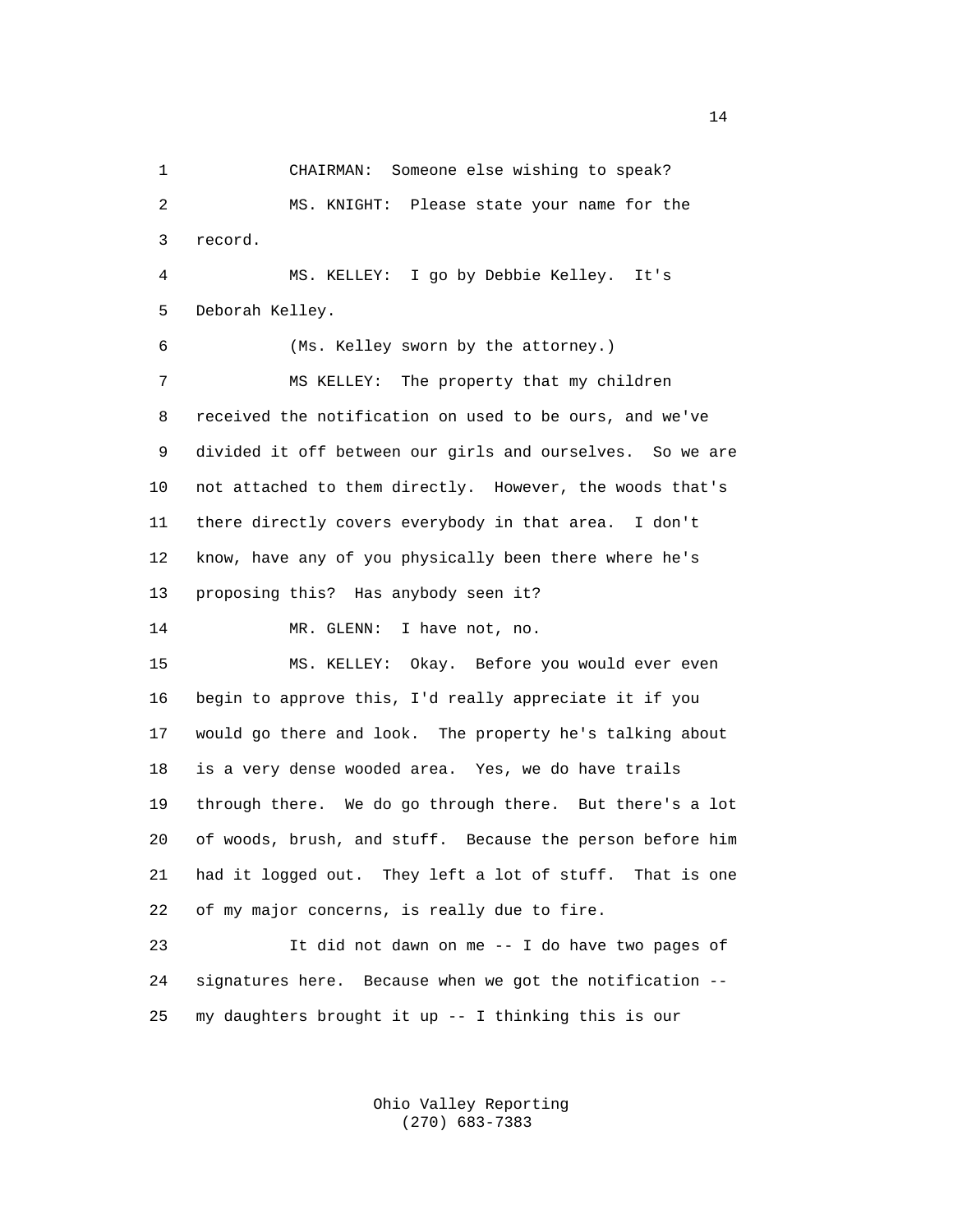1 problem. This is -- everybody who attaches to him, it's 2 our problem. It dawned on me last night, it's not just 3 our problem. The whole City of Whitesville, the whole 4 surrounding area is going to be affected by whoever ends 5 up coming in there.

 6 A campground sounds beautiful. This is not 7 Diamond Lake. Right now what is up there is a hill. And 8 that's what it is. It's a hill. Most of the ground there 9 is sandstone underneath. As far as having any type of 10 septic system, sewer, it would cost a lot, if he gets 11 hooked up to it. It's not favorable. There is no 12 attraction like a lake or like a scenic view. There is 13 nothing there that would attract a camper. But would it 14 attract someone else that needed a place to kind of hide 15 out? It would, definitely.

 16 I don't want to call people out or anything 17 else. But I'm just saying, this is not a campground where 18 a retired person is going to go to enjoy. That is not 19 what this is. And if you actually look at the property 20 and you can see, you will understand the great concern 21 that we have of what is being an opportunity for people to 22 come into our community and to our homes, and the 23 safety-ness that we felt will not be there.

 24 I appreciate your time. Would you all like to 25 have the signature pages? And I will let you know, the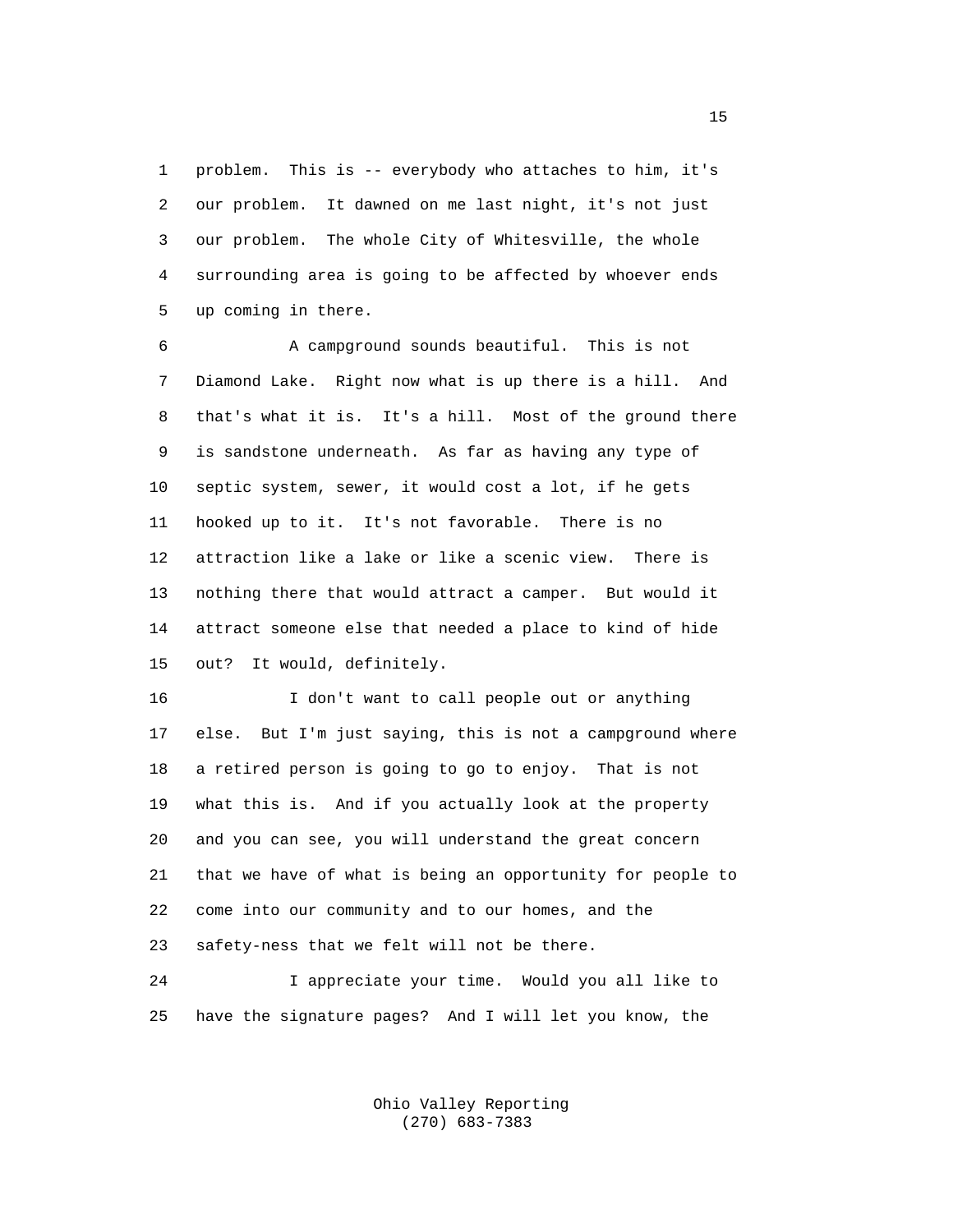1 only reason why there are so few -- I've got two pages. 2 It didn't dawn on me until last night, and it wasn't until 3 about five o'clock that I decided I'm going to put this on 4 Facebook. And immediately people started sharing it and 5 we started getting people's voices. And then the next  $6$  thing  $-$ 

 7 I don't even know this gentleman. I've never 8 met him face-to-face that I even know of. But I have not 9 heard anything favorable towards him. The last project 10 that he tried doing, he built some type of garage that he 11 never did finish. It ended up falling down. It stayed 12 there for an enormous amount of time, and it was not 13 cleared up.

14 So I'll give you these signatures.

 15 CHAIRMAN: You want to start them down there and 16 then --

 17 MS. HOWARD: It's just the two pages. All I 18 have is one copy.

 19 CHAIRMAN: And you want them entered into the 20 record?

21 MS. HOWARD: Yes.

22 CHAIRMAN: Okay. Thank you.

 23 MS. HOWARD: And if I'd had the time, I would 24 have had a whole lot more.

25 CHAIRMAN: Yes, sir?

 Ohio Valley Reporting (270) 683-7383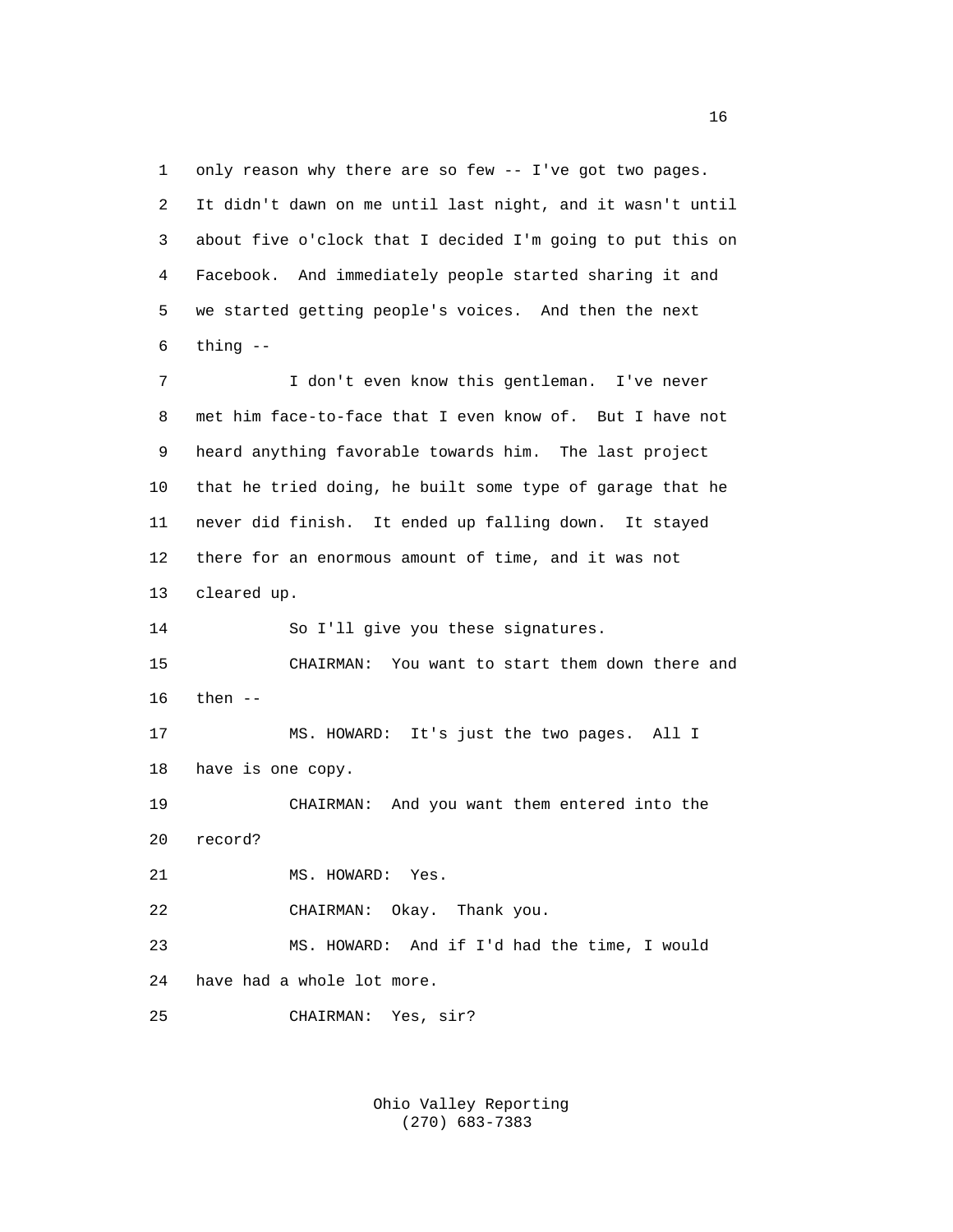1 MR. KELLEY: I'm Richard Kelly.

| 2               | Mr. Kelley --<br>MS. KNIGHT:                                   |
|-----------------|----------------------------------------------------------------|
| 3               | MR. KELLEY: Same residence. I'm sorry.                         |
| 4               | MS. KNIGHT: That's fine.                                       |
| 5               | (Mr. Kelley sworn by the attorney.)                            |
| 6               | MR. KELLEY: I think the concern of most of the                 |
| 7               | people here tonight, or a lot of people, are that the term     |
| 8               | campground is given loosely. They're afraid it's going to      |
| 9               | be a trailer park. My communication with the Planning          |
| 10              | Commission was that no time limit these people have to get     |
| 11              | in and out of these spots, so someone could actually make      |
| 12              | this a residence.                                              |
| 13              | Another concern is the septic system. The                      |
| 14              | individual living at this location, I had the pleasure of      |
| 15 <sub>2</sub> | returning a dog to his location, his residence last year.      |
| 16              | And I smelled a strong odor of septic. I observed drain        |
| 17              | tiles coming out of the side of the house. I can only          |
| 18              | imagine his waste was going down the hill.                     |
| 19              | I was told by somebody that tried to buy the                   |
| 20              | property, attempted to buy the property years ago, it was      |
| 21              | all sandstone and rock; it was not suitable for houses; it     |
| 22              | was also not suitable for a septic system.                     |
| 23              | You know, if he is going to maintain his                       |
| 24              | property that way, what's his campground going to look         |
| 25              | like?<br>And you're talking about 10 times the waste.<br>And I |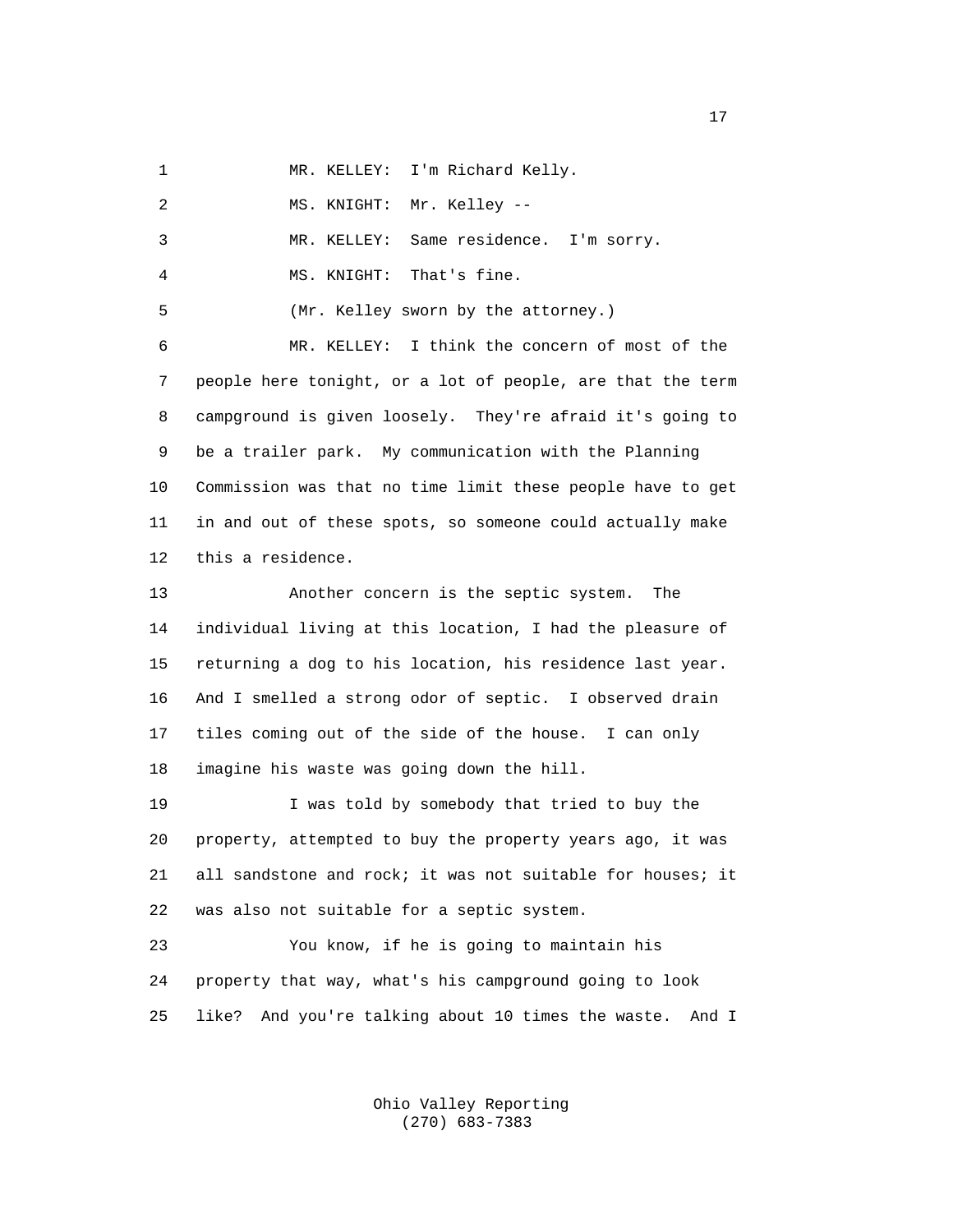1 don't see where this is a good thing for anybody involved. 2 Like my wife said, the safety issue. You've got 3 people coming and going. You know, what kind of people 4 are going to be staying there? There's nothing to see, 5 absolutely nothing there. The only thing you see is one 6 or two hundred yards you go to the ATV trails we have now. 7 It's nice there.

 8 His side has been logged out. It's thick. It's 9 undergrowth. And if the campground, so-called campground, 10 terminology, is maintained anything like his residence was 11 that I saw a year ago, you've got a mess. And from what I 12 hear, there's already a trailer sitting on the side of the 13 road, a mobile home kind of trailer.

 14 And who am I directing my questions to if the 15 applicant is not here? Is that a good question? That's 16 all I've got.

17 CHAIRMAN: Thank you.

 18 Is there someone else that wishes to speak? 19 MS. KNIGHT: Please state your name for the 20 record. 21 MS. MAYFIELD: I'm Patsy Mayfield, the mayor of

22 Whitesville.

 23 (Ms. Mayfield sworn by the attorney.) 24 MS. MAYFIELD: My first concern is -- someone's 25 already said the sewage system. Our sewer line does not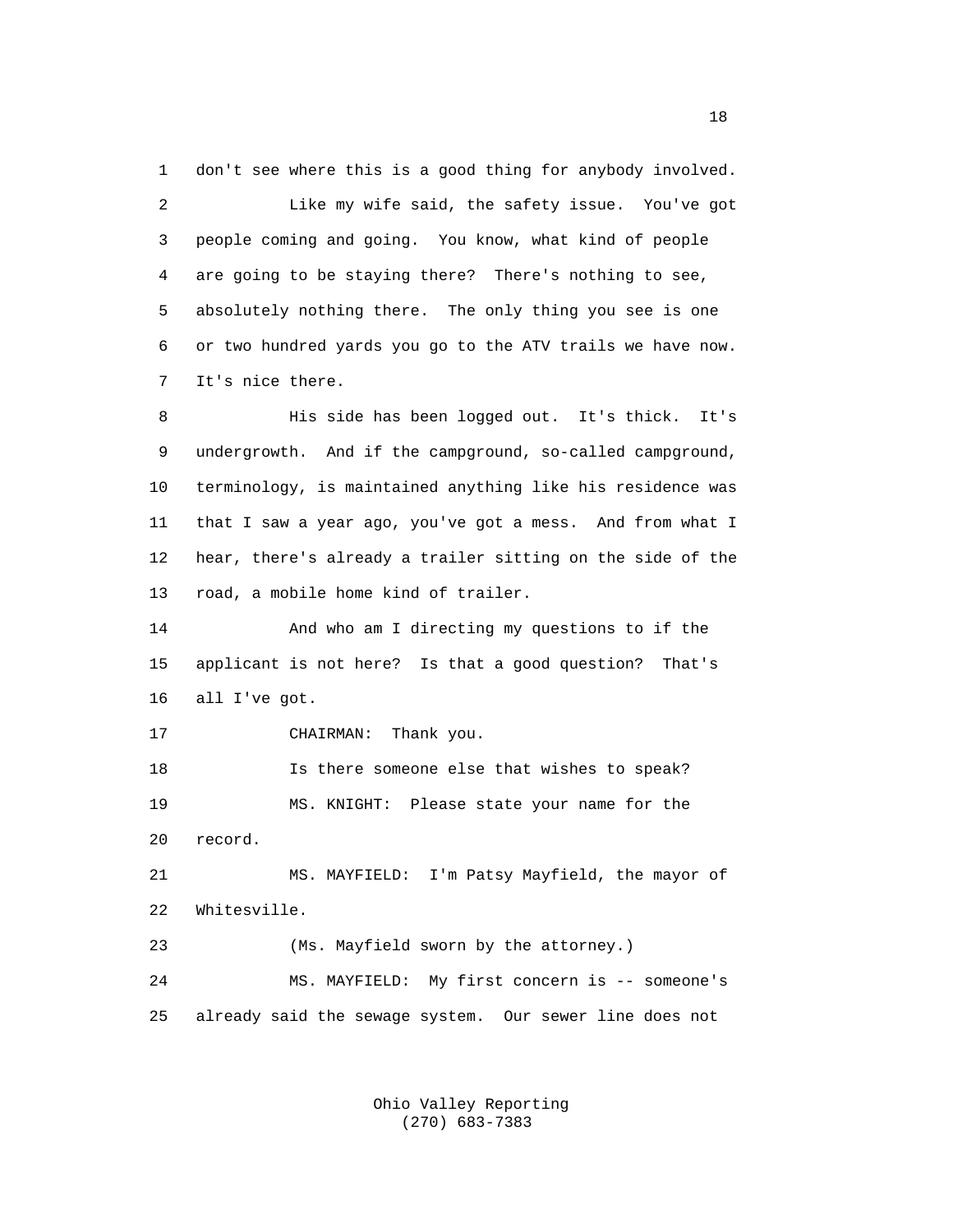1 go as far as where he's wanting to build all these

2 campsites at.

 3 And my other concern is that the city has the 4 right-of-way that goes up in there where he's wanting to 5 put these campers at. And we have our -- we have Kenergy 6 up there, Verizon. And our water tank, I'm concerned 7 about that. And our weather alarm is also up there. And 8 it's all fenced in. But my concern is, to get all these 9 people up there, I'm afraid something will happen with all 10 this wireless and Verizon and Kenergy, all that. I just  $11$  -- 12 And I've had several phone calls today. People 13 in Whitesville is not for it at all. And that is my 14 concern. And I thank you for your time. 15 CHAIRMAN: Thank you. 16 Is there someone else wishing to speak? Yes, 17 sir. 18 MR. MAYFIELD: Ronnie Mayfield. 19 (Mr. Mayfield sworn by the attorney.) 20 MR. MAYFIELD: Sitting here tonight, I heard 21 talking about the fire department. I'm with the fire 22 department. That property, we've made three runs of it 23 when that property -- structure fire. And also, there was 24 illegal burning in that area. We've only got one truck, 25 one pumper that could probably even make that run. It is

> Ohio Valley Reporting (270) 683-7383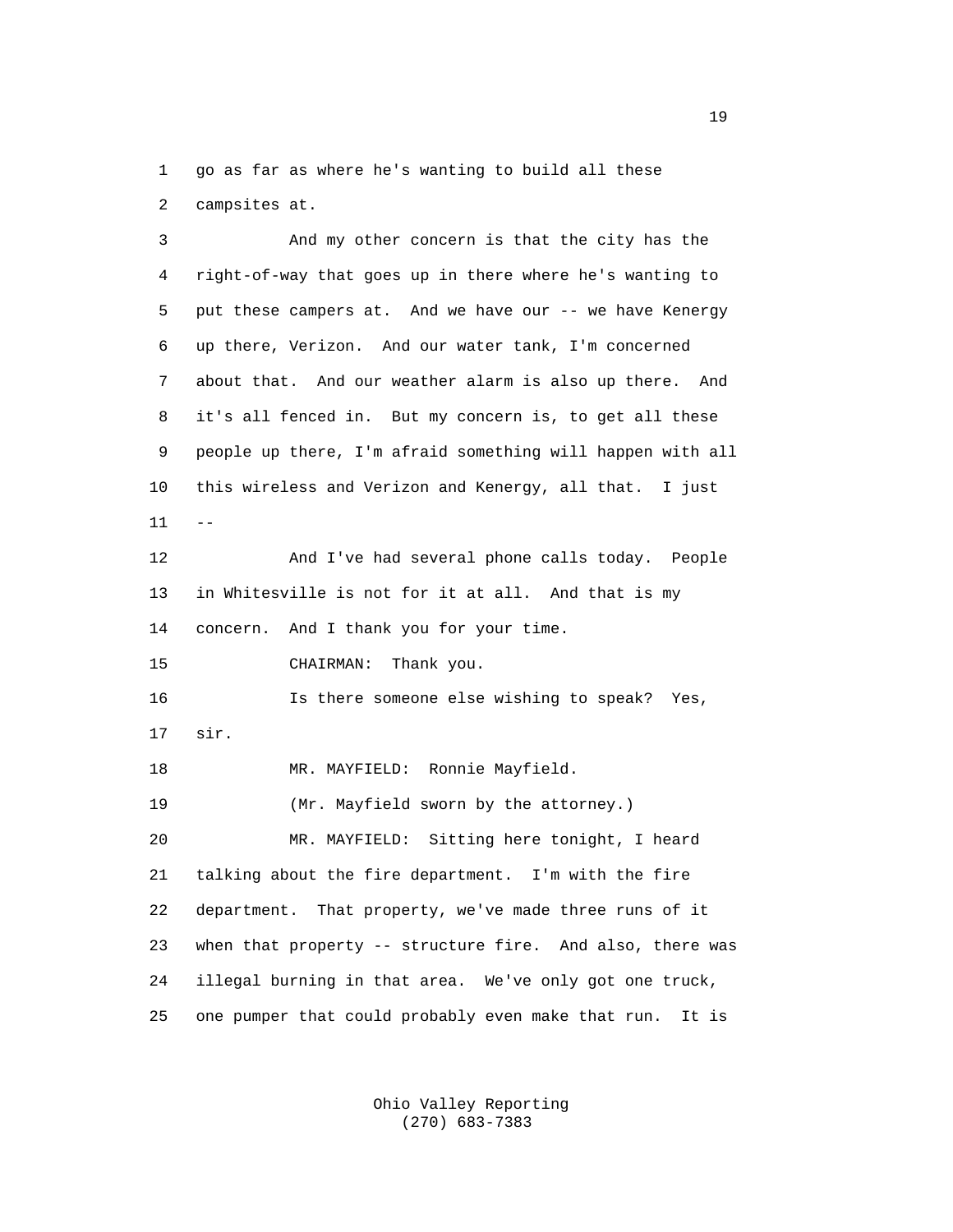1 a very, very steep hill. Only one vehicle can go up at a 2 time. You cannot go up the road and come down the road at 3 the same time. Only one way up and one way down. So we 4 have some concerns about firefighting in that area. Life 5 safety also. The hills is so steep that we do not have 6 any piece of equipment that can go up and down the sides 7 of the hill. If the woods fire, one of the concerns is, 8 we're either going to have to wait till the fire comes up 9 the hill and stop at the top of the hill, or the fire 10 comes down the hill, stop it there. There's no way to 11 fight the fire on either side of it. It's that steep. 12 And that's my concern. Thank you. 13 CHAIRMAN: Thank you. 14 Is there anyone else wishing to speak? 15 MS. KNIGHT: Please state your name for the 16 record. 17 MR. WOODRUFF: Jacob Woodruff. 18 (Mr. Woodruff sworn by the attorney.) 19 MR. WOODRUFF: I live at 9635. We just built a 20 very nice home. My sister-in-law talked about it. My 21 mother-in-law; father-in-law; my wife, Casey. We have 22 twins, you know. 23 That woods, our kids travel up that hill with us 24 as of now. When they get older, I can see it being a 25 severe problem if there's somebody on that property that,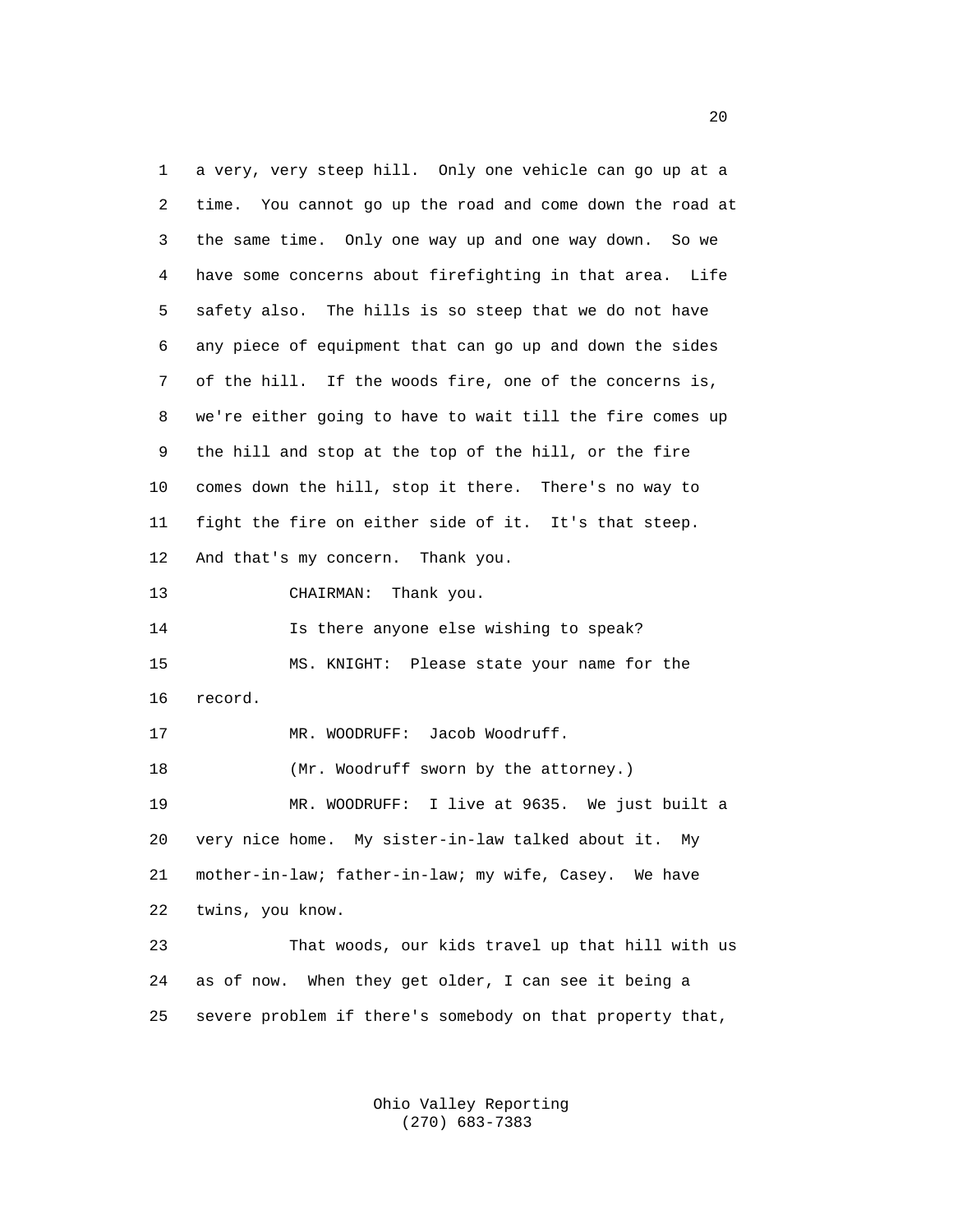1 for a better lack of words, drug use, alcohol, or any kind 2 of violence. I just don't want that around my children. 3 That's my major concern. 4 A fire, yeah, that could happen. Great. It 5 could be awful. But drugs and stuff like that, when it 6 comes to that kind of stuff there, I can't see it being 7 positive for the community at all. 8 And really, that's my only concern now. That's 9 all I want to say. 10 CHAIRMAN: Thank you. 11 MR. WOODRUFF: Thank you. 12 CHAIRMAN: Yes, sir. 13 MS. KNIGHT: Please state your name for the 14 record. 15 MR. COOMES: Roger Coomes. 16 (Mr. Coomes sworn by the attorney.) 17 MR. COOMES: I reside at 9504 Highway 54. My 18 property's right across the road from the property we're 19 talking about. Mr. Kinney, a few years ago, attempted to 20 make some kind of a building over there, and Ms. Kelley 21 alluded to it. 22 I'm up on a big hill. I'm up on top of my hill. 23 So I can very easily see. 24 He attempted to put trusses on it. The building 25 failed. At that time, he didn't permit or go to the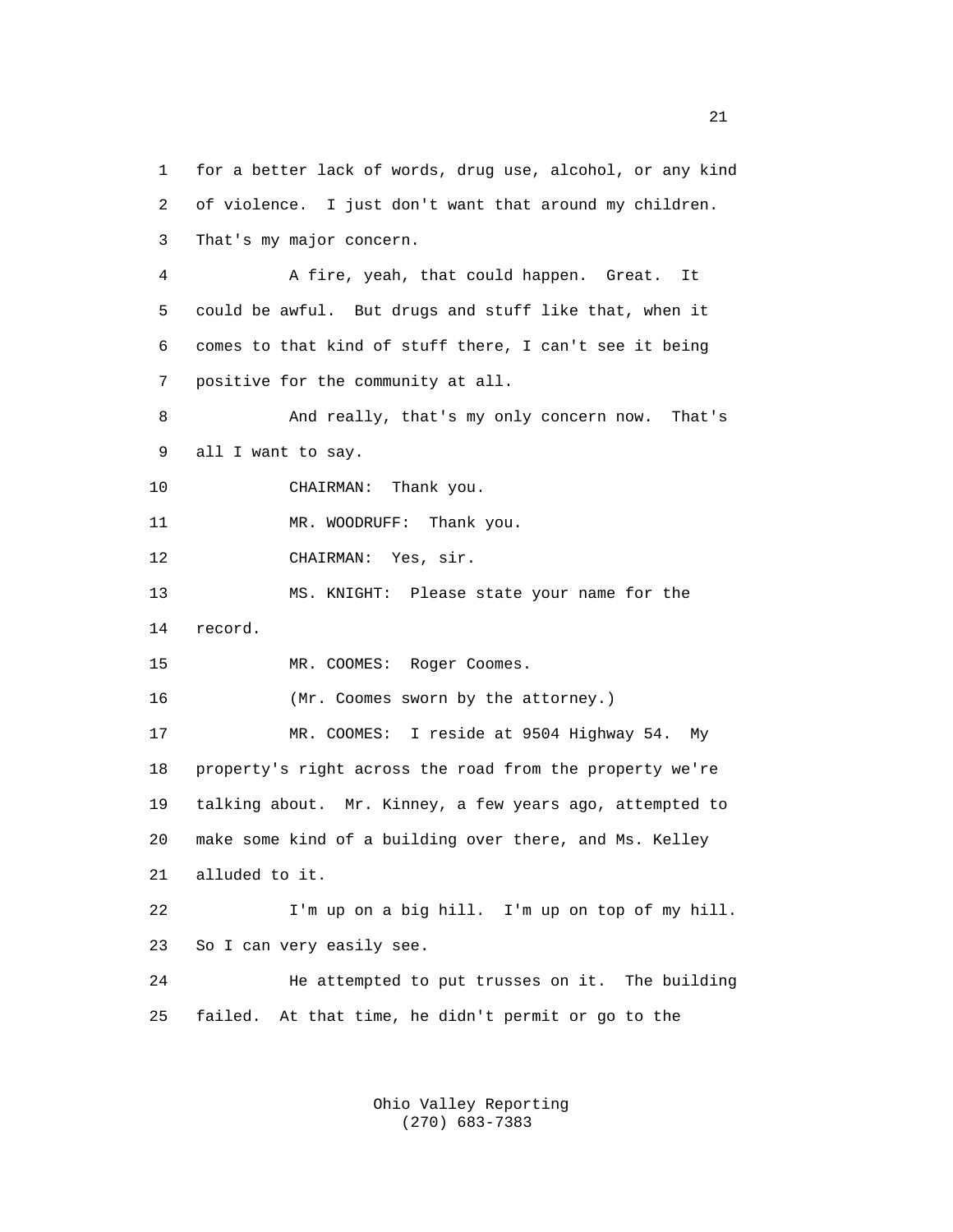1 zoning or anything. He just went up and done it. He 2 pushed dirt around and stopped up the state drainage ditch 3 and backed water up to my road.

 4 And the only reason I'm bringing this up -- 5 that's in the past. But in my opinion, his past record 6 doesn't speak too well for me. My big concern is, when 7 you use the word campsite, -- talking to the zoning people 8 -- that's really not a good definition as to what really 9 is going to happen at a campsite. In other words, how 10 long can somebody bring in whatever and camp there? And 11 could they be there forever and still call it a camp? I'm 12 camping here.

 13 The type of people -- if he's really after a 14 trailer court, that's what he ought to apply for. But 15 it's right across from my house. And like it's already 16 been said, most of the homes up and down that highway 17 within reasonable seeing distance are pretty nice homes. 18 Thank you for your time. 19 CHAIRMAN: Thank you. 20 Is there anyone else? Yes, sir. 21 MS. KNIGHT: Please state your name for the 22 record. 23 MR. BASHAM: Fred Basham. 24 (Mr. Basham sworn by the attorney.) 25 MR. BASHAM: I've lived in that neighborhood --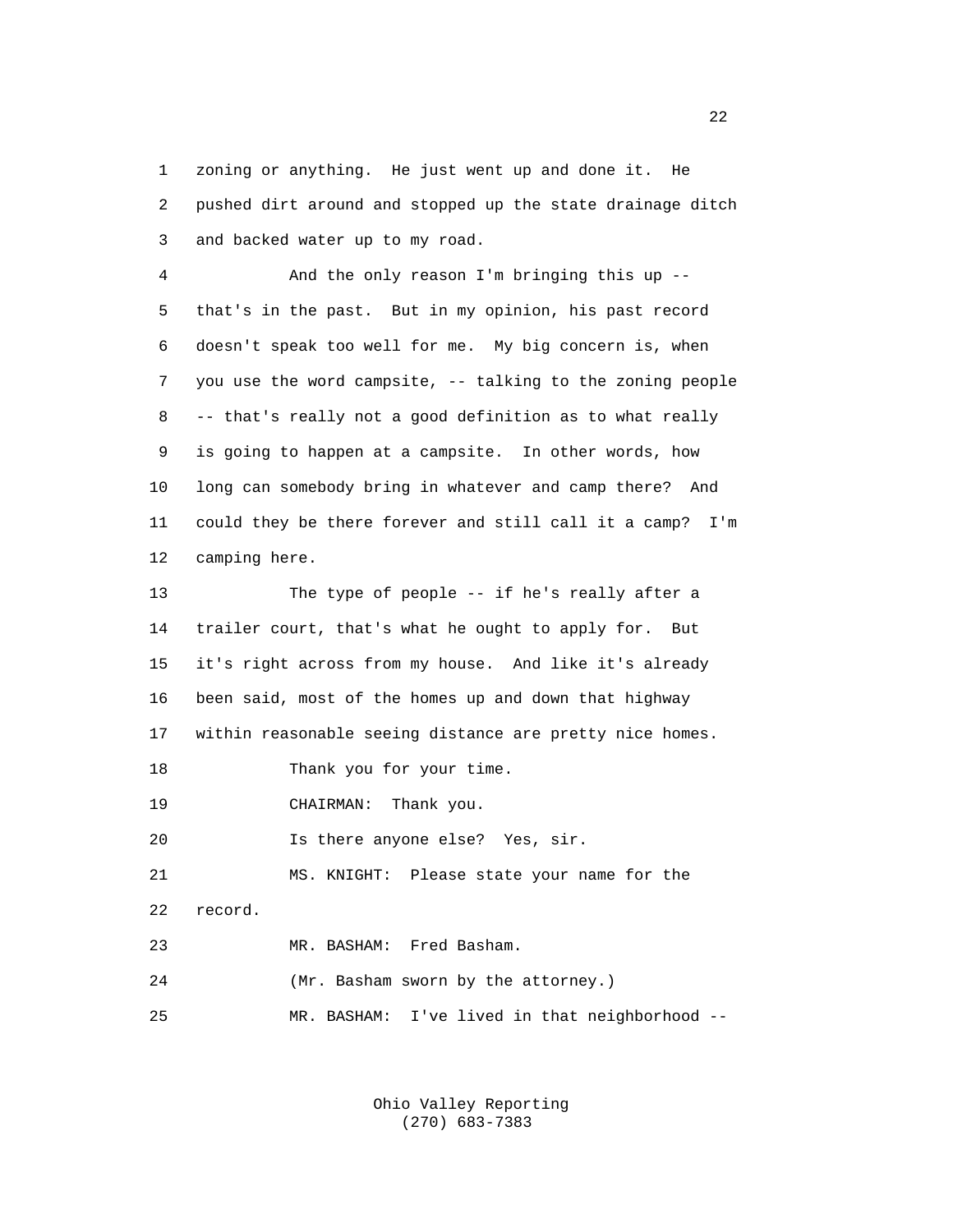1 I'm going to tell my age here in a little bit -- for 2 probably 54 years. I run those hills and those woods when 3 I was a kid. That is not a campground site. I'm going to 4 tell you. It's not.

 5 Like Mr. Coomes up there -- and I've known Danny 6 for 20 years. And he's tried several ventures there. One 7 was the building. It fell in, collapsed, laid there. He 8 decided he was going to try to build a strip mall along 9 54. He took a dozer, just like Mr. Coomes said, filled 10 the ditches in. Didn't check with the state or anything.

 11 On top of that, when he dozed, it had a heavy 12 rain. I live probably a quarter of a mile from that site. 13 Mud washed off of that hillside, down Ward Road, across an 14 elderly lady's yard, across my yard, and on the way down 15 Ward Road. He had to have shovels digging the mud out.

 16 Like I said, I've know Danny for 20 years. I'm 17 not here to be negative. I'm just saying I know his 18 business. This is not a campsite. It's not fit for a 19 campsite. That's all I've got to say.

20 CHAIRMAN: Thank you.

21 Is there anyone else?

 22 MS. KNIGHT: Please state your name for the 23 record. 24 MR. McKINLEY: My name's Ed McKinley.

25 (Mr. McKinley sworn by the attorney.)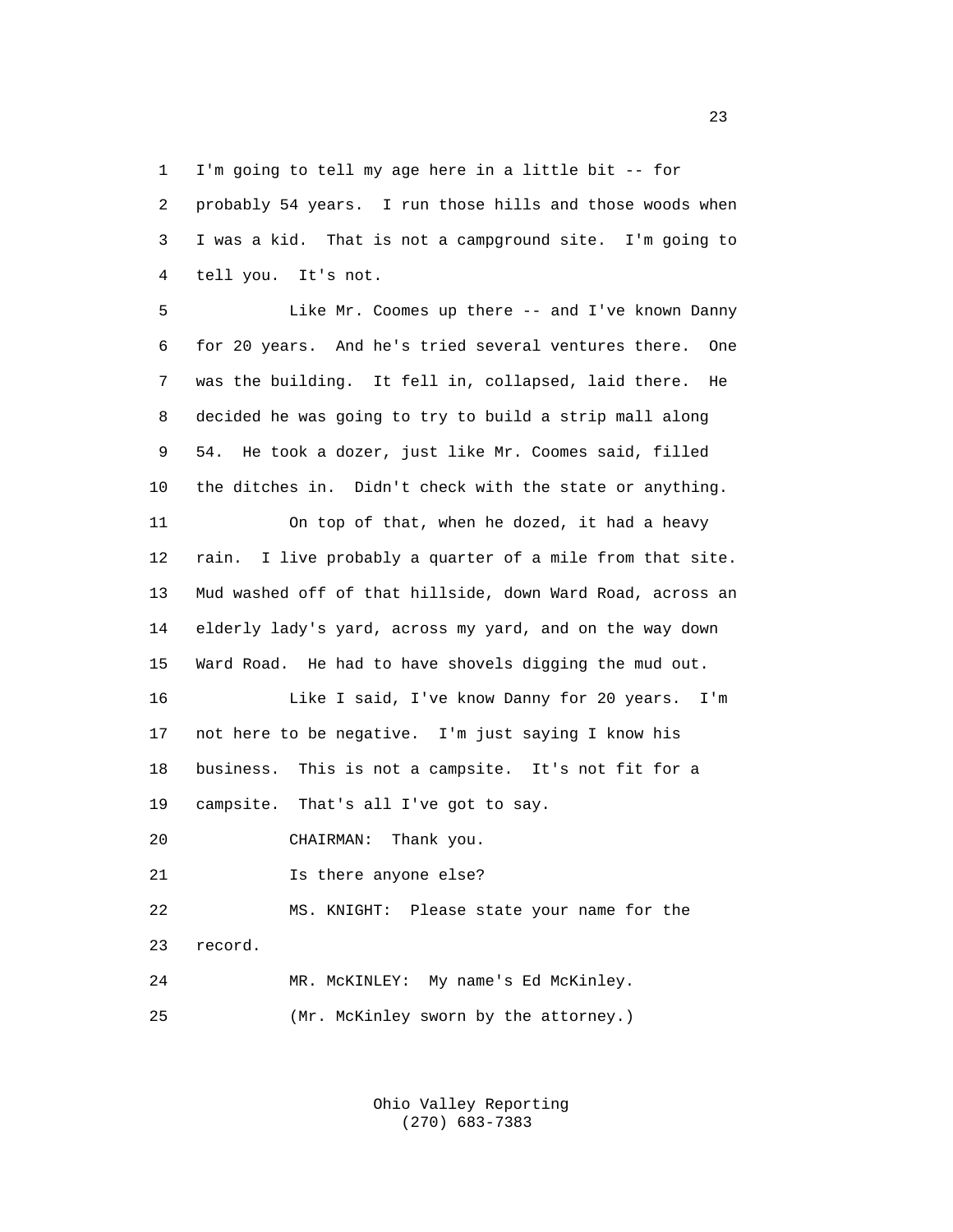1 MR. McKINLEY: I adjoin the property where Mr. 2 Kinney's property -- well, I'm right there at the next 3 farm over. And our main concern down there is that we've 4 got a good neighborhood, and there's people that come down 5 them woods and hunt there. Most of them are pretty good 6 people. But if we get people in there just traveling 7 through or living in a bad situation, we're going to have 8 them down there fishing in our lakes, going in our barns, 9 stealing our tools. Things are kind of left wide open. 10 And that's what I'm concerned about. 11 Now, there's a good possibility of fire, like we 12 talked about. A couple of fires been cut over, that gets 13 to going, it's going to burn up a lot of stuff in there. 14 But my main concern is the people that's going 15 to be there. We've got a good neighborhood. I'm 16 neighbors with all these people here, and it's a good 17 place to live. And I don't think we need to have a 18 campsite, per se, or a trailer park right there. 19 I'm not against trailers. I've lived in one 20 myself. But I think we need to look it over, what's going 21 on there. Thank you all. 22 CHAIRMAN: Thank you. 23 Is there anyone else that has -- 24 You want -- yes, ma'am. 25 MS. KNIGHT: You were previously sworn, so

> Ohio Valley Reporting (270) 683-7383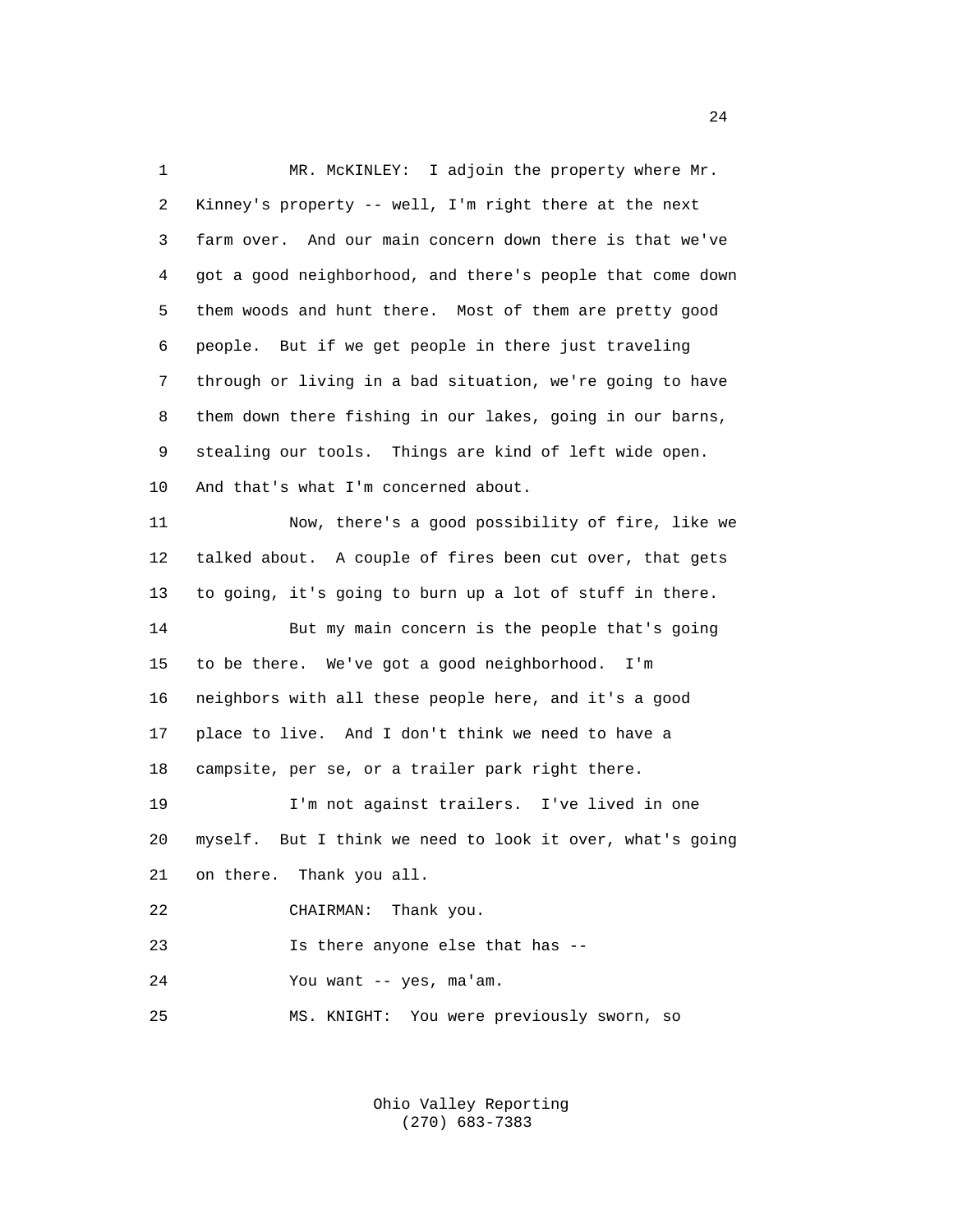1 you're still under oath.

| 2  | MS. HOWARD: Okay. I do want to make one                     |
|----|-------------------------------------------------------------|
| 3  | clarification. We are the property owners at 9625. I        |
| 4  | currently reside at 8464 764. Our hopes are, in the         |
| 5  | future, to be able to build there and build a home.         |
| 6  | That's another concern that I have, since currently I have  |
| 7  | a two-year-old and six-year-old.                            |
| 8  | And we have a few people here tonight have                  |
| 9  | mentioned how steep it is. I believe at one time, it is     |
| 10 | said that where the water tower is, that it's the highest   |
| 11 | point in Daviess County. That's why you have all those      |
| 12 | satellite towers up there. So I just wanted to kind of      |
| 13 | emphasize that, how steep a grade you are talking.<br>Thank |
| 14 | you.                                                        |
| 15 | Thank you.<br>CHAIRMAN:                                     |
| 16 | Is there anyone that has something to add that              |
| 17 | has not already been spoken about?                          |
| 18 | Yes, sir.                                                   |
| 19 | MS. KNIGHT: Sir, you were previously sworn as               |
| 20 | You're still under oath.<br>well.                           |
| 21 | MR. KELLEY: Yes. Who do we direct our                       |
| 22 | questions to? I mean, this applicant is supposed to         |
| 23 | obviously be here to answer our questions.<br>Is there      |
| 24 | anyone here that can answer any questions?                  |
| 25 | We'll address that in just a second.<br>CHAIRMAN:           |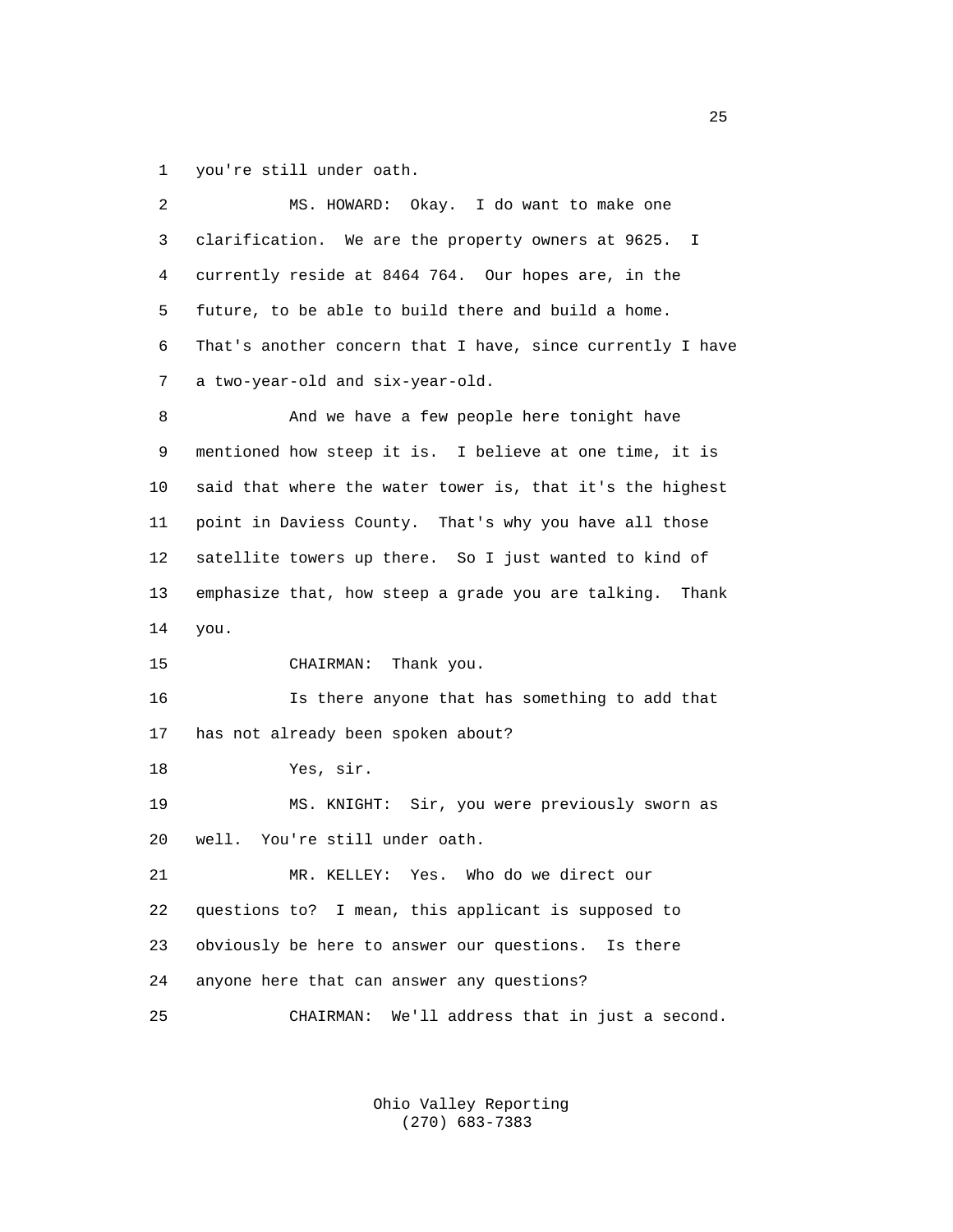1 MR. KELLEY: Can I just ask the process? When 2 do you determine your results, and how will that be made 3 knowledgeable to us? 4 CHAIRMAN: We will have some sort of a vote one 5 way or another tonight. 6 MR. KELLEY: Tonight? Is there any -- I don't 7 know what information you have on the applicant, any 8 background or anything. I'm retired law enforcement for 9 the last 26 years. I took a lot of these signatures. It 10 was thrown at me constantly this person's criminal 11 history. I don't know what background checks you do, 12 anything of that nature. 13 CHAIRMAN: We don't usually do background 14 checks. 15 MR. KELLEY: You don't do background checks? 16 CHAIRMAN: No. 17 MR. KELLEY: So you don't have any knowledge of 18 a track record or criminal history? 19 MS. KNIGHT: No. Typically it's not relevant in 20 these types of proceedings. 21 CHAIRMAN: Yeah, it's not relevant to this, to 22 our items. 23 MR. KELLEY: From what I heard today, there's 24 nothing good. And from what I know, there's nothing good. 25 So we'll just leave it at that.

> Ohio Valley Reporting (270) 683-7383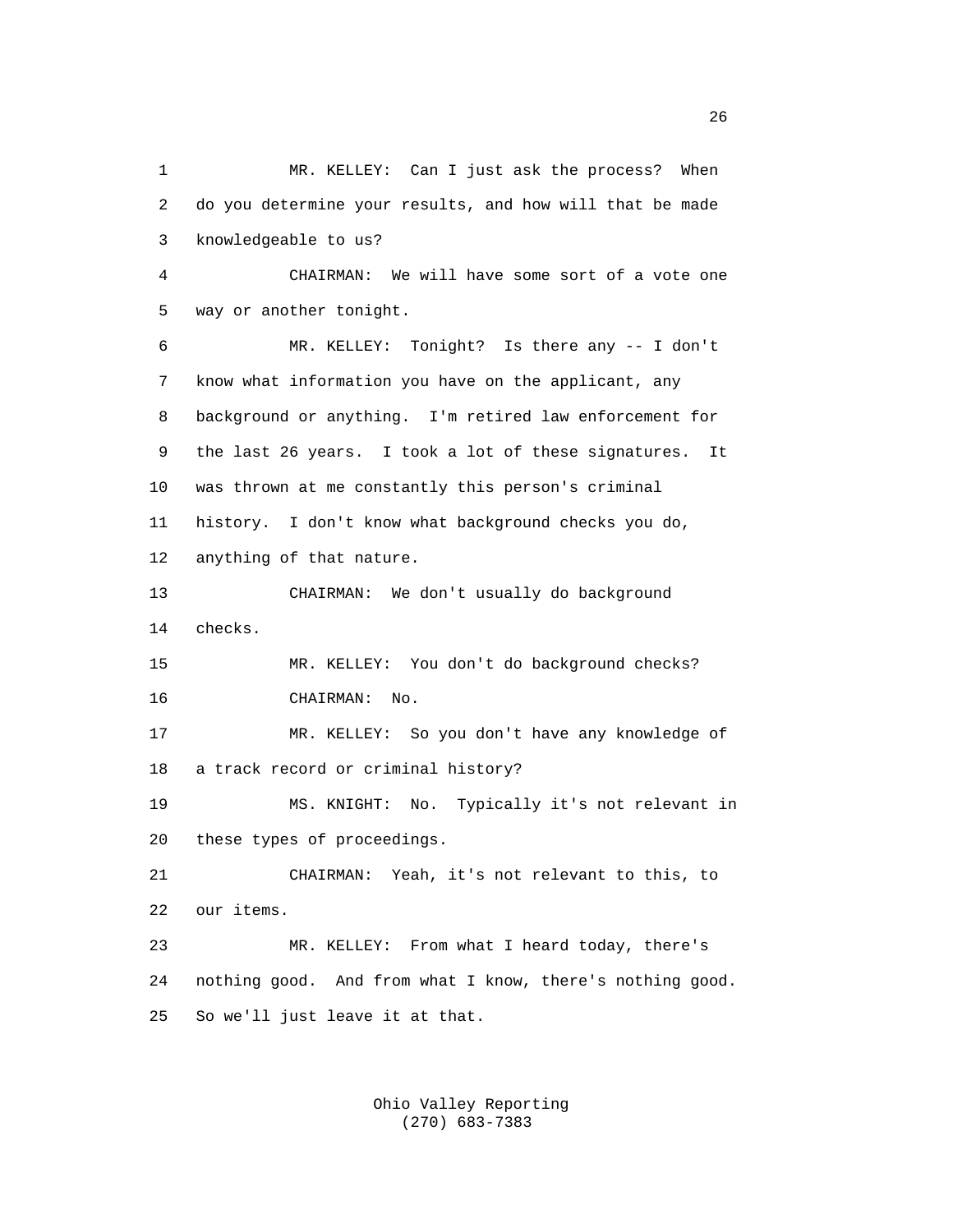1 CHAIRMAN: All right. Thank you.

| $\overline{a}$ | MR. KELLEY: Thank you for your time.                      |
|----------------|-----------------------------------------------------------|
| 3              | CHAIRMAN: Is there anyone else?                           |
| 4              | (No response.)                                            |
| 5              | Okay. Board members, sound off.<br>CHAIRMAN:              |
| 6              | (No response.)                                            |
| 7              | CHAIRMAN: No questions?                                   |
| 8              | MR. REEVES: No questions.                                 |
| 9              | MR. GLENN: No questions.                                  |
| 10             | CHAIRMAN: Are you ready for a motion?                     |
| 11             | MR. REEVES: Yeah.                                         |
| 12             | CHAIRMAN: Mr. Reeves?                                     |
| 13             | MR. REEVES: I make a motion to deny this                  |
| 14             | application based upon that it is not compatible with     |
| 15             | anything in the surrounding area nor is it a logical      |
| 16             | expansion of any current activity in that area. And based |
| 17             | on tonight's testimony, it would most likely create a     |
| 18             | public nuisance.                                          |
| 19             | Thank you.<br>CHAIRMAN:                                   |
| 20             | MR. GLENN: Second.                                        |
| 21             | Second. Any question on the motion?<br>CHAIRMAN:          |
| 22             | (No response.)                                            |
| 23             | All in favor of the motion, raise<br>CHAIRMAN:            |
| 24             | your right hand.                                          |
| 25             | (All board members present responded aye.)                |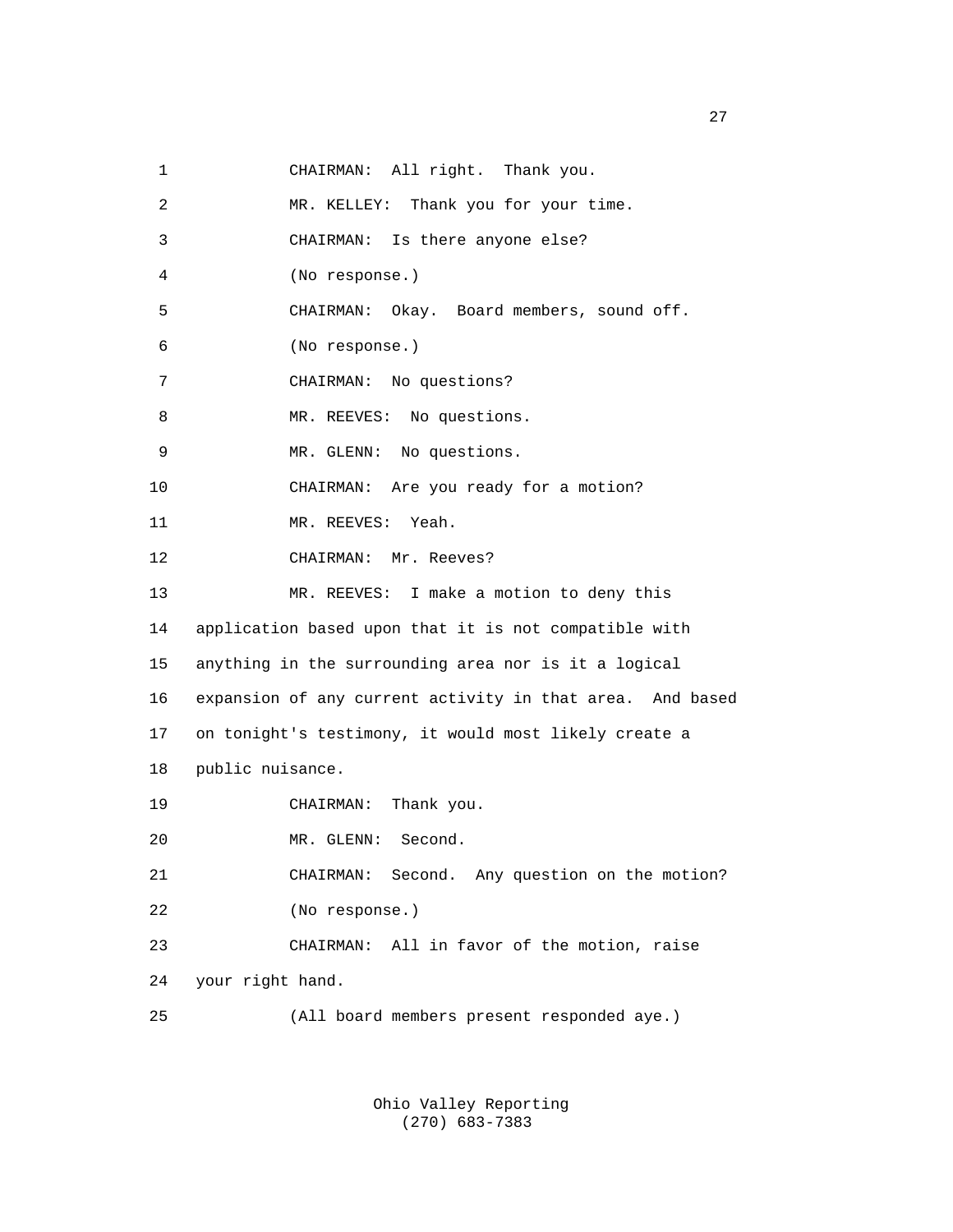1 CHAIRMAN: Opposed, like sign. 2 Motion carries. The application is denied. 3 (Audience applause.) 4 MR. BRIAN HOWARD: Fred, you're going to recuse 5 yourself? 6 MR. REEVES: Yeah. 7 CHAIRMAN: Now you can leave. 8 MR. REEVES: Now I can leave. 9 MR. BRIAN HOWARD: That's the conditional use 10 permits. We'll go ahead and move on with variances. 11 ------------------------------- 12 VARIANCES 13 ITEM 5 14 1611 Cary Court, zoned R-1A Single Family Residential Consider a request for a variance in order to reduce the<br>15 required side yard building setback on both sides of the required side yard building setback on both sides of the property from 10 feet from the side property lines to 5<br>16 feet from the side property lines and to reduce the feet from the side property lines and to reduce the required street yard building setback along Parrish Court<br>17 from 25 feet from the property line to 13 feet from the from 25 feet from the property line to 13 feet from the property line.<br>18 Reference: Zo Reference: Zoning Ordinance, Article 8, Section 8.5.5(c) and Section 8.5.5(d)<br>19 Applicant: Paul Mar Applicant: Paul Martin Builders, Inc. 20 CHAIRMAN: Mr. Pedley? 21 MR. PEDLEY: The subject property is a vacant 22 lot that has road footage on Parrish Court and Cary Court 23 and is located in an area established before the current 24 zoning ordinance requirements were in place. All 25 properties spanning from 1404 Parrish Court to 1624

> Ohio Valley Reporting (270) 683-7383

28 and 28 and 28 and 28 and 28 and 28 and 28 and 28 and 28 and 28 and 28 and 28 and 28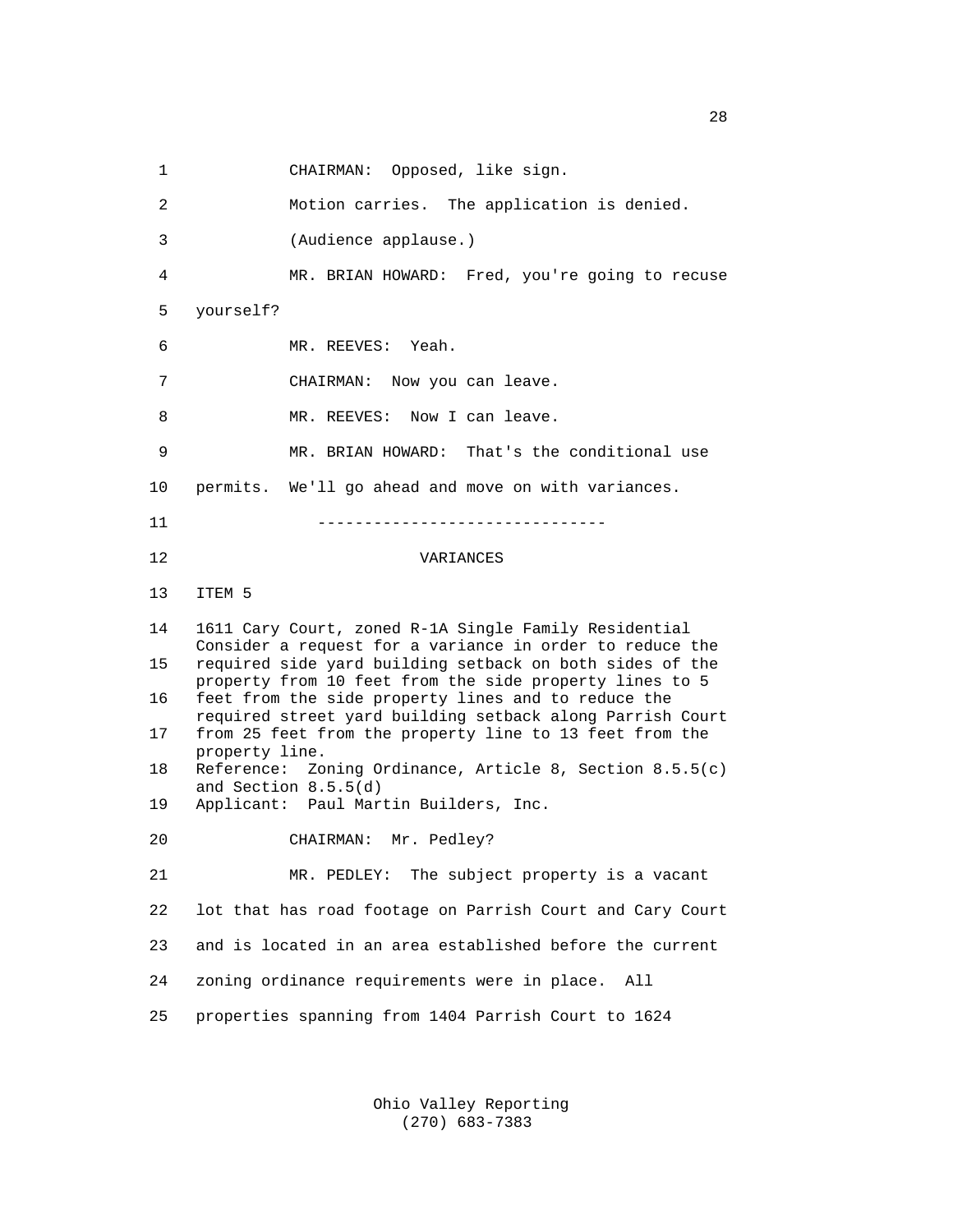1 Parrish Court are 50 feet in width despite a current 2 zoning regulation requirement for a minimum of 75 feet of 3 road frontage for lots that are zoned R-1A Single Family 4 Residential.

 5 The applicant proposes to construct a 6 single-family residence on the subject property that will 7 face Cary Court, with driveway access stemming from 8 Parrish Court. Because of the lot's insufficient width 9 and the building setbacks, any residence constructed on 10 the property has a maximum width of 30 feet unless a 11 variance is obtained. This has been an issue within this 12 area in the past and such encroachments can be found 13 elsewhere on Parrish Court. Next door to the subject 14 property, at 1608 Parrish Court, a variance was obtained 15 to reduce the side yard building setbacks from 10 feet to 16 5 feet in order to construct a new residence very similar 17 to the variance request at this subject property. It 18 should be noted that allowing five-foot side yard setbacks 19 on the subject property will still leave room for at least 20 a 10-foot separation distance between the proposed home 21 and the residences on the neighboring lots, as required by 22 the Kentucky Residential Building Code.

 23 Additionally, the subject property has a 25-foot 24 street yard setback along both Parrish Court and Cary 25 Court, eliminating 50 feet of the lot's total 122 feet in

> Ohio Valley Reporting (270) 683-7383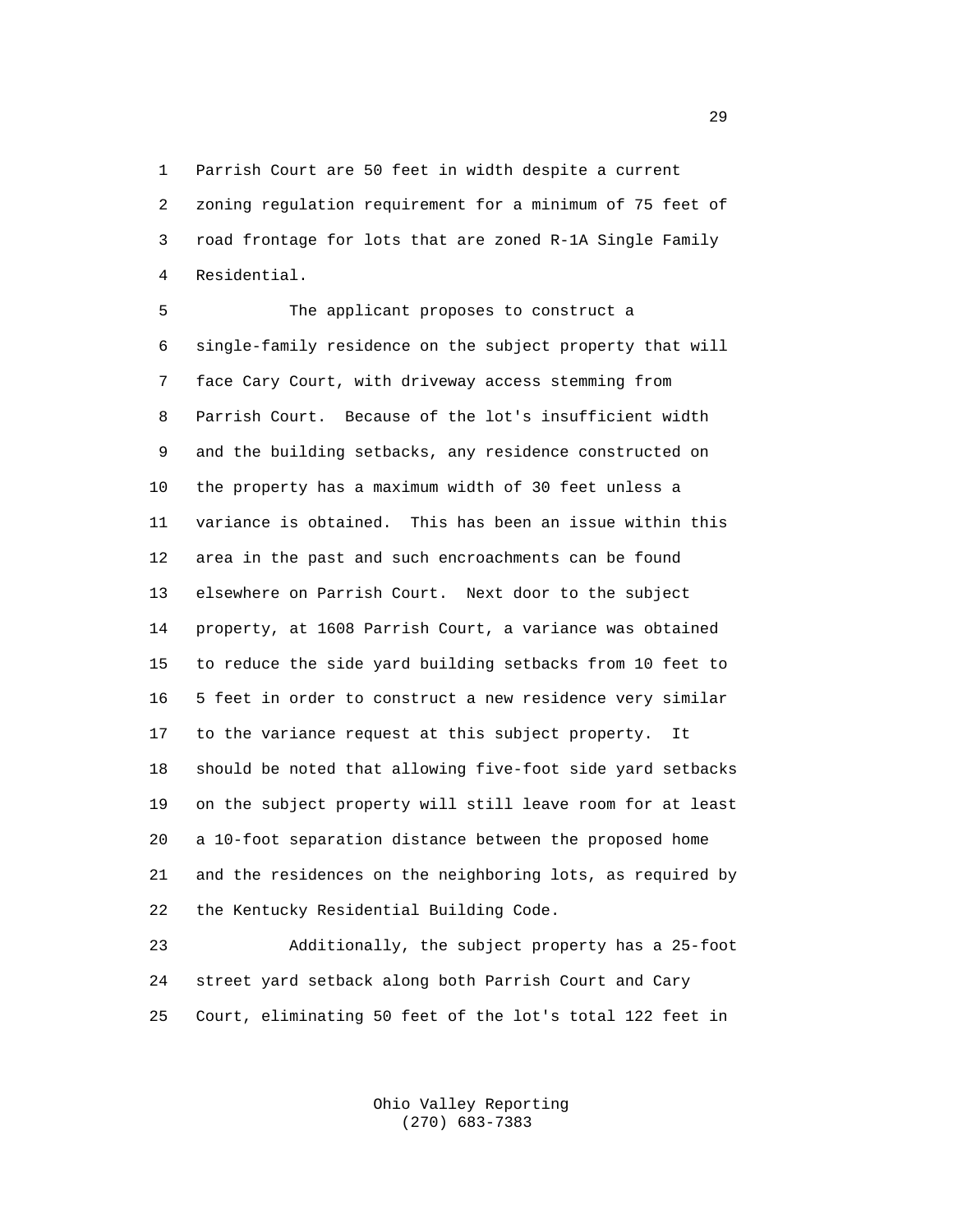1 length for any type of building, principal or accessory. 2 Consequently, the applicant has requested a variance to 3 reduce the street yard building setback along Parrish 4 Court from 25 feet to 13 feet from the property line in 5 order to fit an attached garage on the subject property. 6 Such a street yard encroachment can be commonly found in 7 the area. From 1410 to 1624 Parrish Court, there are 8 currently nine homes on the west side of Parrish Court. 9 Of those nine, eight of which encroach into the required 10 street yard setback along Parrish Court.

 11 Granting the variance to reduce the setbacks as 12 requested will not alter the essential character of the 13 general vicinity, will not cause a public nuisance to the 14 public, and will not adversely affect the public safety 15 because similar encroachments can commonly be found along 16 Parrish Court. Meanwhile, the proposed residence will 17 still maintain the required 10-foot separation distance 18 from neighboring homes. Additionally, granting this 19 variance will not be an unreasonable circumvention of the 20 requirements of the zoning regulations because the 21 narrowness of the lots within this area does not comply 22 with the current regulations, which has created the need 23 for this variance.

 24 Staff recommends approval with the condition 25 that the applicant obtain all necessary building,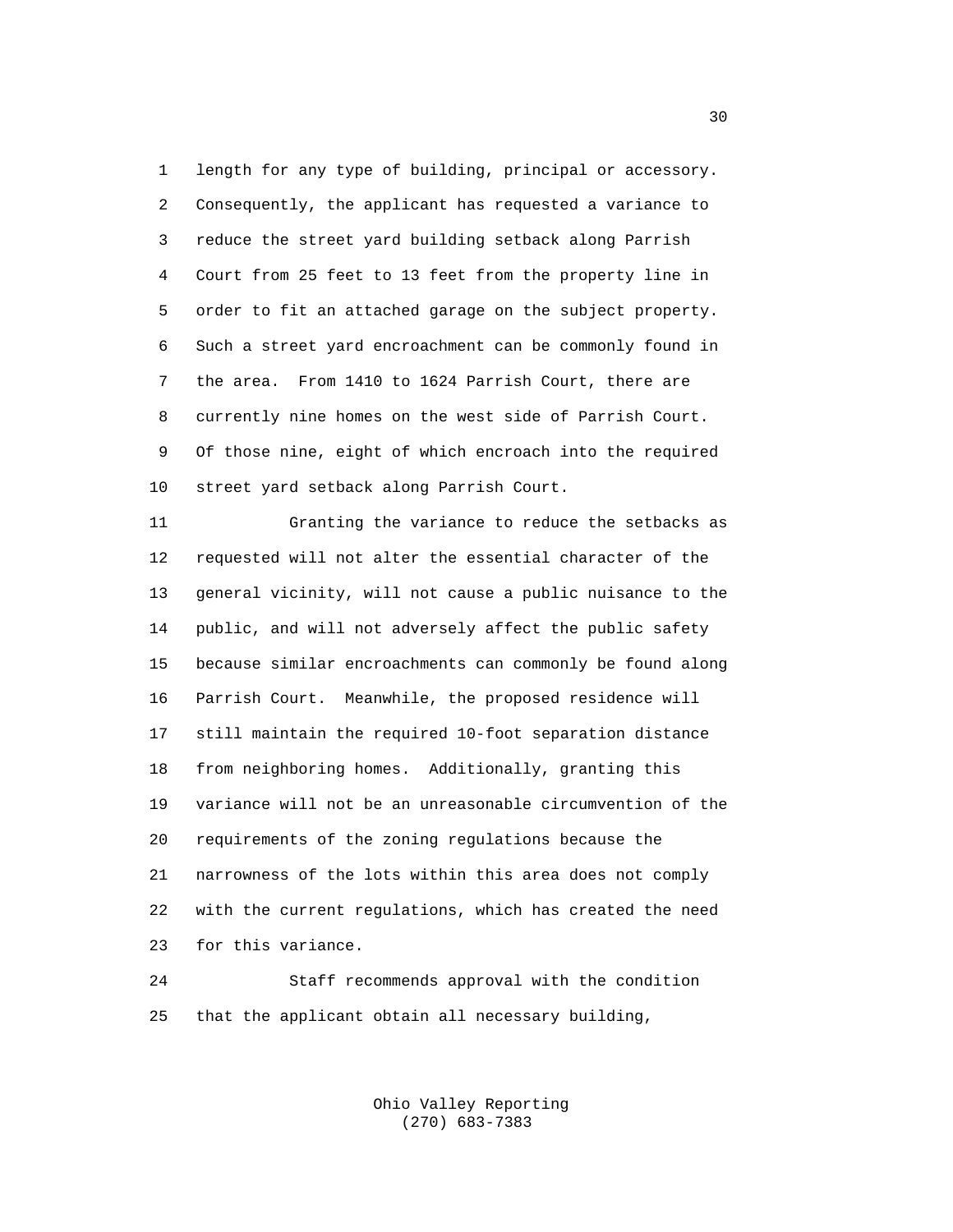1 electrical, and HVAC permits, inspections, and

 2 certificates of occupancy and compliance. 3 We'd like to enter the staff report into the 4 record as Exhibit D. 5 CHAIRMAN: Thank you, Mr. Pedley. 6 Is there someone here representing the 7 applicant? 8 MS. KNIGHT: Please state your name for the 9 record. 10 MR. MARTIN: Paul Martin. 11 (Mr. Martin was sworn by the attorney.) 12 CHAIRMAN: Do you have anything to add to what's 13 been presented tonight? 14 MR. MARTIN: No. 15 CHAIRMAN: Is there anyone in the audience who 16 has a question for Mr. Martin or the board or a comment on 17 this item? 18 (No response.) 19 CHAIRMAN: Hearing none, I'll entertain a motion 20 to dispose of this item. 21 Mr. Glenn? 22 MR. GLENN: I want to make a motion to approve 23 this application based on the facts presented, that there 24 are already five-yard setbacks already in this area and it 25 will not change the way that that area looks or the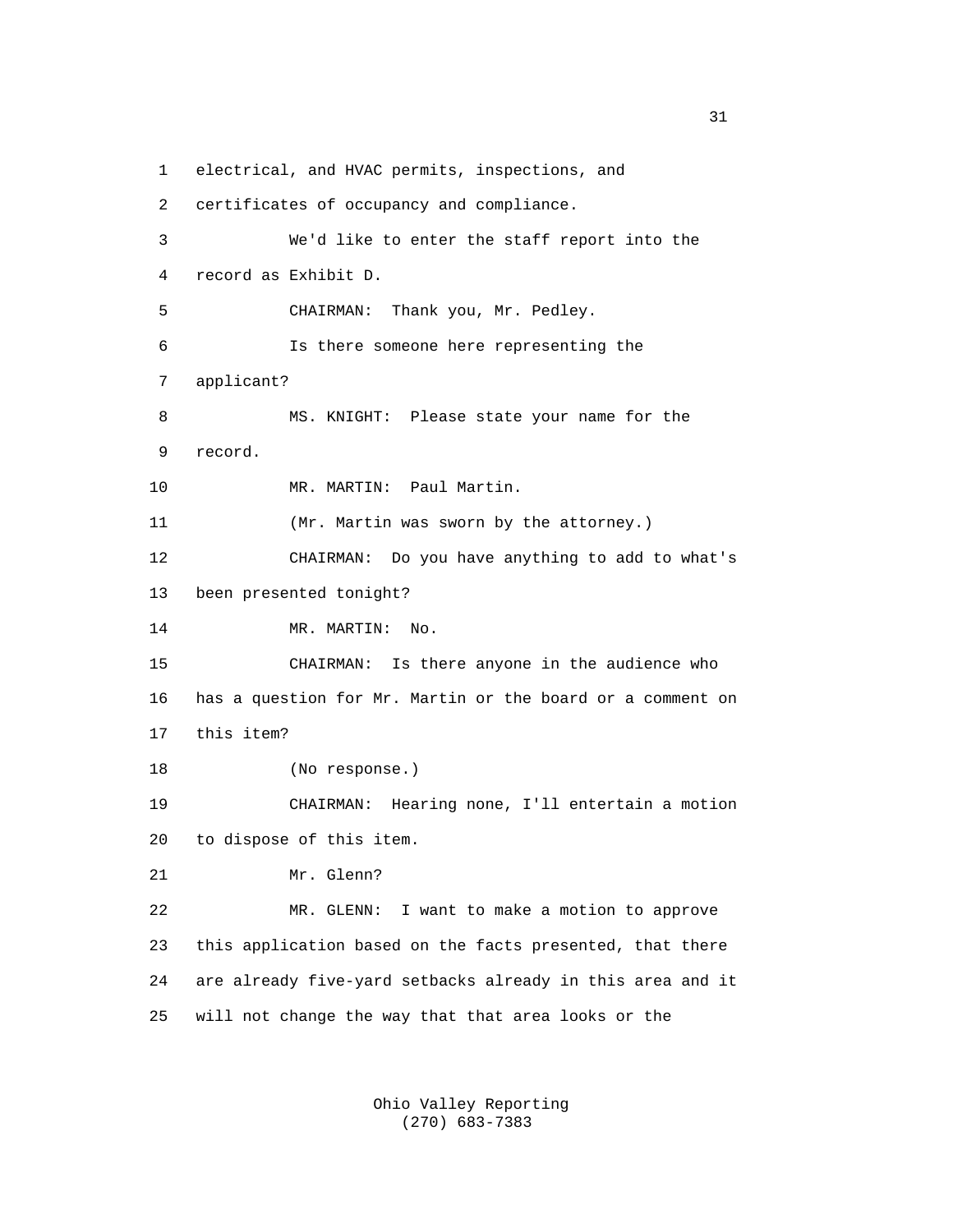1 character of it. And that still leaves 10 foot between 2 each -- between each building, and that's what's required. 3 Also, it's not going to cause any essential character 4 differences, which I just said that awhile ago. 5 CHAIRMAN: Thank you. 6 MR. GLENN: And that they can do the one special 7 condition. 8 CHAIRMAN: Thank you. 9 Second? 10 MS. THOMPSON: Second. 11 CHAIRMAN: Tori. 12 Any question on the motion? 13 (No response.) 14 CHAIRMAN: All in favor of the motion, raise 15 your right hand. 16 (All board members present responded aye.) 17 CHAIRMAN: Opposed, like sign. 18 Chair votes aye. Motion carries. 19 Next item, Mr. Howard. 20 ITEM 6 21 1617 Cary Court, zoned R-1A Single Family Residential Consider a request for a variance in order to reduce the 22 required side yard building setback on both sides of the property from 10 feet from the side property lines to 5<br>23 feet from the side property lines. feet from the side property lines. Reference: Zoning Ordinance, Article 8, Section 8.5.5(d)<br>24 Applicant: Paul Martin Builders, Inc. Applicant: Paul Martin Builders, Inc. 25 MR. PEDLEY: The subject property is a vacant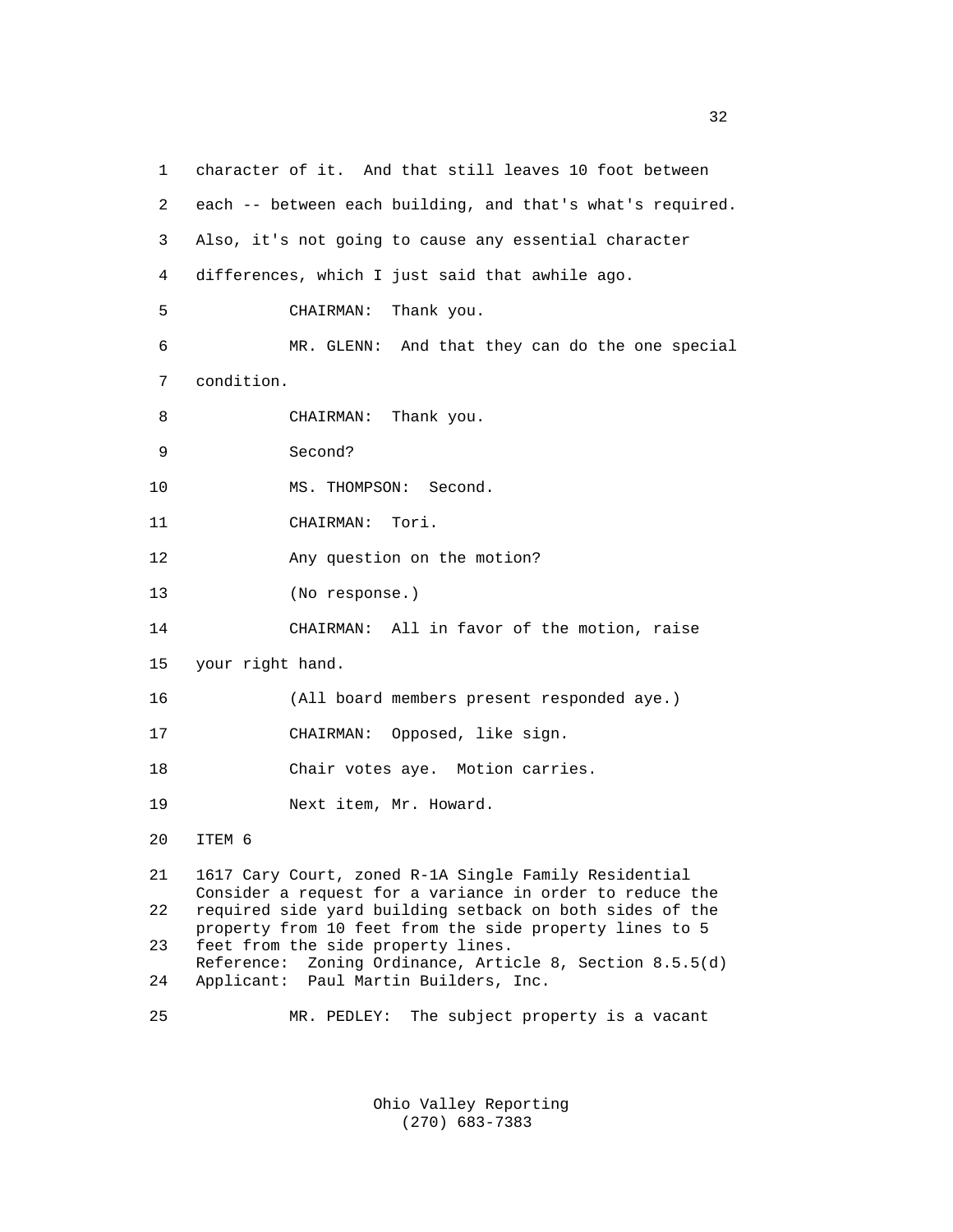1 lot that has road frontage along Parrish Court and Cary 2 Court while also bordering a 15-foot-wide alley to the 3 south. It is located next door to the previous agenda 4 item. Just like before, this lot is only 50-feet wide, 5 creating the need for a five-foot side yard variance on 6 both sides. Because of the neighboring lot, it is 7 currently vacant.

 8 It's also important to note the site plan 9 submitted shows the proposed residence to be located 21.06 10 feet from the property line along Parrish Court. 11 Ordinarily, along local streets such as Parrish Court, 12 lots have a 25-foot street yard setback. However, the 13 zoning ordinance does allow for an average setback to be 14 utilized in situations like this. A street yard building 15 setback variance is not required for the proposed home. 16 Granting the variance to reduce the side yard 17 setbacks as requested will not alter the essential 18 character of the general vicinity, will not cause a 19 nuisance to the public, will not adversely affect the 20 public safety because similar encroachments can commonly 21 be found along Parrish Court. Meanwhile, the proposed 22 residence will still maintain the required 10-foot 23 separation distance from the neighboring homes. 24 Additionally, granting this request will not be

25 an unreasonable circumvention of the requirements of the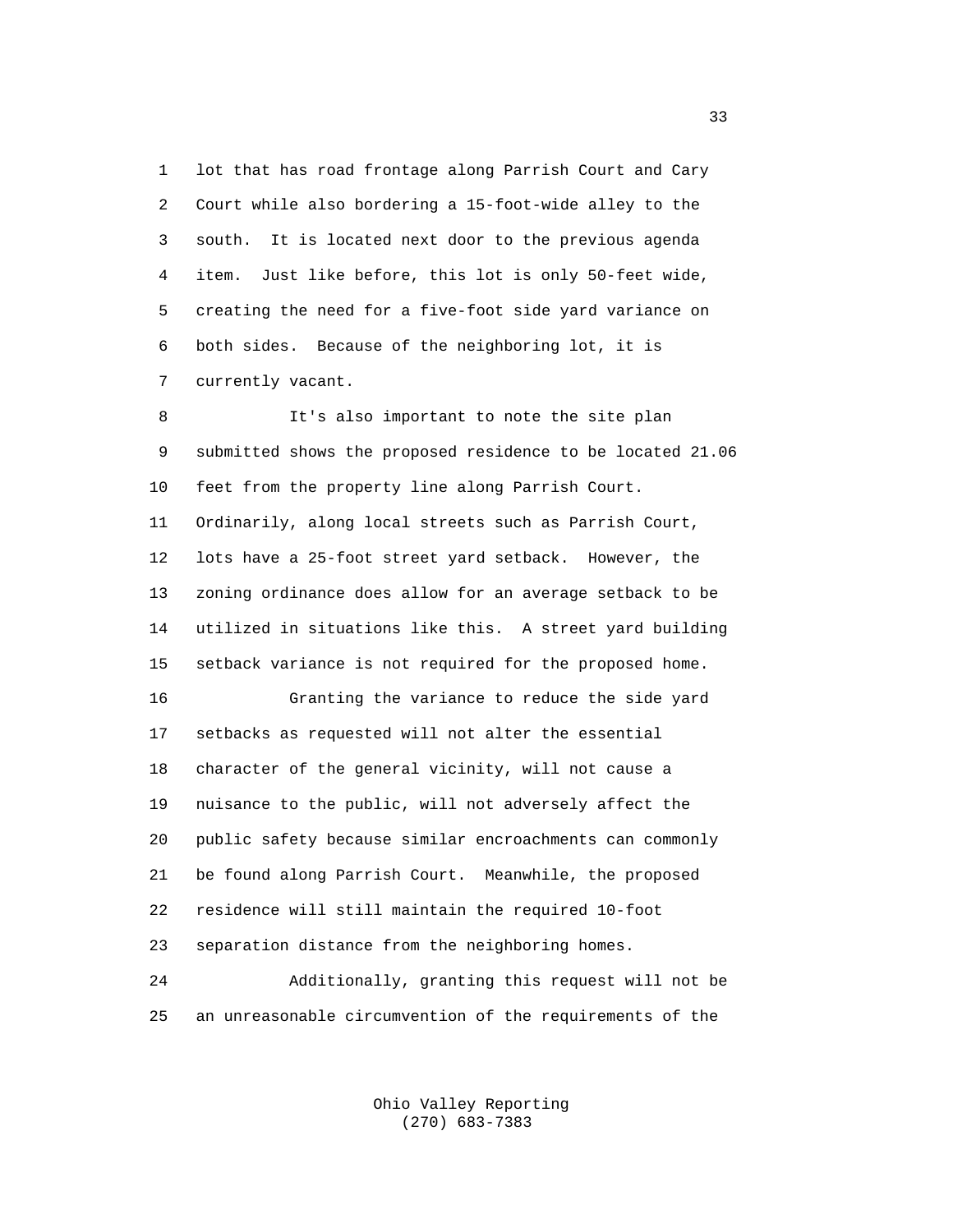1 zoning regulations because the narrowness of the lots 2 within this area does not comply with the current 3 regulations, which has created the need for this variance. 4 Staff recommends approval with the condition 5 that the applicant: 6 1. Obtain all necessary building, electrical, 7 and HVAC permits, inspections, and certifications of 8 occupancy and compliance. 9 We'd like to enter the staff report into the 10 record as Exhibit E. 11 CHAIRMAN: Thank you. 12 Mr. Martin, do you have anything to add to this? 13 MR. MARTIN: No, I do not. 14 CHAIRMAN: Any board members have any questions 15 of Mr. Martin? 16 (No response.) 17 CHAIRMAN: Anyone in the audience have 18 opposition or concerns about this item? 19 (No response.) 20 CHAIRMAN: Hearing none, I'll entertain a 21 motion. 22 Ms. Mason? 23 MS. MASON: I move for approval of granting this 24 variance. It will not -- to reduce the side yard setback 25 as requested will not alter the essential character of the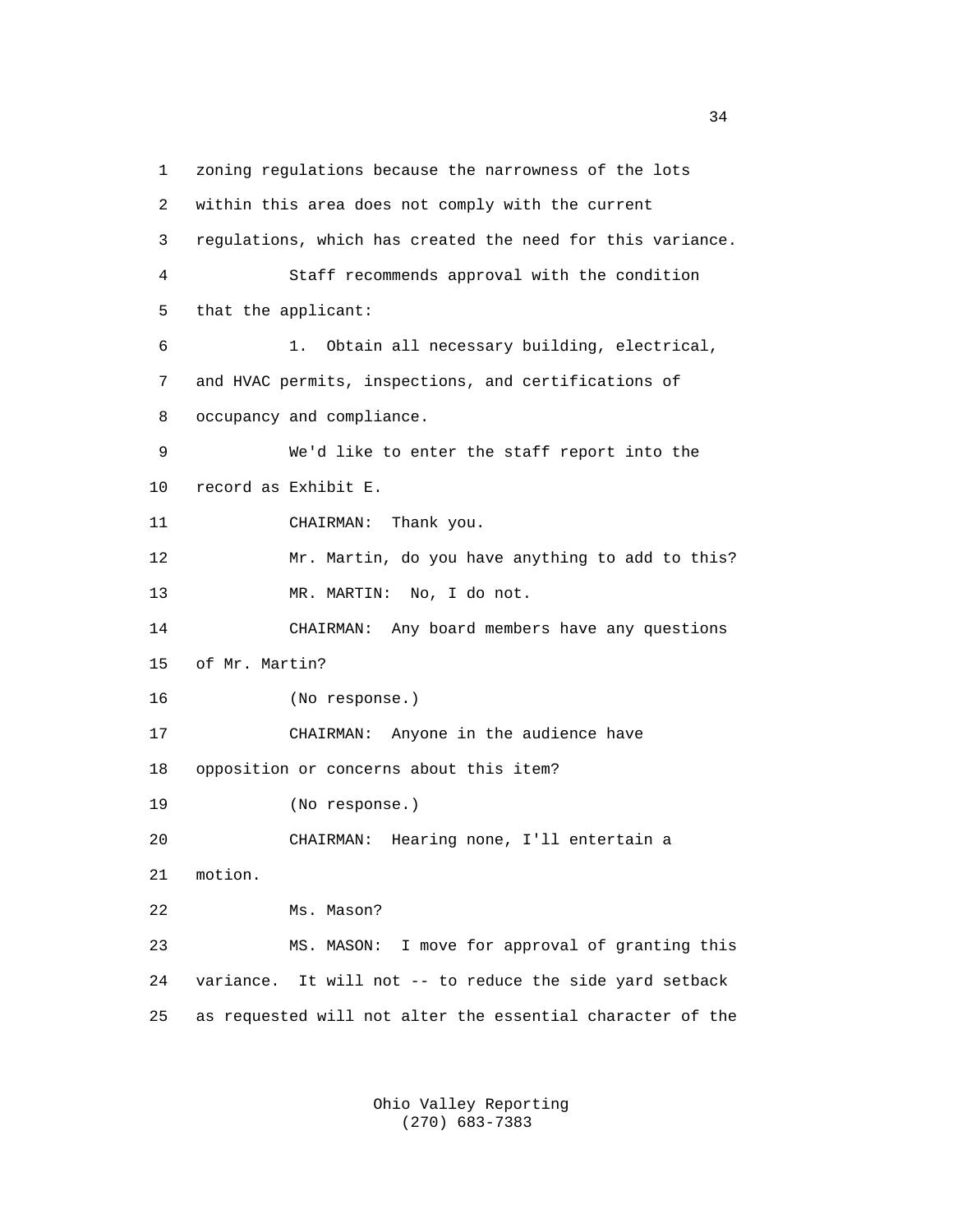| 1  | general vicinity and will not cause a nuisance and will                                                                   |
|----|---------------------------------------------------------------------------------------------------------------------------|
| 2  | not adversely affect public safety because similar                                                                        |
| 3  | encroachments are found along there. And proposed                                                                         |
| 4  | residence will still maintain the 10-foot separation                                                                      |
| 5  | distance from neighboring homes. And with the condition                                                                   |
| 6  | to obtain all necessary building, electrical, and HVAC                                                                    |
| 7  | permits, inspections, and certificates of occupancy and                                                                   |
| 8  | compliance.                                                                                                               |
| 9  | CHAIRMAN:<br>Thank you.                                                                                                   |
| 10 | Second to the motion?                                                                                                     |
| 11 | MS. THOMPSON: Second.                                                                                                     |
| 12 | CHAIRMAN:<br>Tori.                                                                                                        |
| 13 | Any question on the motion?                                                                                               |
| 14 | (No response.)                                                                                                            |
| 15 | CHAIRMAN: All in favor of the motion, raise                                                                               |
| 16 | your right hand.                                                                                                          |
| 17 | (All board members responded aye.)                                                                                        |
| 18 | CHAIRMAN: Motion carries unanimously. Chair                                                                               |
| 19 | votes aye.                                                                                                                |
| 20 | Next item, Mr. Howard.                                                                                                    |
| 21 | ITEM 7                                                                                                                    |
| 22 | 1405 Locust Street, zoned R-4DT Innter-City Residential                                                                   |
| 23 | Consider a request for a variance in order to reduce the<br>required rear yard building setback from 20 feet from the     |
| 24 | rear property line to 15 feet from the rear property line.<br>Reference:<br>Zoning Ordinance Article 8, Section 8.5.11(e) |
| 25 | Joseph McKinley, Jr. & Teresa B. McKinley<br>Applicant:                                                                   |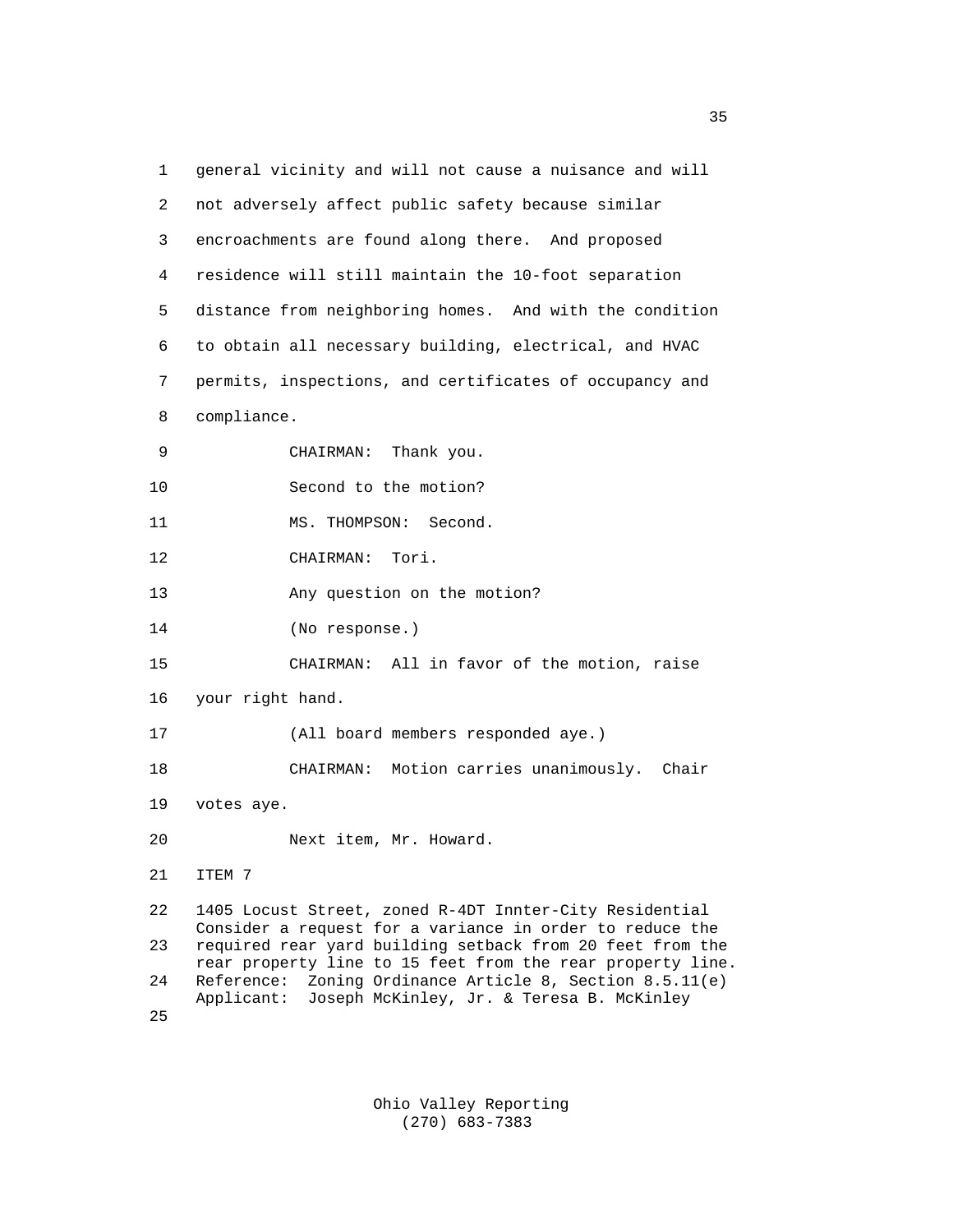1 MR. PEDLEY: This is a recommendation for 2 denial, and so the entire staff report will be read into 3 the record.

 4 Special circumstances? Are there special 5 circumstances that do not generally apply to land in the 6 general vicinity or in the same zone? Yes.

 7 The subject property, zoned R-4DT Inner-City 8 Residential, is a vacant lot that is located near the 9 southeast intersection of West 14th Street and Locust 10 Street with a 10-foot-wide alley running along the rear of 11 the property separating the subject property from 12 neighbors to the rear. At 135 by 56, the lot is 7,558 13 square feet in size, significantly larger than the 5,000 14 square feet minimum lot size for such uses in an R-4DT 15 zoning classification.

 16 In addition to the minimum lot size 17 requirements, lots that are zoned R-4DT are typically 18 required to maintain building setbacks consisting of 25 19 feet in the front yard, 20 feet in the rear yard, and 5 20 feet on the sides. While this remains true for the rear 21 and side setbacks on the subject property, previous 22 subdivision plats have illustrated that the subject 23 property is required to maintain a 30-foot front yard 24 building setback rather than the typical 25 feet. 25 The applicant intends to build a single-family

> Ohio Valley Reporting (270) 683-7383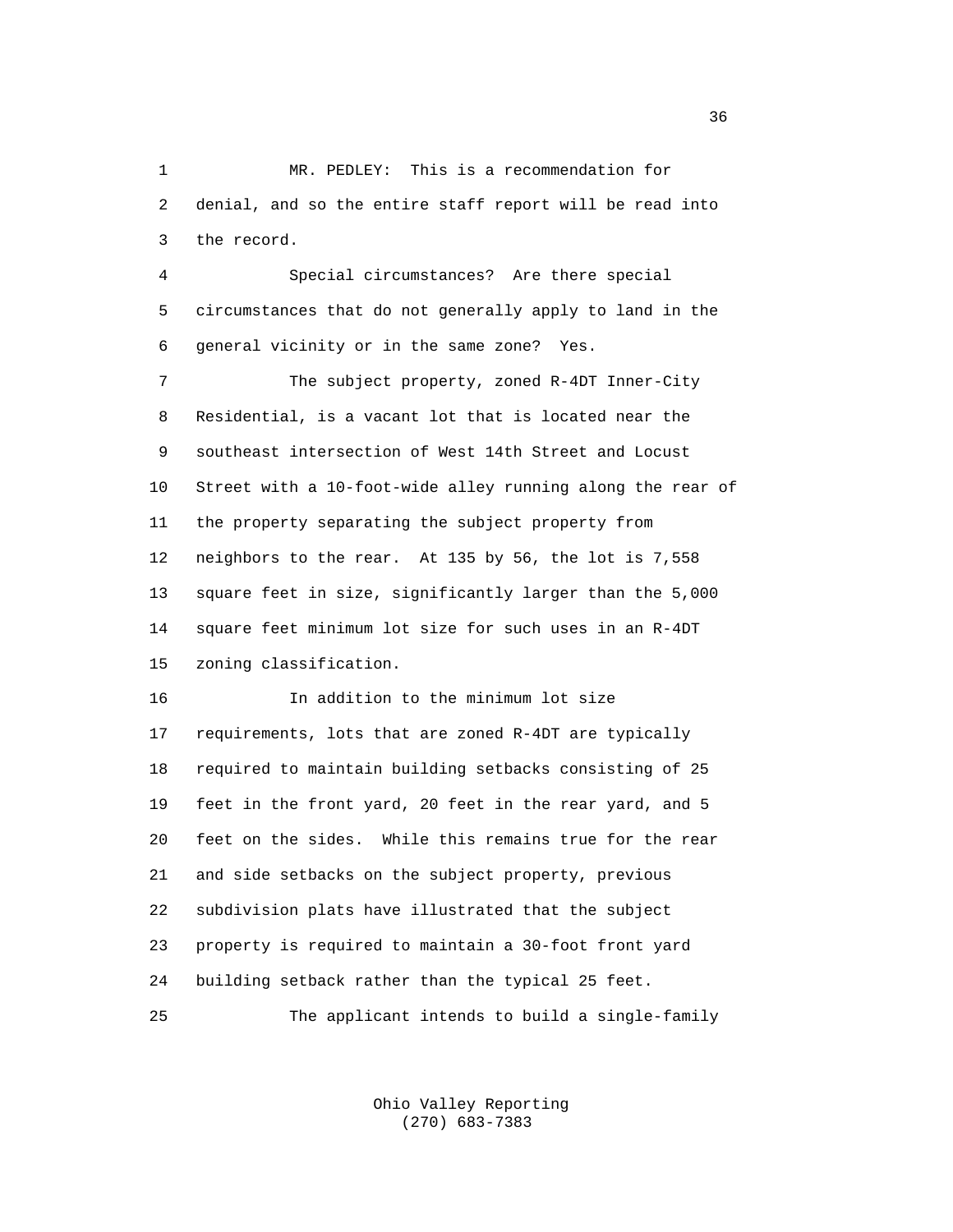1 residence on the subject property that is 88 feet in 2 length, including a rear-facing attached garage. However, 3 due to the 30-foot front yard building setback and 20-foot 4 rear yard building setback, the maximum length of a 5 principal structure on this lot is 85 feet. Consequently, 6 the applicant has requested a variance to reduce the rear 7 yard building setback in order to construct a 8 single-family residence with the desired floorplan on the 9 subject property.

 10 While the atypical front yard building setback 11 is hindering the development of the proposed residence on 12 this property, it is important to note that the staff 13 measurements of the submitted floor plan have calculated 14 that the proposed house has a footprint of roughly 3,000 15 square feet in size. The zoning ordinance states that 16 residential properties can utilize up to 50 percent of the 17 lot's size with roofed structures, which, on this lot, 18 allows the structure to be as large as 3,779 square feet. 19 Additionally, when taking all aforementioned 20 required building setbacks into consideration, the subject 21 property has a building envelope of 3,910 square feet, of 22 which principal structures can be located within. 23 Consequently, despite the large front yard building 24 setback, the subject property can still adequately support

25 a 3,000-square-foot residential structure on the property

 Ohio Valley Reporting (270) 683-7383

<u>37</u>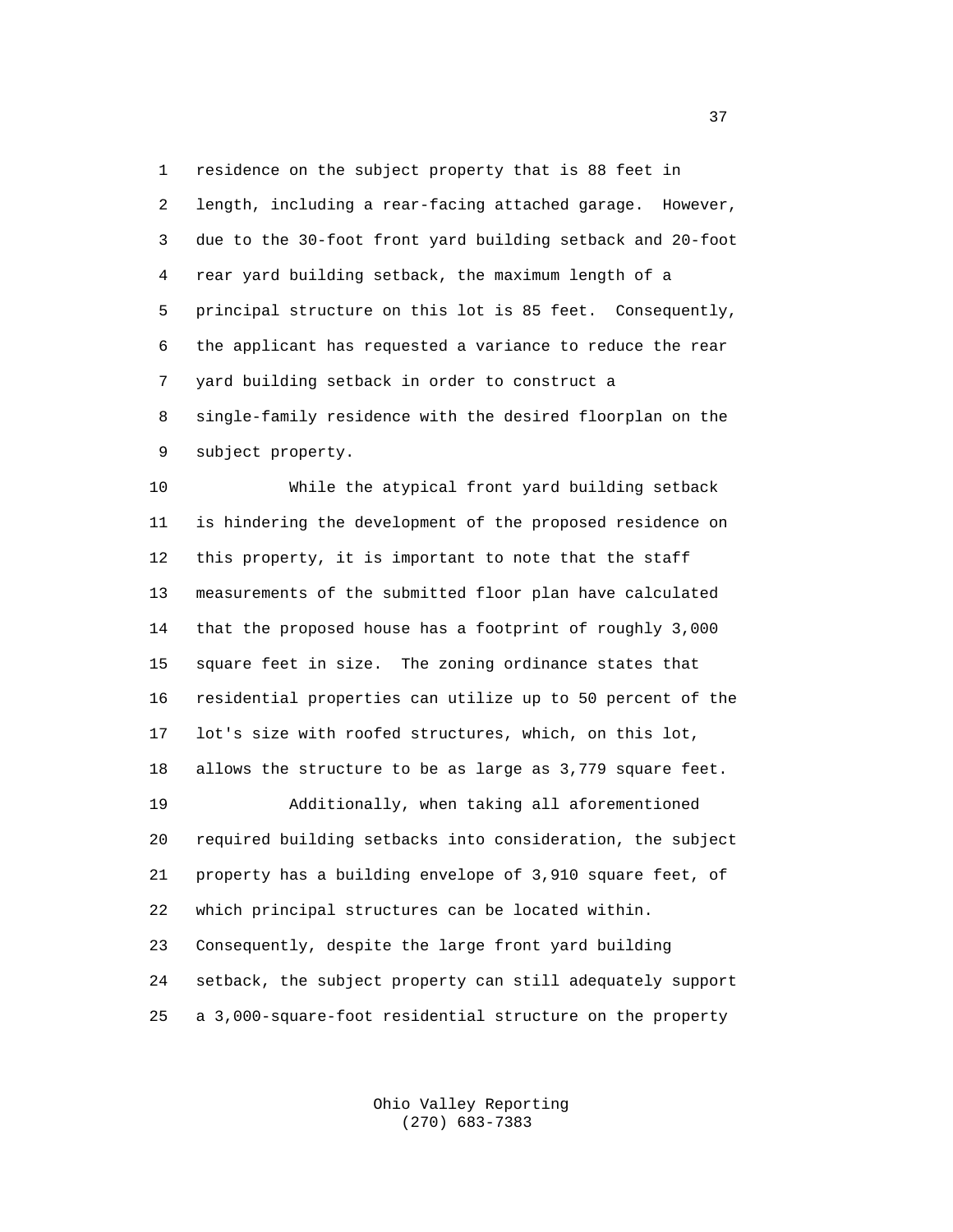1 without the need for a variance. Such a statement is 2 especially true when considering that this is a lot 3 without existing structures hindering development; but 4 rather, this is a vacant lot with plenty of room to 5 generate a residential layout in compliance with all 6 required building setbacks.

 7 The application has stated that such an 8 encroachment can be found elsewhere throughout the general 9 vicinity. However, staff site visits have indicated that 10 such encroachments within the area are all detached 11 structures. This is an important distinction because 12 while principal structures have a 20-foot rear yard 13 building setback, accessory structures are allowed to be 14 as close as three feet to the side and rear property lines 15 as long as they are outside of all easements. Of the 16 several detached structures in the area, there is one that 17 is attached to the principal structure by way of a 18 screened-in breezeway, which is considered to be an 19 unenclosed accessory building. The zoning ordinance 20 allows this connection by stating that unenclosed 21 accessory buildings may be attached to accessory 22 structures, may be attached to principal structures, or 23 may connect separate enclosed buildings to one another. 24 This is an option that the applicant can consider 25 performing on the subject property. However, it does not

> Ohio Valley Reporting (270) 683-7383

 $38<sup>3</sup>$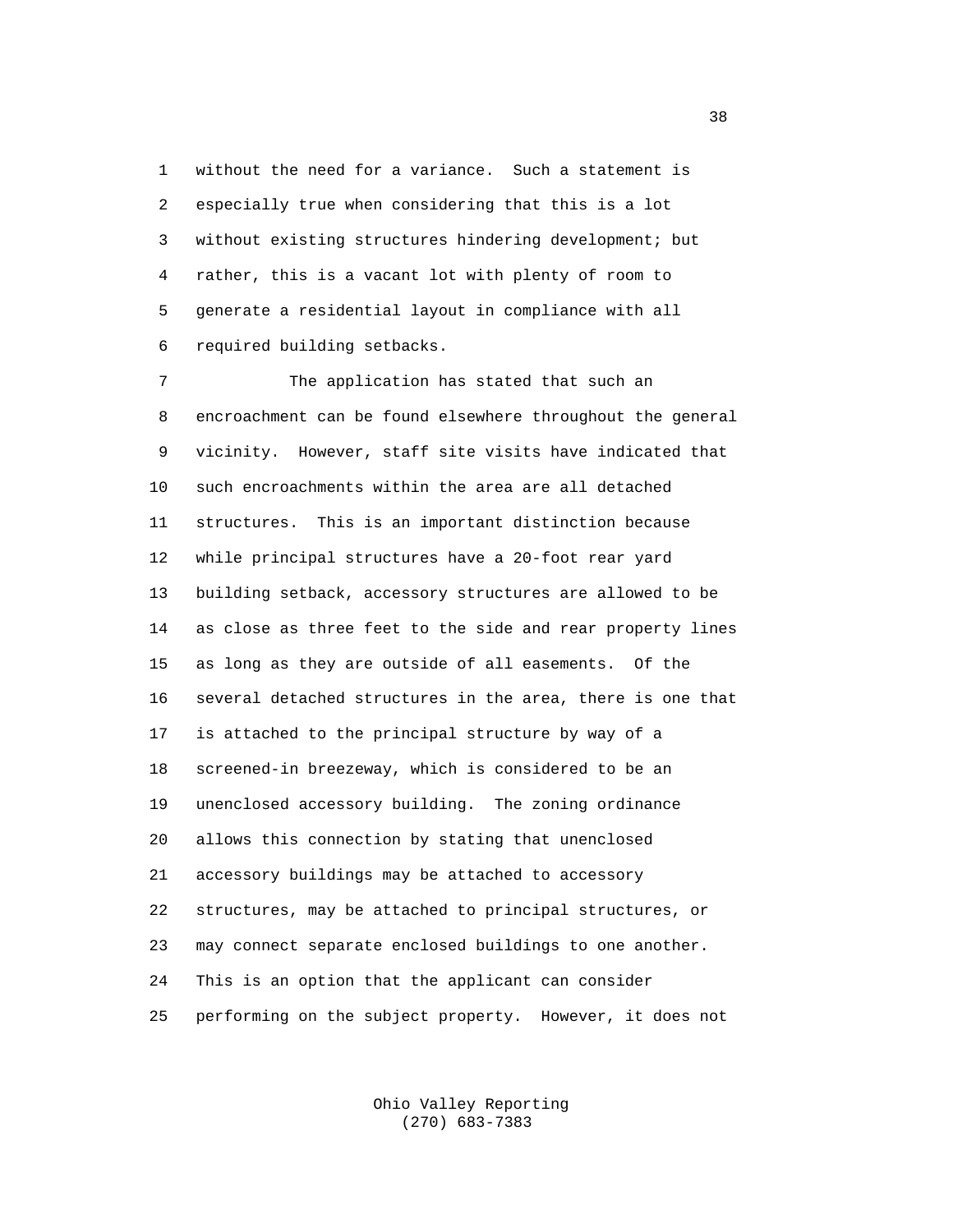1 qualify as an encroachment in the general area that is 2 comparable to the requested variance.

 3 Granting this variance may not adversely affect 4 the public safety and may not cause a nuisance to the 5 public because the rear of the home is primarily an 6 attached garage and because there is a 10-foot-wide alley 7 behind the subject property. However, granting this 8 variance will alter the essential character of the general 9 vicinity and will be an unreasonable circumvention of 10 zoning regulations because there are not any similar 11 encroachments in the area and the vacant lot is of 12 adequate size to support a residence of the proposal's 13 square footage.

 14 B. Hardship? Would the strict application of 15 the regulations deprive the applicant of the reasonable 16 use of the land or create an unnecessary hardship on the 17 applicant? No.

 18 If the application is denied, the property 19 owners could reconfigure the home's floorplan and 20 construct a home that is in compliance with all building 21 setbacks.

 22 C. Applicants' actions? Are the circumstances 23 from which relief is sought a result of the applicants' 24 actions taken after adoption of the zoning regulation? 25 No.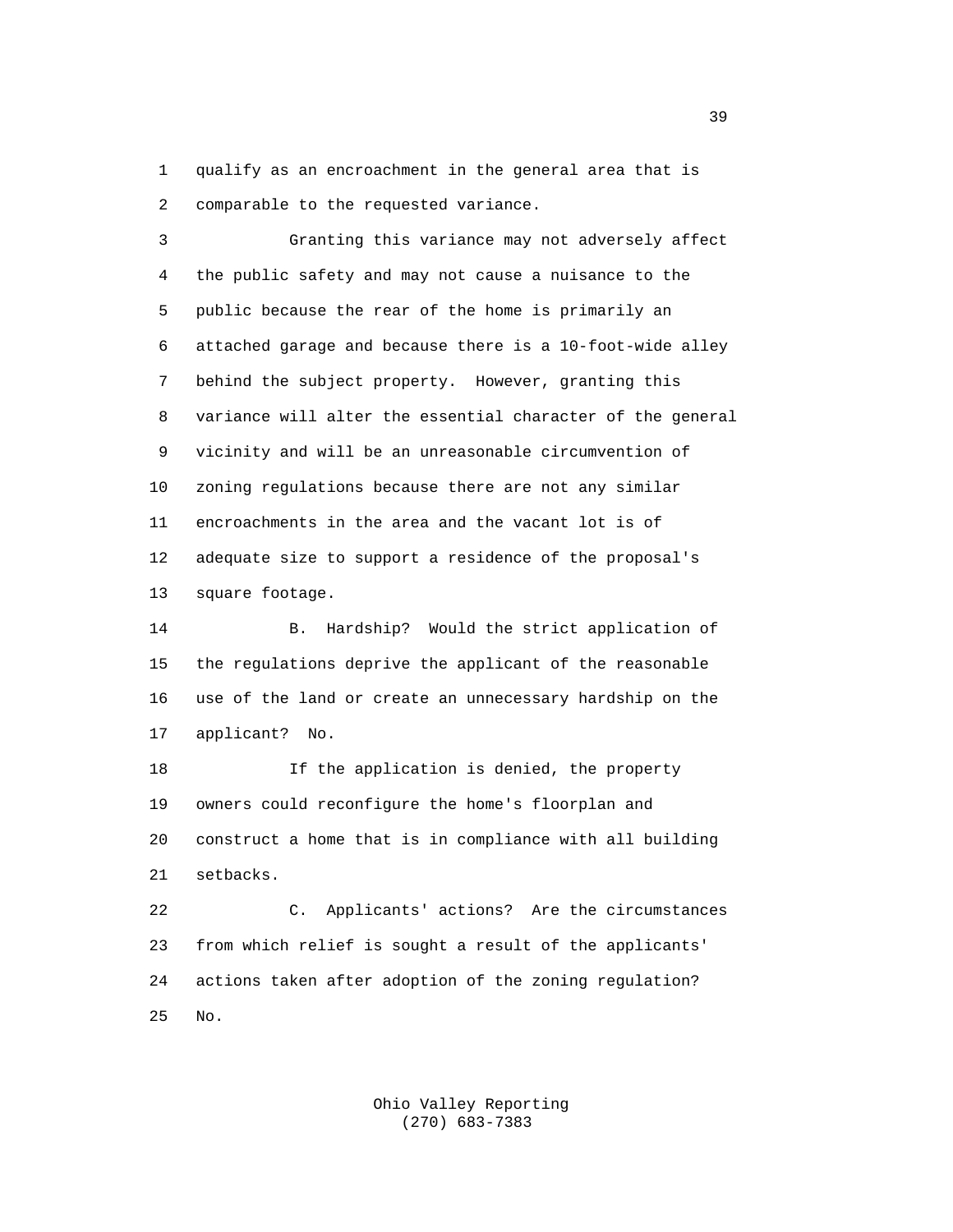1 If yes, willful actions? Did the applicant take 2 willful actions in violations of the zoning regulation? 3 If so, the board shall deny the variance. 4 Findings: Granting this variance: 5 1. May not adversely affect the public health, 6 safety, or welfare because there is a 10-foot-wide 7 alley to the rear of the home which further separates 8 the subject property from the neighbors to the rear; 9 2. Will alter the essential character of the 10 general vicinity because of all other principle 11 structures in the immediate area are in compliance 12 with the required rear yard building setback. 13 3. May not cause a hazard or nuisance to the 14 public because the majority of the rear of the 15 principal structure that will be encroaching into the 16 required rear yard building setback consists 17 primarily of an attached garage as opposed to living 18 space, and so such an encroachment may not infringe 19 upon neighbors' feelings of privacy within their own 20 rear yards; and 21 4. Will allow an unreasonable circumvention of 22 the requirements of the zoning regulations because 23 the subject property is a large, vacant lot with a 24 large enough building envelope and a large enough 25 allowed structural footprint to permit the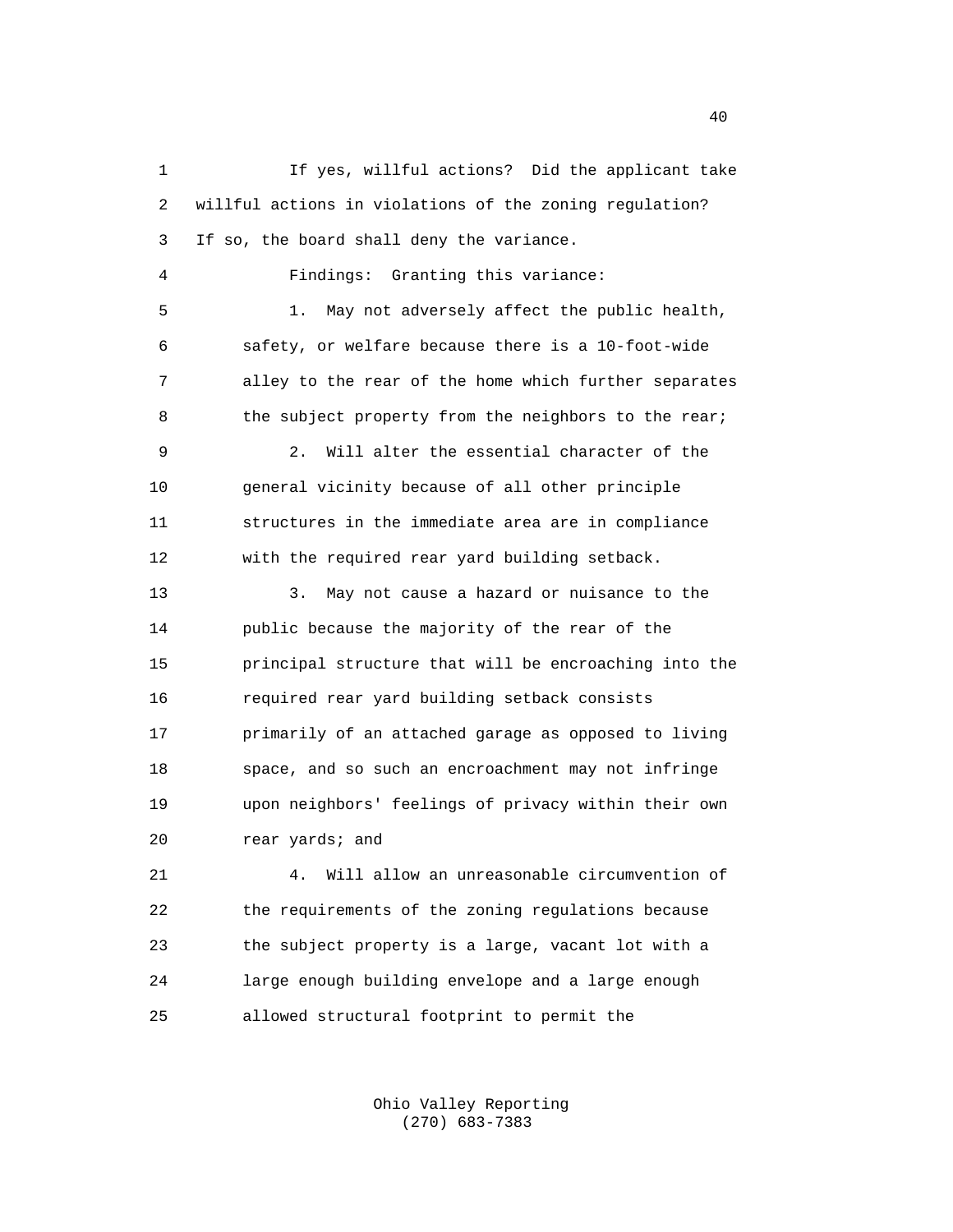1 construction of a single-family residence comparable

2 to the size of the desired home.

3 Staff recommendation: Denial.

 4 We'd like to enter the staff report into the 5 record as Exhibit F.

 6 I also want to clarify that while the staff 7 report that you just heard references a 30-foot front yard 8 building setback based off the previous plat, we in the 9 office did today receive a revised plat and a letter from 10 an attorney stating that that front yard setback can be 11 reduced to 25 feet. So with that 25-foot front setback as 12 opposed to what was a 30, as mentioned in the staff 13 report, the desired floorplan could actually still be 14 utilized if the owner shifted a few feet on the property. 15 Regardless, after conversations between staff 16 and the applicant, the applicant would like to move 17 forward with this request, still requesting the rear yard 18 setback as advertised. 19 CHAIRMAN: Thank you. 20 Is there anyone here representing the applicant?

 21 MS. KNIGHT: State your name for the record, 22 please. 23 JUDGE McKINLEY: Joseph McKinley. 24 MS. KNIGHT: Judge McKinley, you're sworn as a

25 Judge.

 Ohio Valley Reporting (270) 683-7383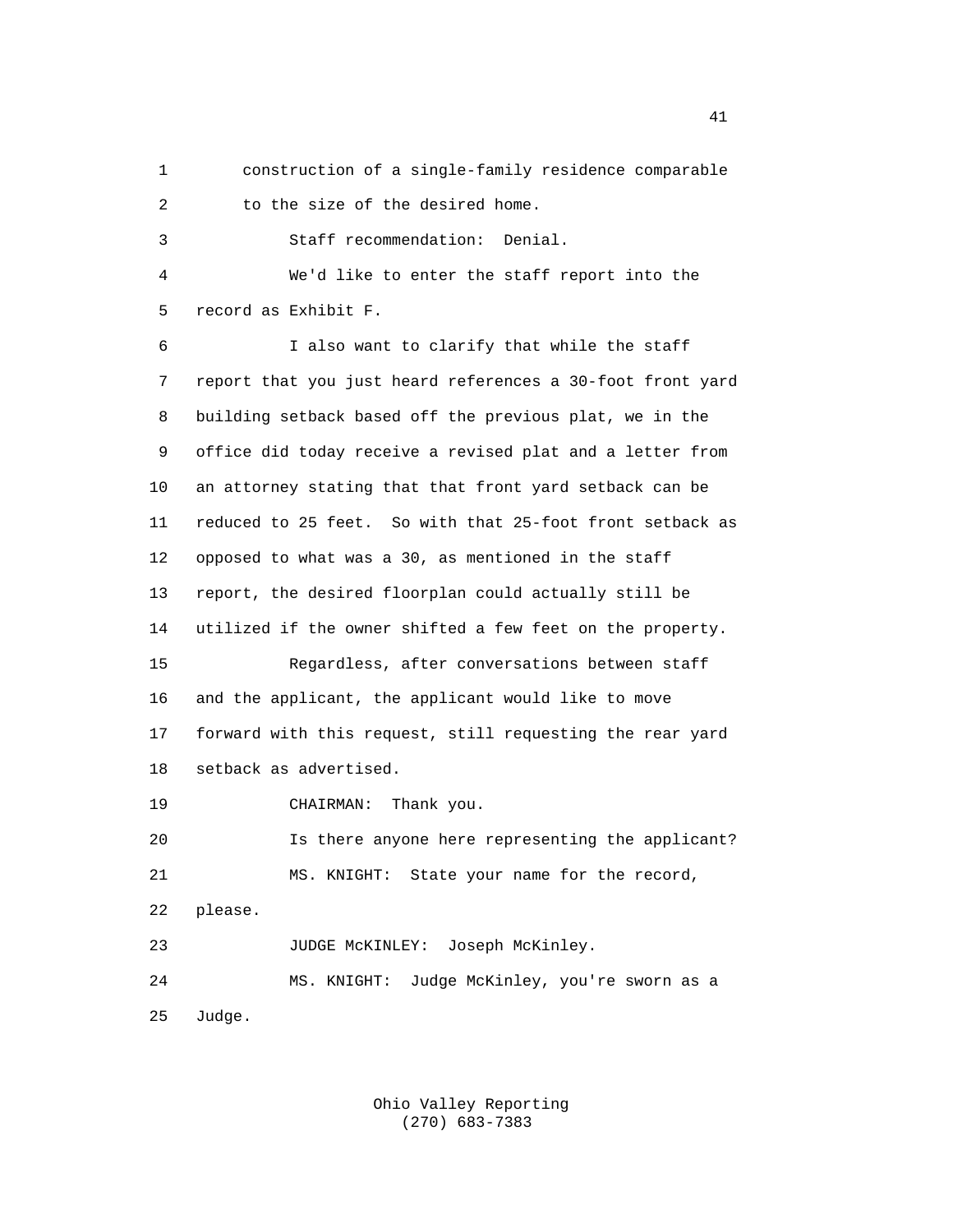1 JUDGE McKINLEY: Thank you. I wish I had the 2 mayor of Whitesville here with me.

 3 You know, what he just said was that we do 4 now -- and I gave you all some information, I believe. 5 CHAIRMAN: Yes. 6 JUDGE McKINLEY: I hope you read it. I 7 foot-noted the fact that we were hoping to get this legal 8 opinion that would convince Bryant Engineering to submit a

 9 plat showing a 25-foot setback, which is what I always 10 thought it was in the first place.

 11 So, it's true that we can build our desired plan 12 within the applicable setbacks. So, you know, I called 13 today. Well, should we just go home? Should we let you 14 all go home early? Why show up and advance this cause? 15 And I thought, well, they're not going to give me my money 16 back. So I thought, I want you to consider the character 17 of the neighborhood. And -- and think about whether or 18 not it makes more sense for us to be able to get a 19 variance to move our house back, more in line with 20 everybody else on the street, rather than encroach on the 21 building, the rear setback line for a couple of feet.

 22 I think you saw in the information that I sent 23 you, the backyards, the back alley, it's a hodgepodge of 24 garages and fences. There is no character to that 25 neighborhood in that alley. The character to the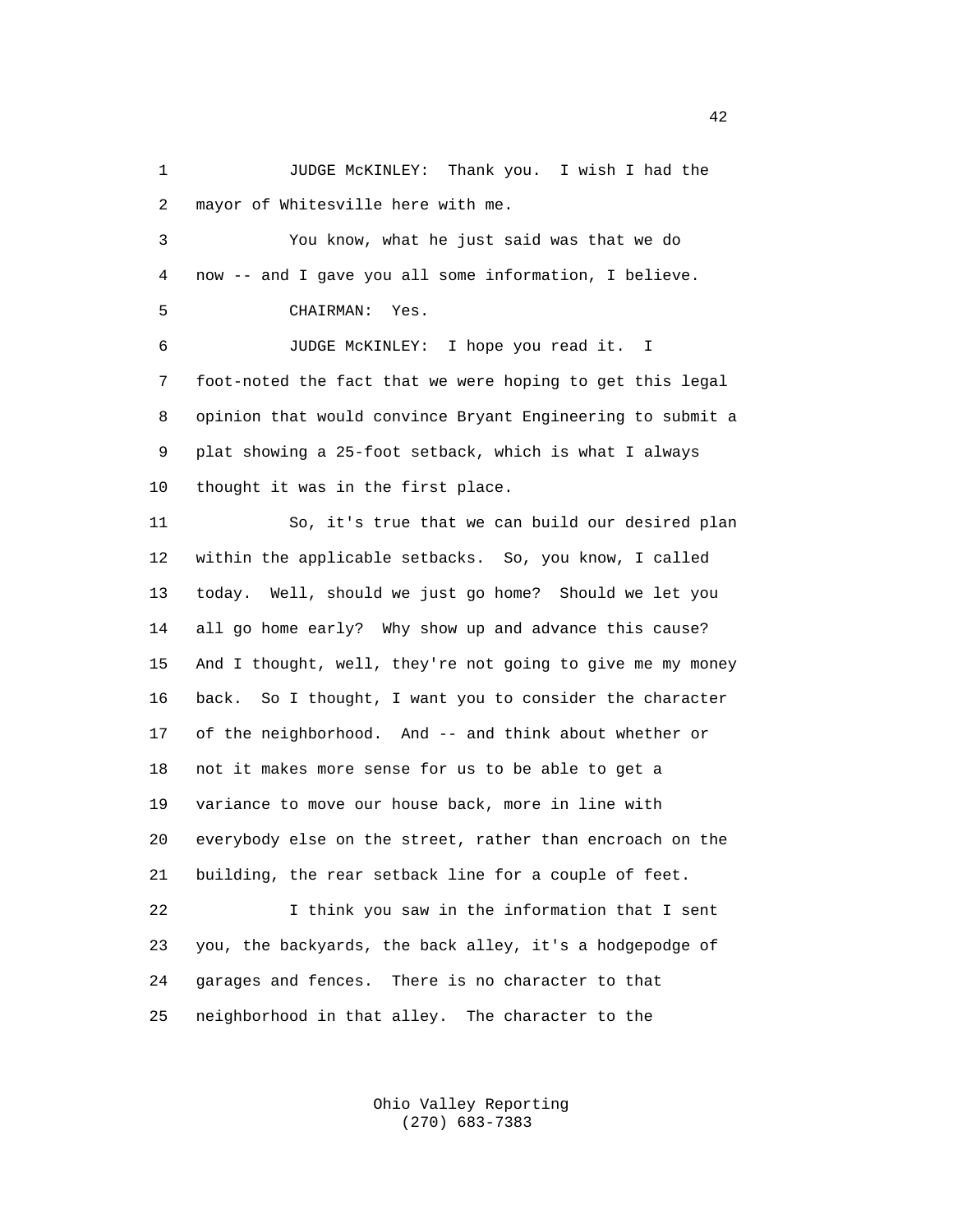1 neighborhood is in the front. And it's the front porches. 2 It's the sidewalks. It's what you see from the street. 3 So we can build our house, sure. But it's going to stick 4 out from everybody else.

 5 And my suggestion for you to consider is -- you 6 know, we don't need five feet. We need two or three feet. 7 Move it back. Make it look more in line with everybody 8 else. We're still going to be 17, 18 feet from the alley. 9 Like I said in the papers, it's going to look like a 10 football field away from the alley compared to everybody 11 else. So I don't see how granting the variance will alter 12 the essential character of the neighborhood. I think it 13 will maybe enhance it. So that's my approach to this 14 issue. And it's up to you to do what you want to do about 15 it. How about that? 16 CHAIRMAN: Thank you, Judge. 17 JUDGE MCKINLEY: Okay. 18 CHAIRMAN: Anyone else wishing to speak to this 19 item? 20 (No response.) 21 CHAIRMAN: Anyone wishing to speak in 22 opposition? 23 MR. REEVES: I've got a question. 24 Judge, can I ask you a question, please? 25 JUDGE McKINLEY: Yes, sir.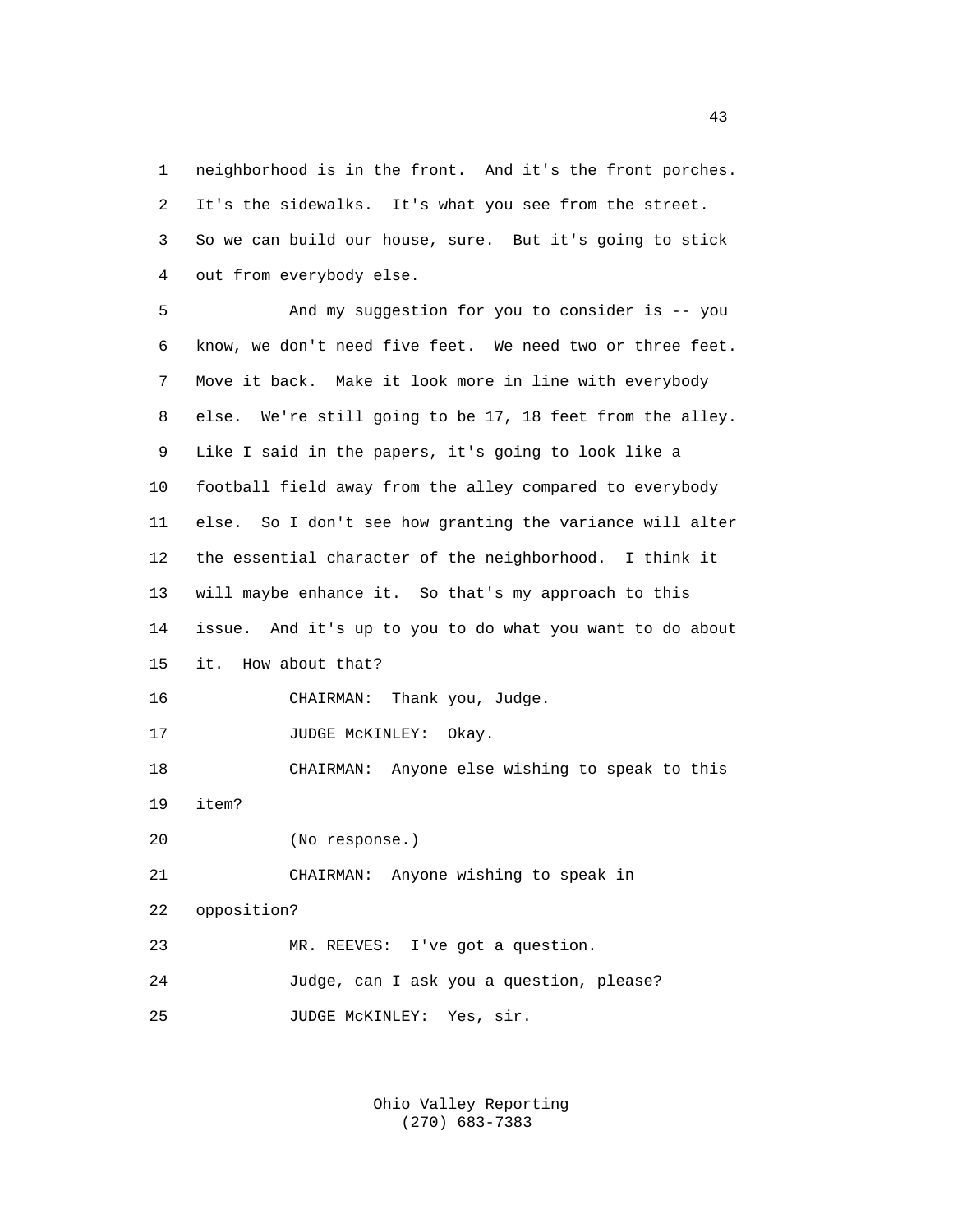1 MR. REEVES: Am I correct in what you're 2 proposing is, if I were to draw a straight line in front 3 of the houses, you're proposing that -- put the picture 4 back, please. Yeah. You're proposing to build it so that 5 we essentially have a straight line with all the houses in 6 the front?

 7 JUDGE McKINLEY: You could do that. I mean, my 8 preference would be to have as much room in the back as 9 possible. But to blend in and be straight in line, you'd 10 have to go back to the 30-foot setback, which would mean 11 that we would need at least three feet. The builder, you 12 know, he wants wiggle room. He doesn't want to -- he 13 wants to build that to five feet, but we don't really need 14 five feet. And I think we could probably do it with a 15 two-foot variance. Just to get it back a little bit more 16 would help.

 17 MR. REEVES: Just one other question, if you 18 know this. Because we don't have a street view. The 19 house is fronting what street?

20 CHAIRMAN: Locust.

 21 MR. REEVES: Do they have front porches? 22 JUDGE McKINLEY: Carl Greenwell does not. The 23 one next to him does. And the Marshes do not, but the 24 ones across the street do.

25 MR. REEVES: Okay. Thank you.

 Ohio Valley Reporting (270) 683-7383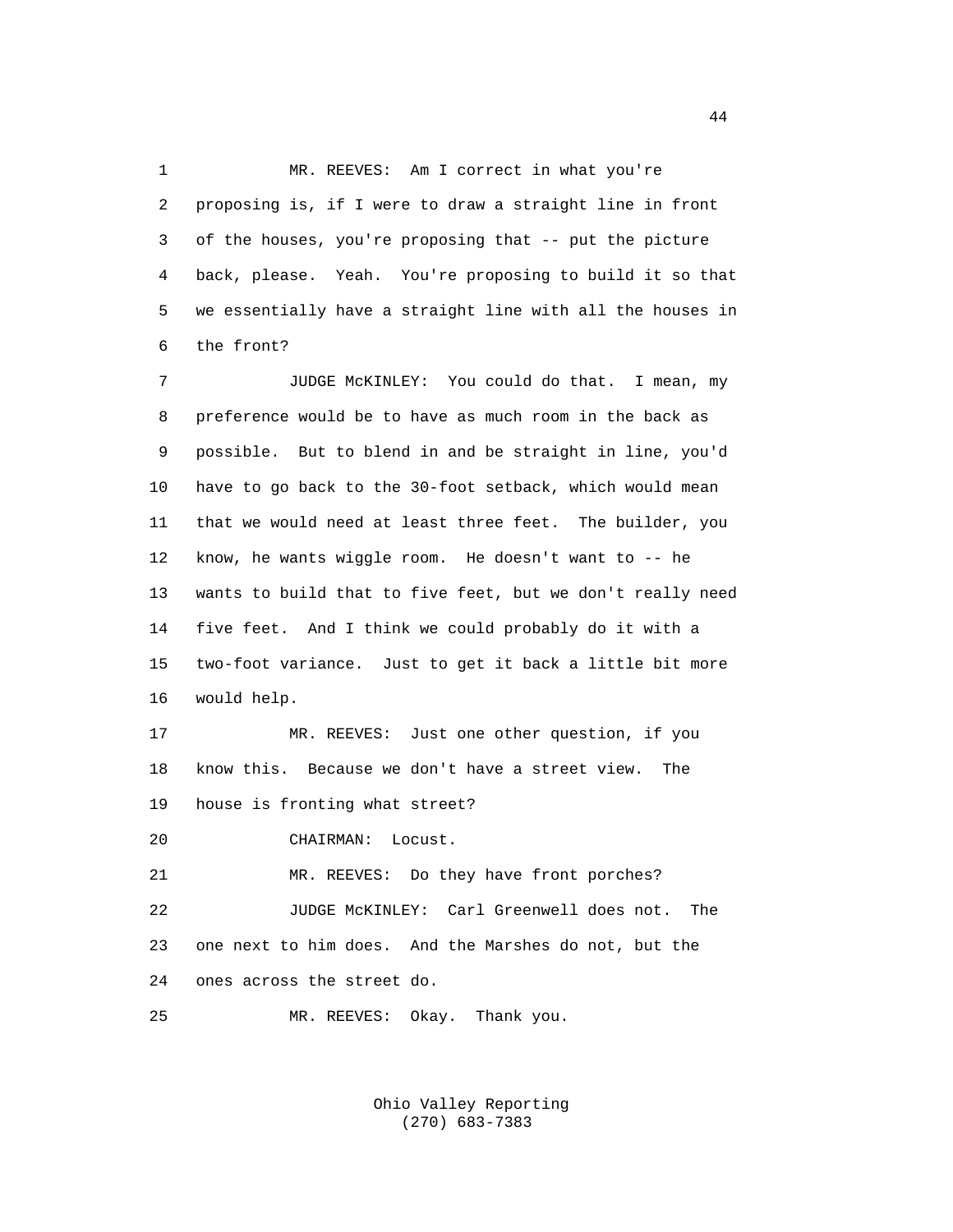1 JUDGE McKINLEY: The Marshes have a side porch 2 that fronts 14th.

 3 MR. REEVES: I see that. Okay. 4 CHAIRMAN: Thank you. 5 Mr. Howard, do you have anything to add to this? 6 MR. BRIAN HOWARD: No. I think the point he 7 made, if you're inclined to grant the variance, I think a 8 two-foot variance, leaving 18 on the back side, would be 9 our suggestion in that. Typically, if you have a 10 front-loading garage, the zoning ordinance requires an 11 18-foot setback from the property line so that you have 12 enough room to park a vehicle there without encroaching 13 into the right-of-way. So if you're inclined to approve a 14 variance, since they have a little wiggle room on the 15 front, that will give them a little wiggle room on the 16 back, but then that will also allow 18 feet of driveway 17 that they could park cars in the driveway and hopefully 18 wouldn't impede in the public alley on the back side. But 19 that's the only thing I would add.

 20 JUDGE McKINLEY: We practiced that, and we can. 21 We took sawhorses and all that kind of stuff. So, yeah, 22 we could do that. It's just an effort to make it look 23 better.

24 CHAIRMAN: Thank you.

25 Any board members have any questions of Mr.

 Ohio Valley Reporting (270) 683-7383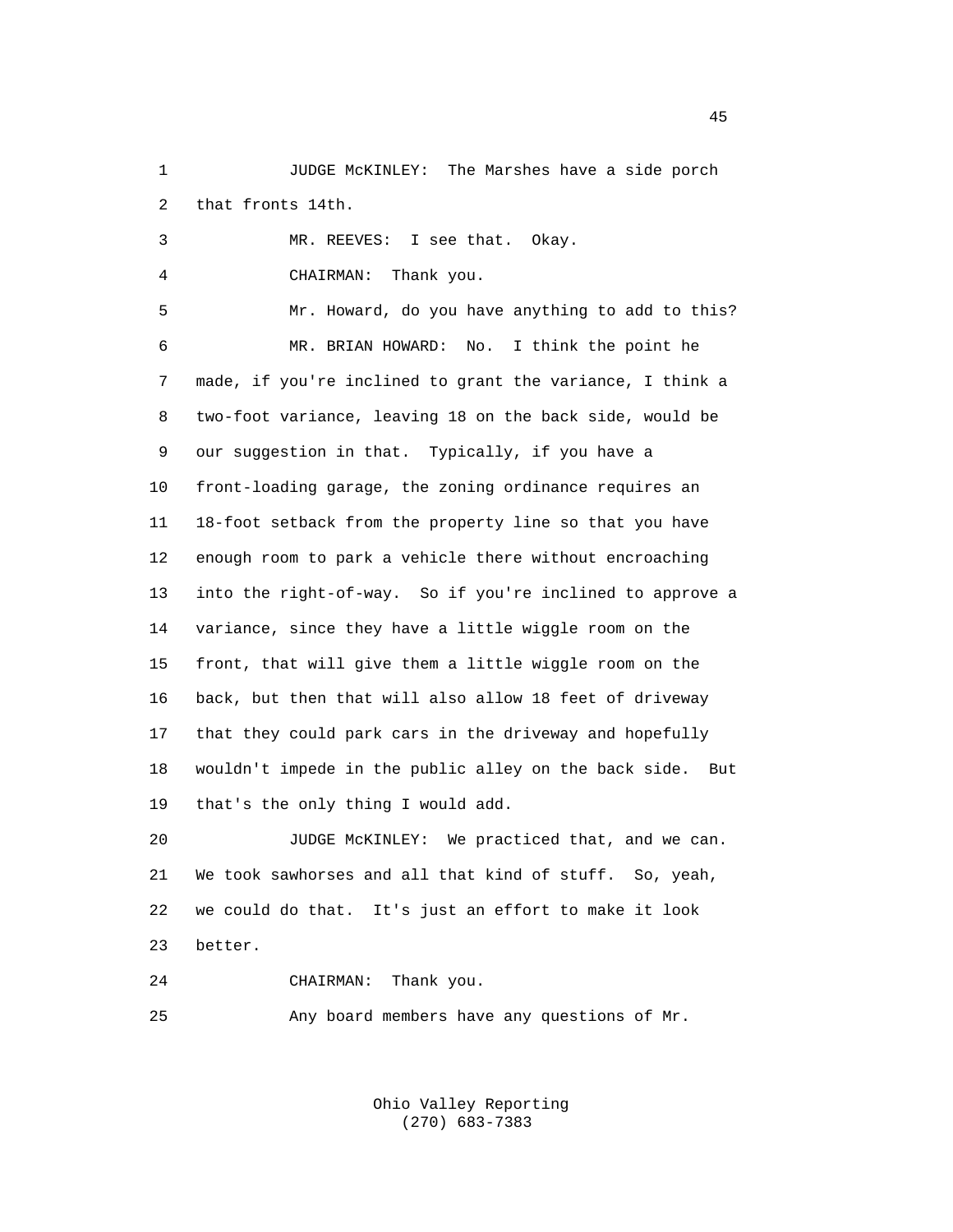1 McKinley, Judge McKinley?

 2 (No response.) 3 CHAIRMAN: Everybody ready for some kind of 4 motion? 5 (No response.) 6 CHAIRMAN: Don't everybody jump at once here. 7 MR. REEVES: I'm going to need some help with 8 the motion. But I want to make a motion to approve it but 9 with the variance that Mr. McKinley talked about with the 10 garage. 11 Did he need some -- did he need additional 12 variance to do the garage, what he was talking about, Mr. 13 Howard? 14 MR. BRIAN HOWARD: Huh-uh. 15 JUDGE McKINLEY: I think if you approved two and 16 a half feet, I could get my builder to move it two feet 17 and he could maybe live with six-inch wiggle room, maybe. 18 But I think he'd probably want me to do three feet. 19 MR. REEVES: So is the variance application for 20 three feet? 21 JUDGE McKINLEY: It's for five feet. 22 MR. BRIAN HOWARD: The request is for five. 23 MR. REEVES: Okay. 24 MR. BRIAN HOWARD: But now there's discussion 25 on, could it be less than that.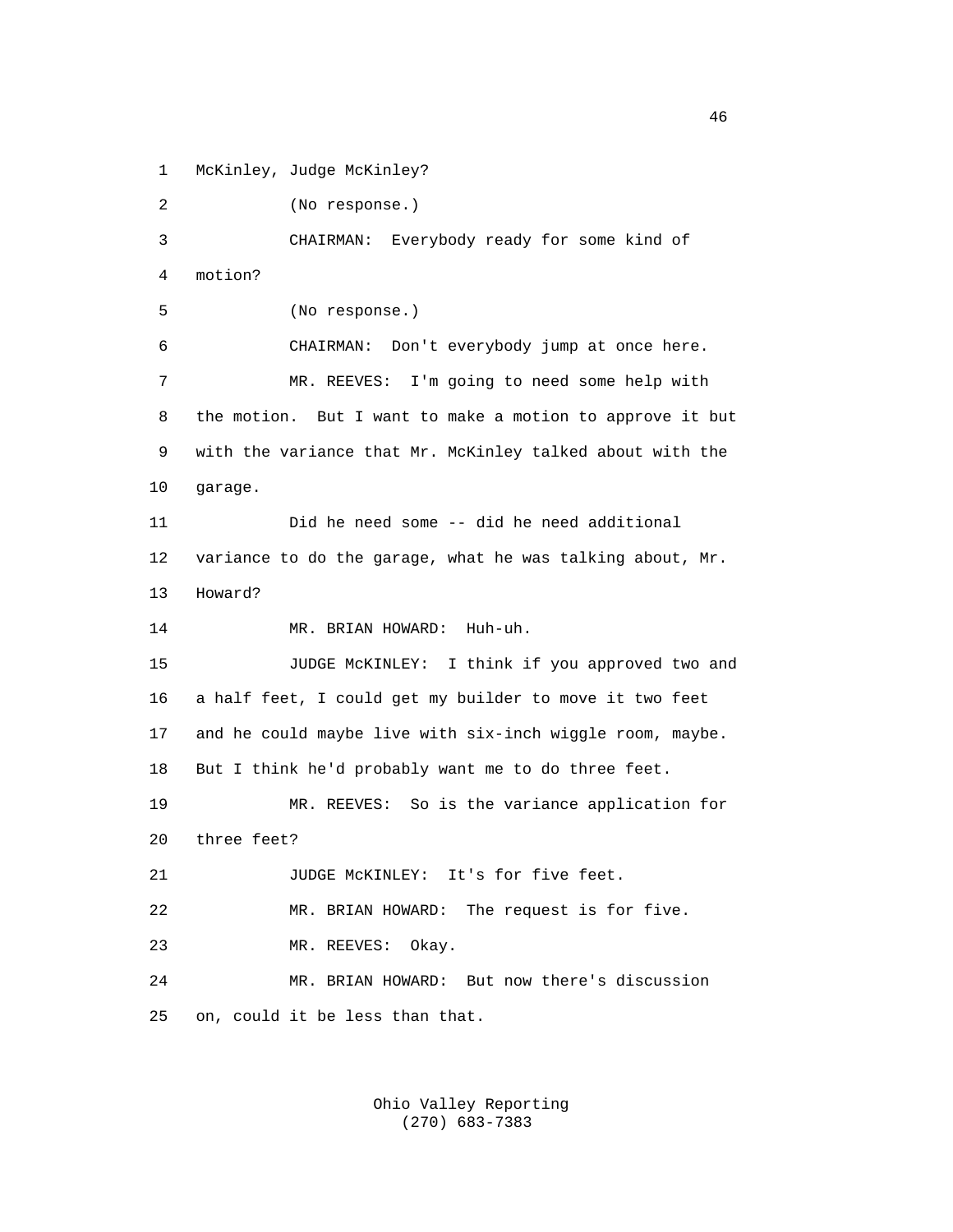| $\mathbf 1$    | MR. REEVES: Then I would make a motion to                |
|----------------|----------------------------------------------------------|
| $\overline{a}$ | approve the variance but that the distance be moved from |
| 3              | five feet to three feet.                                 |
| 4              | MR. BRIAN HOWARD: Okay.                                  |
| 5              | MS. KNIGHT: Based on?                                    |
| 6              | CHAIRMAN: Based on?                                      |
| 7              | MR. REEVES: Based upon the testimony we've               |
| 8              | heard tonight and the builder's nodding his head back    |
| 9              | there that this would work.                              |
| 10             | UNIDENTIFIED SPEAKER: He's not the builder.              |
| 11             | UNIDENTIFIED SPEAKER: I'm the surveyor.                  |
| 12             | MR. REEVES: Well, I thought he was the builder.          |
| 13             | He's the surveyor.                                       |
| 14             | (Crosstalk)                                              |
| 15             | MR. REEVES: Was Mr. Bryant involved here at              |
| 16             | all?                                                     |
| 17             | CHAIRMAN: Do I have a second on the motion?              |
| 18             | MR. ANDREW HOWARD: Yeah.                                 |
| 19             | CHAIRMAN: From Mr. Howard.                               |
| 20             | Any question on the motion?                              |
| 21             | (No response.)                                           |
| 22             | Any comments from anybody else?                          |
| 23             | (No response.)                                           |
| 24             | All in favor of the motion, raise your right             |
| 25             | hand.                                                    |

 Ohio Valley Reporting (270) 683-7383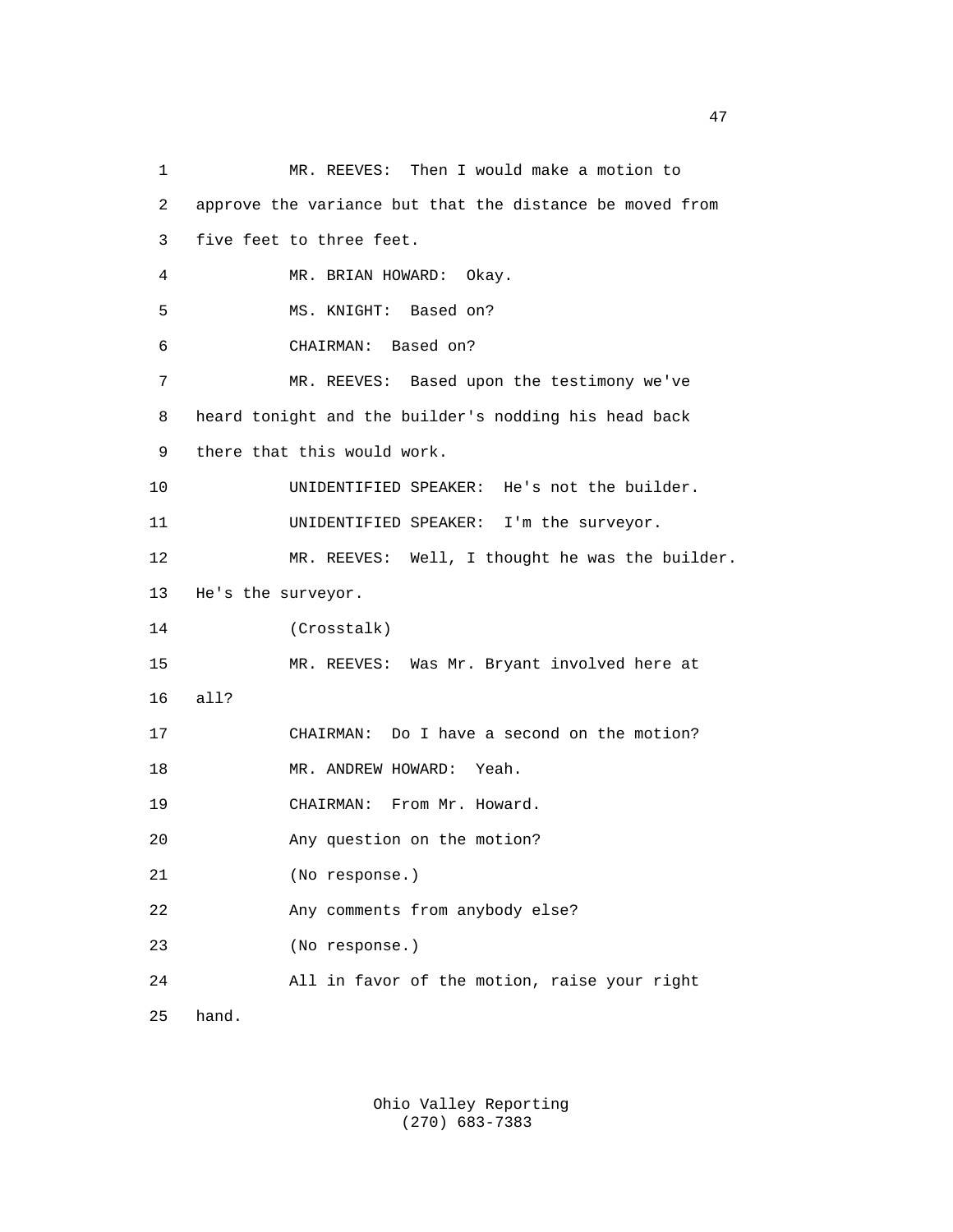1 (All board members present responded aye.) 2 CHAIRMAN: Chair votes aye. Motion carries 3 unanimously. 4 JUDGE McKINLEY: Thank you. 5 ITEM 8 6 4100 & 4128 Vincent Station Drive, zoned I-1 Light Industrial<br>7 Consider a Consider a request for a variance in order to eliminate the required outdoor storage screening element consisting 8 of a six-foot-tall solid wall or fence along the rear of the outdoor storage yard where the subject properties<br>9 adjoin the CSX Railroad. adjoin the CSX Railroad. Reference: Zoning Ordinance, Article 8, Section 8.5.3(J)<br>10 Applicant: Vincent Station Rental Properties, LLC; MF Applicant: Vincent Station Rental Properties, LLC; MF Properties, LLC 11 12 MR. PEDLEY: The subject properties are located 13 on Vincent Station Drive and is currently the home of 14 Buildings by Wayne Baker and Disaster Team, Incorporated. 15 Historically, the two have operated from 4100 Vincent 16 Station Drive, which includes their offices, indoor shops, 17 and a gravel outdoor storage yard. The operations are now 18 planning to expand the gravel outdoor storage yard to 4128 19 Vincent Station Drive as well. 20 The zoning ordinance states that outdoor storage 21 areas shall be fully enclosed with a six-foot-tall solid 22 wall or fence. However, the subject properties back up to 23 the CSX Railroad, and so the applicant contends that such 24 a screening element is not necessary along the rear of the 25 property. It's important to note that on the other side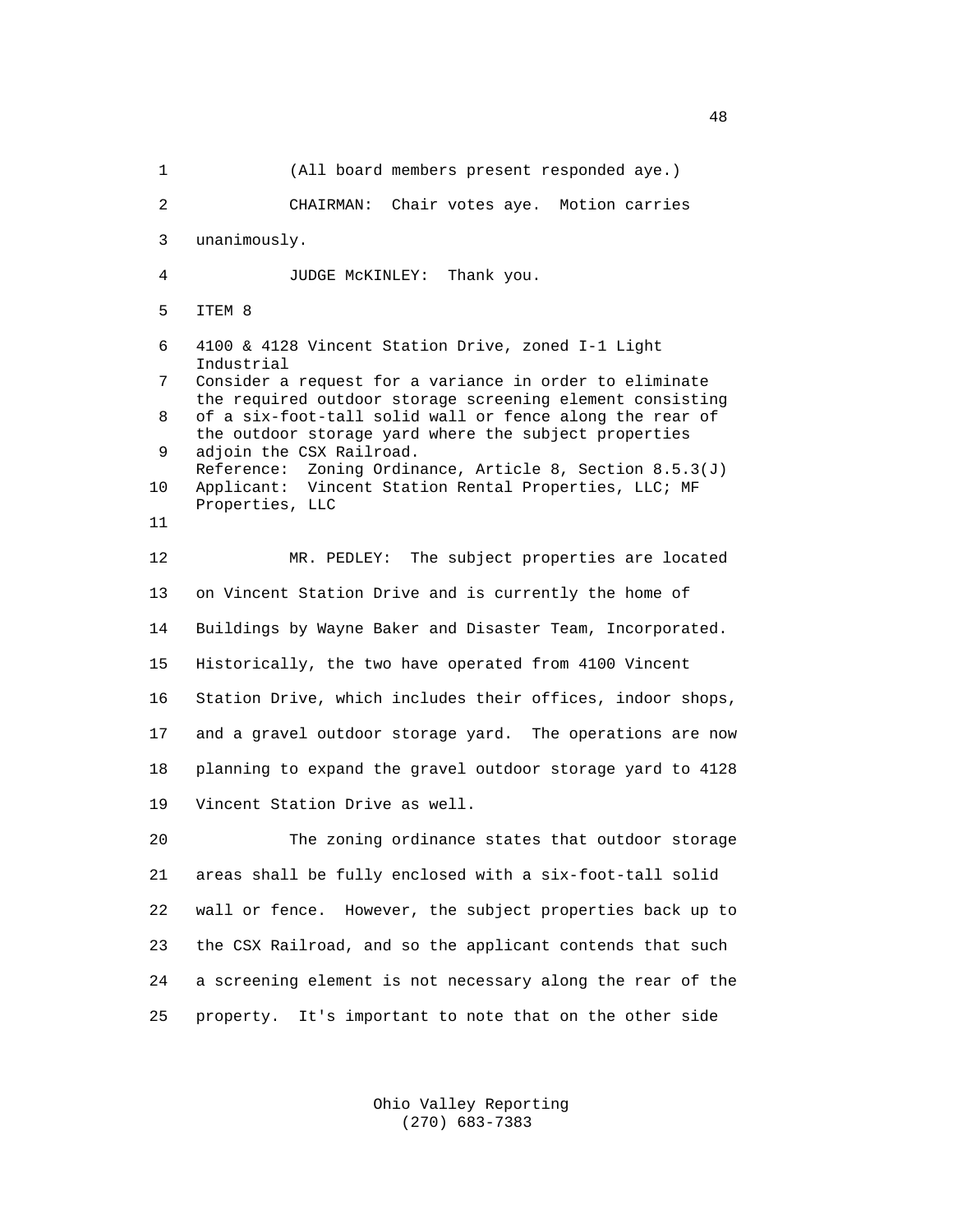1 of the railroad tracks is a residential neighborhood.

| $\overline{2}$ | Site visits from staff have noted that the                 |
|----------------|------------------------------------------------------------|
| 3              | railroad tracks are approximately six feet higher that the |
| 4              | eastern portion of the storage yards, creating an          |
| 5              | effective screening element. Meanwhile, the elevation of   |
| 6              | the railroad track appears to decrease as the tracks       |
| 7              | travel farther west. However, as shown on the submitted    |
| 8              | site plan, the western portion of the outdoor storage yard |
| 9              | contains a detention basin that's approximately 130 feet   |
| 10             | long and encroaching into the storage yard by              |
| 11             | approximately 50 feet. No outdoor storage or gravel shall  |
| 12             | be located within this basin, creating an effective buffer |
| 13             | between the outdoor storage areas and the residential      |
| 14             | properties.                                                |
| 15             | Granting this variance:                                    |
| 16             | Will not adversely affect the public safety;<br>$1$ .      |
| 17             | Will not be an unreasonable circumvention of<br>2.         |
| 18             | the zoning regulations;                                    |
| 19             | 3:<br>Will not cause a nuisance to the public              |
| 20             | because a portion of the storage yard that will not        |
| 21             | be screened by a six-foot-tall solid wall or fence         |
| 22             | will still have an effective screening element and         |
| 23             | buffer.                                                    |
| 24             | Will not alter the essential character of<br>4 :           |
| 25             | the general vicinity because the outdoor storage           |

 Ohio Valley Reporting (270) 683-7383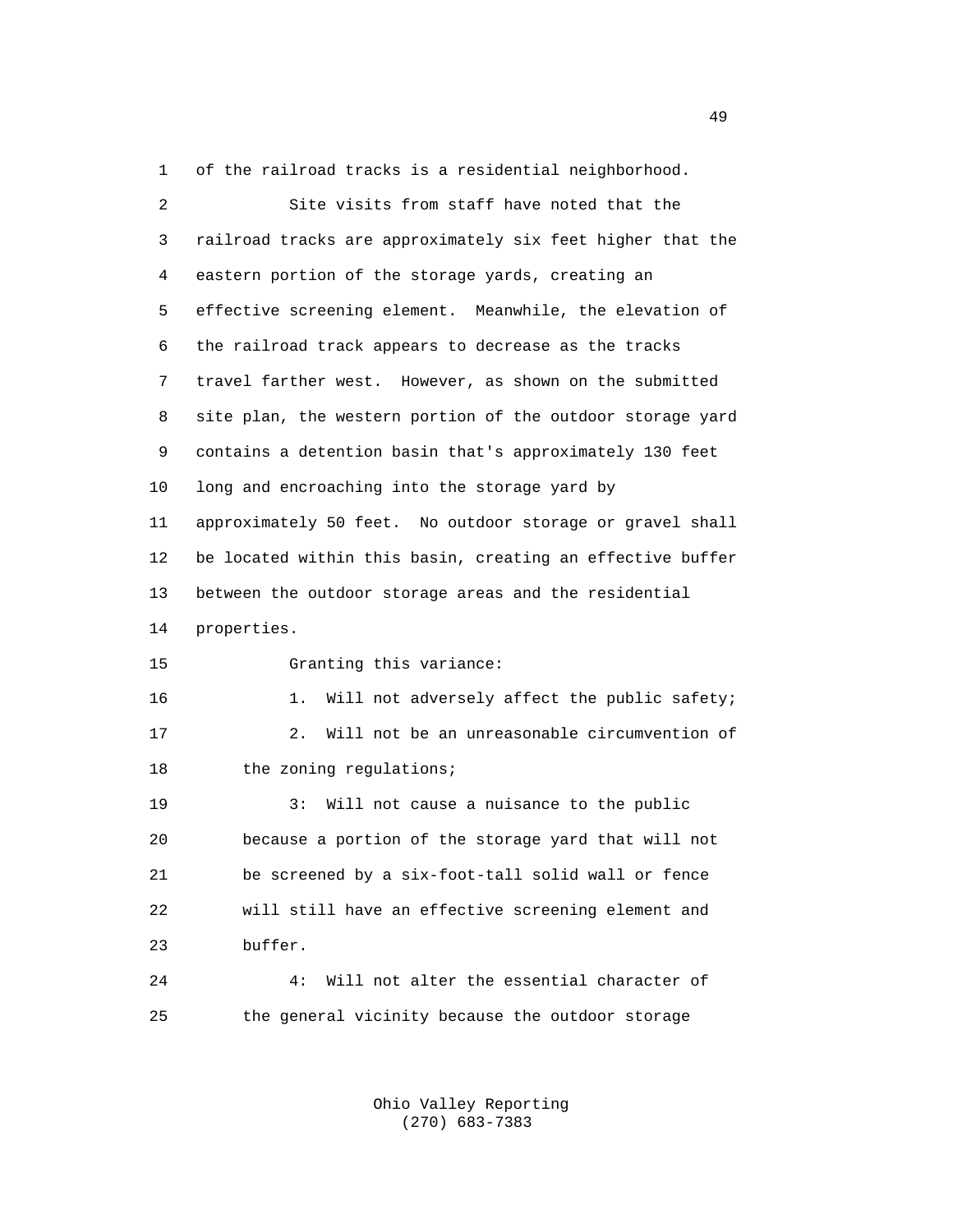1 areas will be screened appropriately where they 2 directly adjoin all other properties and public 3 roads. 4 Staff recommends approval with the condition 5 that the applicant: 6 1. Obtain an approved site plan of which the 7 detention basin on the subject properties shall be 8 shown without the encroachment of any outdoor storage 9 or gravel materials. 10 We'd like to enter the staff report into the 11 record as Exhibit G. 12 CHAIRMAN: Thank you, Mr. Pedley. 13 Is there anyone here representing the applicant? 14 MR. BAKER: Here. 15 MS. KNIGHT: Please state your name for the 16 record. 17 MR. BAKER: I'm Wayne Baker, 4100 Vincent 18 Station Drive. 19 (Mr. Baker sworn by the attorney.) 20 CHAIRMAN: Do you have anything to add to what's 21 been read into the record tonight? 22 MR. BAKER: No. I'm just here to answer any 23 questions, maybe, if there is any. 24 CHAIRMAN: Anyone have any questions of Mr. 25 Baker?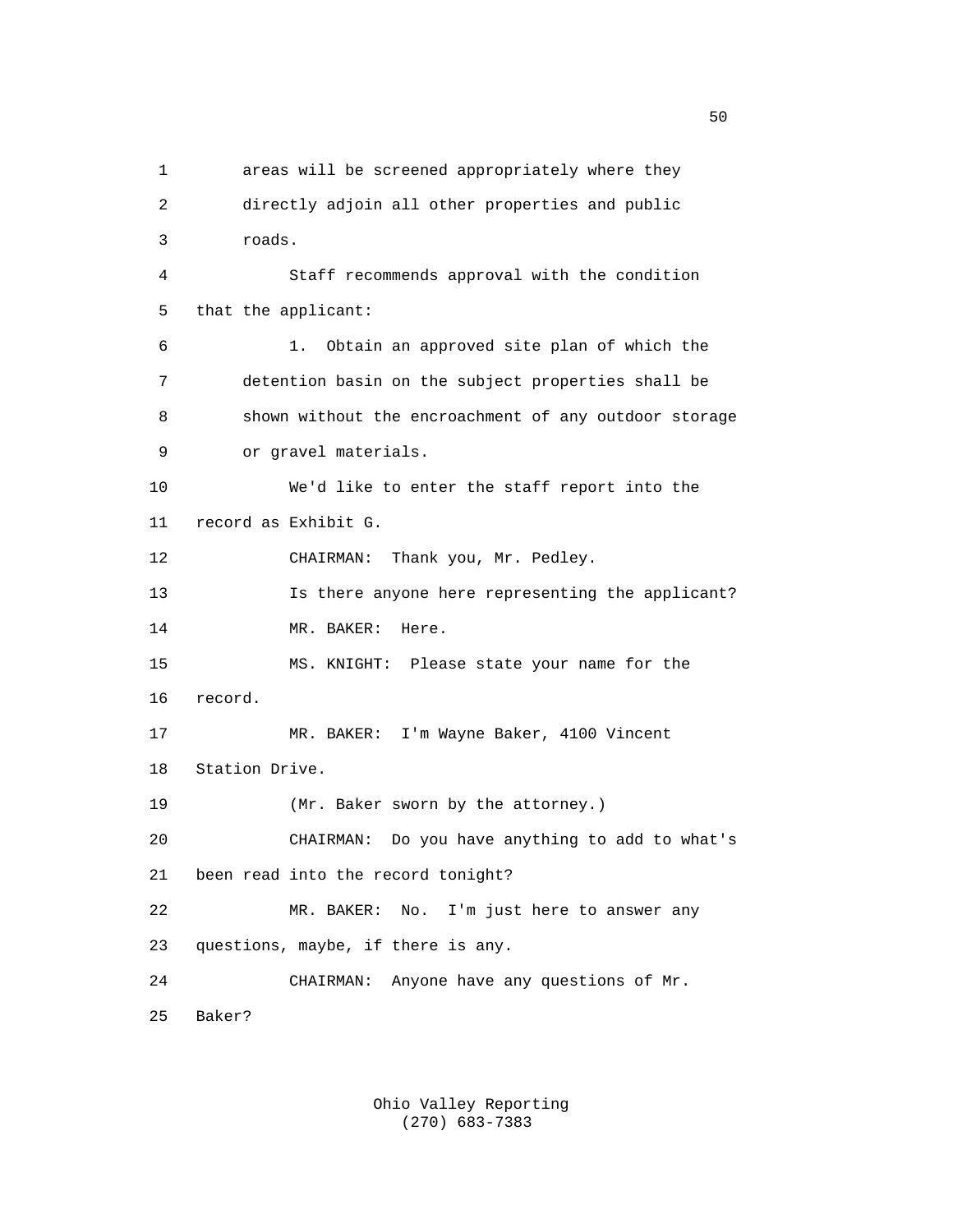1 (No response.)

| 2  | CHAIRMAN: Anyone in the audience?                         |
|----|-----------------------------------------------------------|
| 3  | (No response.)                                            |
| 4  | CHAIRMAN: I'll entertain a motion.                        |
| 5  | MS. THOMPSON: I'll make a motion to approve the           |
| 6  | variance. Granting it will not adversely affect the       |
| 7  | public safety, will not be an unreasonable circumvention  |
| 8  | of the zoning regulations. It will not cause a nuisance   |
| 9  | to the public. And as long as they honor the condition to |
| 10 | obtain an approved site plan of a detention basin.        |
| 11 | Thank you.<br>CHAIRMAN:                                   |
| 12 | We have a motion by Ms. --                                |
| 13 | MR. GLENN: Second.                                        |
| 14 | CHAIRMAN: Second. All in favor --                         |
| 15 | Any question on the motion?                               |
| 16 | (No response.)                                            |
| 17 | CHAIRMAN: All in favor of the motion, raise               |
| 18 | your right hand.                                          |
| 19 | (All board members present responded aye.)                |
| 20 | Chair votes aye. Motion carries<br>CHAIRMAN:              |
| 21 | unanimously.                                              |
| 22 | Any other items before our board tonight?                 |
| 23 | MR. BRIAN HOWARD:<br>No, ma'am.                           |
| 24 | I'll entertain one more motion.<br>CHAIRMAN:              |
| 25 | Motion to adjourn.<br>MR. GLENN:                          |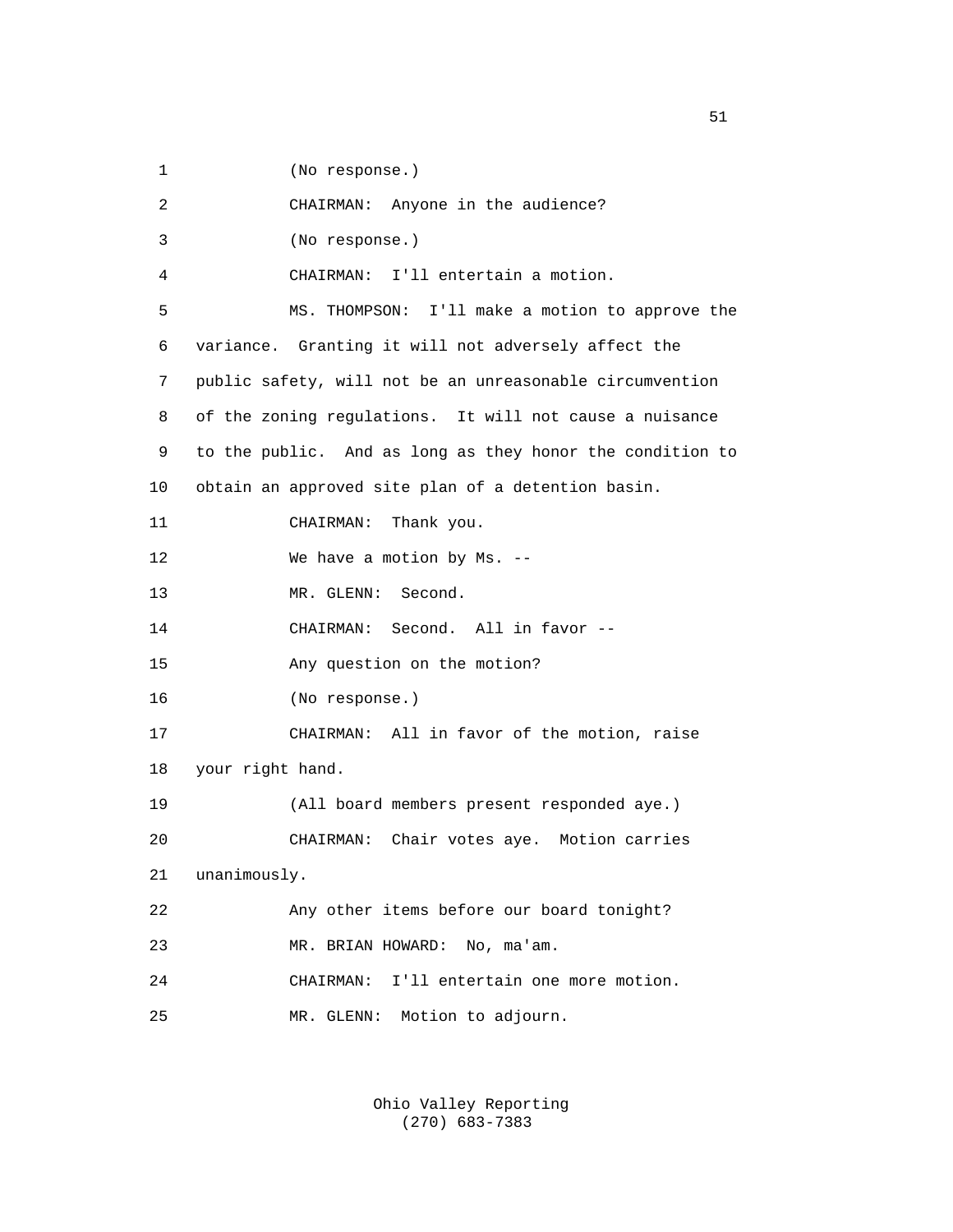| $\ensuremath{\mathsf{1}}$ | MS. THOMPSON: Second.                      |
|---------------------------|--------------------------------------------|
| $\sqrt{2}$                | CHAIRMAN: Meeting's adjourned. Gather your |
| $\mathfrak{Z}$            | things and leave.                          |
| $\overline{4}$            | (The meeting adjourned at 6:30 p.m.)       |
| 5                         |                                            |
| $\epsilon$                |                                            |
| $\boldsymbol{7}$          |                                            |
| $\,8\,$                   |                                            |
| $\mathsf 9$               |                                            |
| $10\,$                    |                                            |
| $11\,$                    |                                            |
| $12\,$                    |                                            |
| $13\,$                    |                                            |
| $14\,$                    |                                            |
| 15                        |                                            |
| 16                        |                                            |
| $17\,$                    |                                            |
| $18\,$                    |                                            |
| 19                        |                                            |
| $20$                      |                                            |
| 21                        |                                            |
| 22                        |                                            |
| 23                        |                                            |
| $2\sqrt{4}$               |                                            |
| 25                        |                                            |